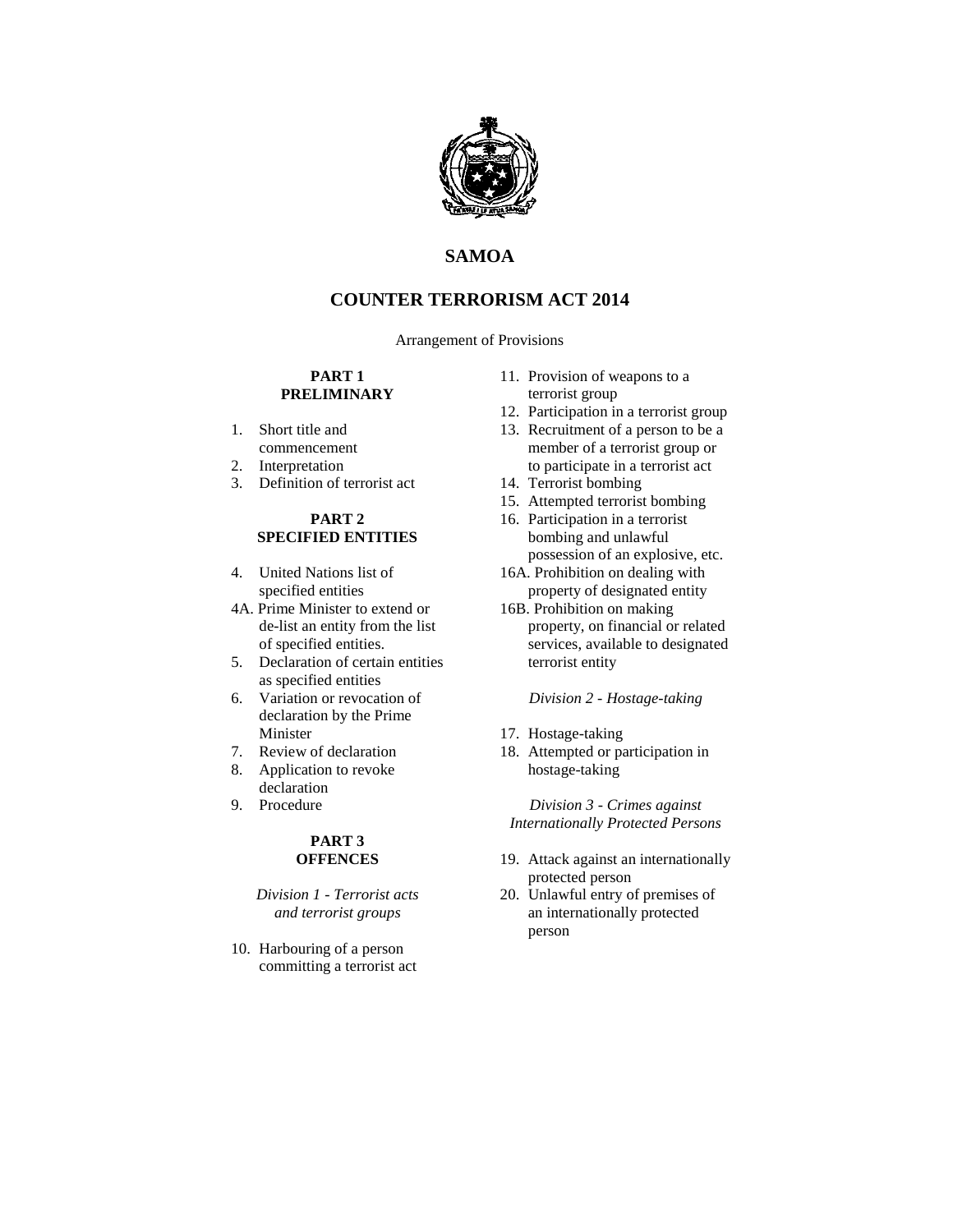- 21. Attempted or participation in attack against an internationally protected person
- 22. Threat of attack against an internationally protected person

*Division 4 - Financing and supporting terrorist acts*

- 23. Terrorism financing
- 24. Attempted, participation, etc., in financing and support for terrorist acts
- 25. Provision of property or services to a terrorist group
- 26. Dealing with terrorist property

*Division 5 - Unlawful seizure of aircraft*

- 27. Hijacking, attempted, etc., hijacking
- 28. Application of the Civil Aviation Act 1998

*Division 6 - Offences involving nuclear and other materials*

- 29. Unlawful movement of nuclear material
- 30. Other unlawful acts relating to nuclear material, including attempt, participation and threat
- 31. Application of Customs Act 2014

*Division 7 - Unlawful movement of unmarked plastic explosives*

32. Plastic explosives

33. Power of entry

*Division 8 - Crimes at an airport*

- 34. Violence at an airport
- 35. Attempted violence at an airport

#### **PART 4 MARITIME SAFETY**

- 36. Seizure of a ship or fixed platform
- 37. Use of nuclear, chemical or other substances on a ship or fixed platform
- 38. Arrest and delivery

### **PART 5 MANAGEMENT AND FORFEITURE OF PROPERTY OF SPECIFIED ENTITIES**

- 39. Application of this Part
- 40. Direction to take control of property
- 41. Notice of direction
- 42. Variation, revocation, or expiry of direction
- 43. Court may vary or revoke direction
- 44. Procedures

#### **PART 6 RESTRAINT AND FORFEITURE OF TERRORIST PROPERTY**

45. Application of the Proceeds of Crime Act 2007

#### **PART 7 GENERAL POWERS**

46. Controlled delivery of property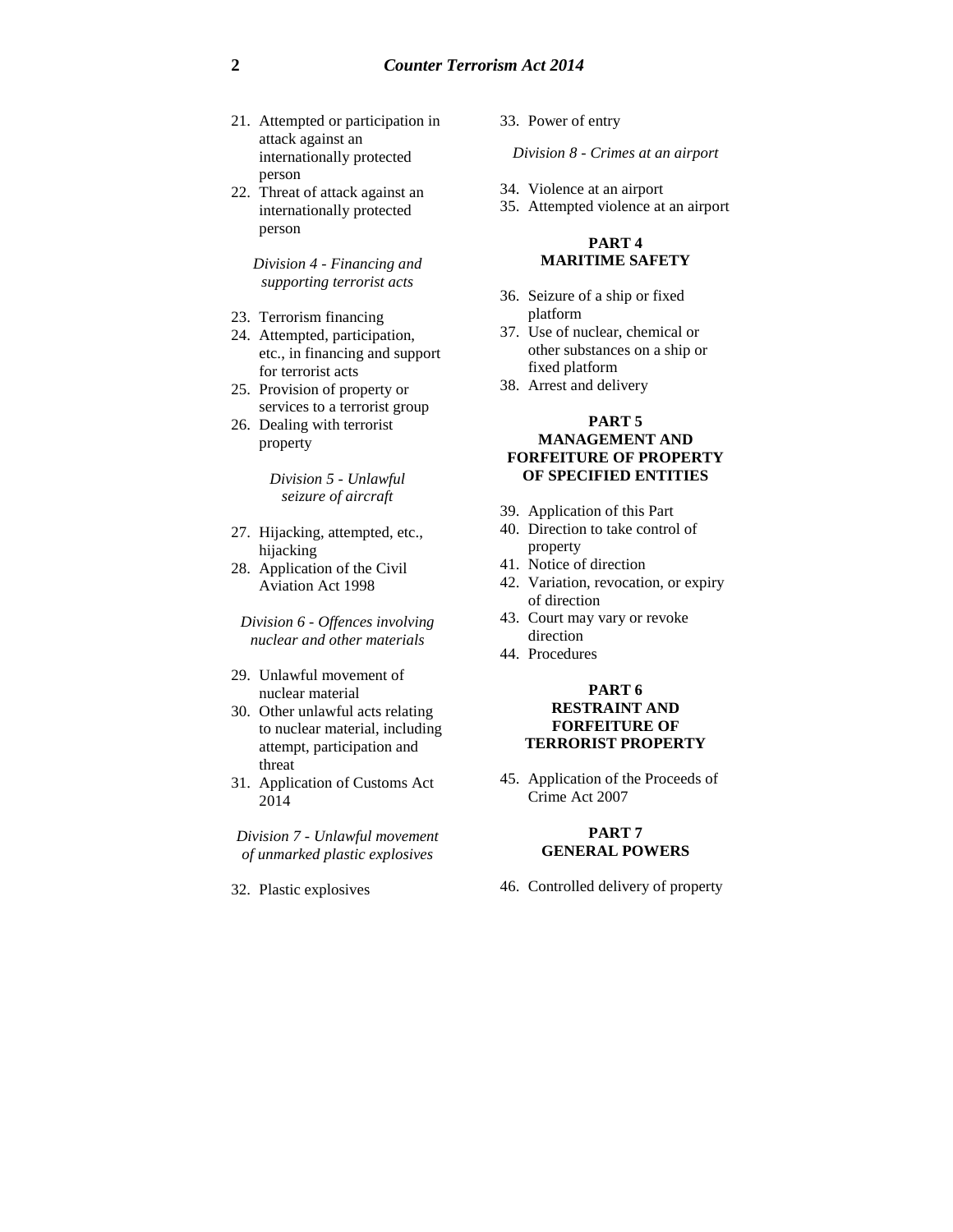- 47. Exchange of information relating to terrorist groups and terrorist acts
- 48. Detention of goods suspected to be terrorist property
- 49. Further provisions regarding detention under section 48
- 50. Return of goods detained under section 48
- 51. Extension of 7 day period in section 50
- 52. Custody of certain goods detained under section 48
- 53. Offences in relation to certain detained goods

## **PART 8 CRIMINAL LIABILITY**

- 54. Application of Part 5 of the Crimes Act 2013
- 55. Liability of a company

#### **PART 9 ARREST AND EXTRADITION OF SUSPECTED FOREIGN TERRORISTS**

- 56. Application of this Part
- 57. Arrest and extradition of suspected foreign nationals
- 58. Obligation to extradite or prosecute

#### **PART 10 JURISDICTION**

- 59. Jurisdiction
- 60. Consent of the Attorney General

#### **PART 11 MISCELLANEOUS**

#### 61. Power to establish a Committee

- 62. Regulations
- 63. Repeal, transitional and savings
- 64. Consequential amendments

Schedule

# **COUNTER TERRORISM ACT 2014**

\_\_\_\_\_\_\_\_\_\_

### **2014, No. 7**

**AN ACT to repeal the Prevention and Suppression of Terrorism Act 2002 and to implement United Nations Security Council Resolutions and Conventions dealing with terrorism and for related purposes**.

*[Assent and commencement date: 7 April 2014]*

**BE IT ENACTED** by the Legislative Assembly of Samoa in Parliament assembled as follows:

# **PART 1**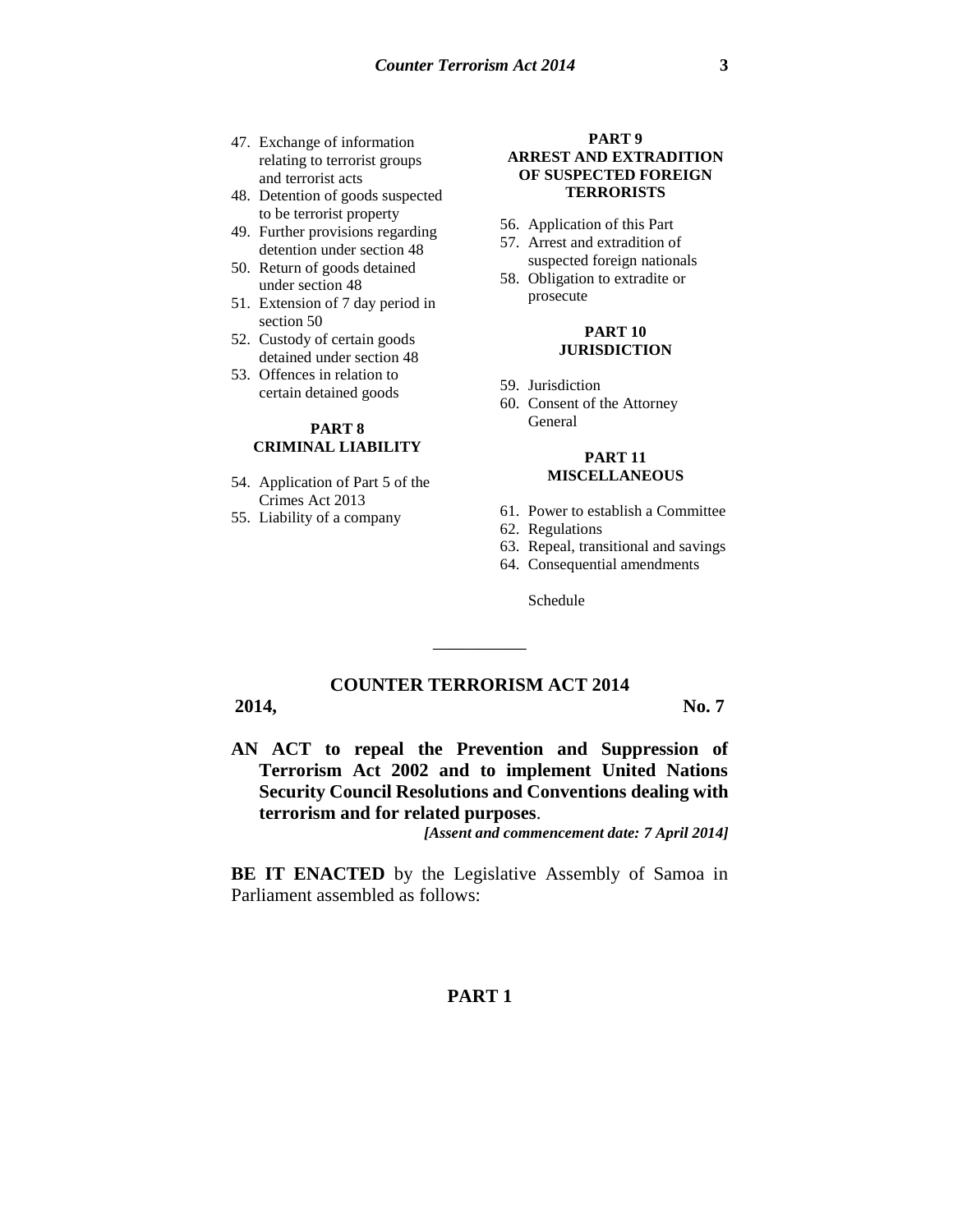## **PRELIMINARY**

**1. Short title and commencement** - (1) This Act may be cited as the Counter Terrorism Act 2014.

(2) This Act commences on the date it is assented to by the Head of State.

**2. Interpretation** - In this Act, unless the context otherwise requires:

- "act of violence" means any act or omission, whether committed inside or outside Samoa that, if done or omitted in Samoa would constitute an offence under the Crimes Act 2013 involving bodily harm, grievous bodily harm or the unlawful death of any person;
- "Administrator" has the same meaning as in the Proceeds of Crime Act 2007;
- "aircraft" has the same meaning as in the Civil Aviation Act 1998;

"authorised officer" means:

- (a) a commissioned officer of the Samoa Police Service; or
- (b) a Customs Officer; or
- (c) any other person authorised in writing by the Minister responsible for Police.
- "Commissioner" means the Commissioner of the Samoa Police Service;
- "Commonwealth country" has the same meaning as in the Extradition Act 1974;
- "Convention" means any of the Conventions listed in Schedule 1, dealing with terrorism;

"convention country" means, for the purpose of Part 5 of this Act:

(a) a country that is a State Party to the Convention for the Suppression of Unlawful Acts against the Safety of Maritime Navigation, done at Rome on 10 March 1988; and

(b) a country that is a State Party to the Tokyo Convention; "Court" means the Supreme Court;

"duly authorised military device" includes, but are not limited to, shells, bomb, projectiles, mines, rockets, shaped charges, grenades and perforators manufactured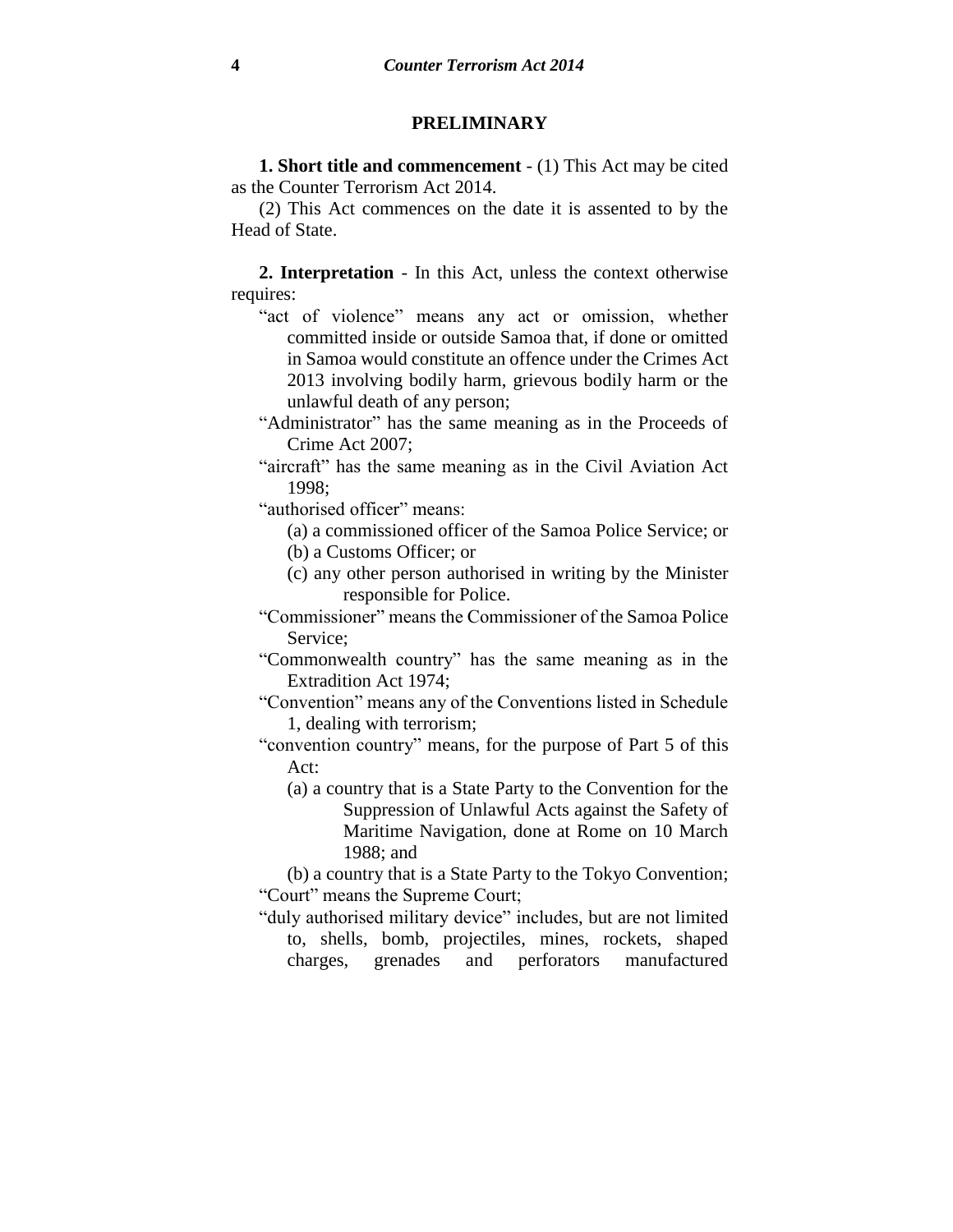exclusively for military or police purposes according to the laws of Samoa;

- "entity" means a person, group, undertaking, trust, partnership, fund or an incorporated or unincorporated association or organisation;
- "exclusive economic zone" has the same meaning under the Maritime Zones Act 1999;
- "explosive" means explosive products, commonly known as "plastic explosive", including explosives in flexible or elastic sheet form, as described in the Technical Annex to the Plastic Explosives Convention;
- "explosive or other lethal device" means:
	- (a) an explosive or other incendiary weapon or device that is designed or has the capability to cause death, serious bodily injury or substantial material damage; or
	- (b) a weapon or device that is designed or has the capability to cause death, serious bodily injury or substantial material damage through the release, dissemination or impact of toxic chemicals, biological agents, toxins or similar substances or radiation or radioactive materials.
- "fixed platform" means an artificial island, installation or structure permanently attached to the sea-bed for the purpose of exploration or exploitation of resources or for other economic purposes;
- "foreign country" has the same meaning as in the Extradition Act 1974;
- "forfeiture order" has the same meaning under the Proceeds of Crime Act 2007;
- "funds" means assets of every kind, whether tangible or intangible, movable or immovable, however acquired, and legal documents or instruments in any form, including electronic or digital, evidencing title to or interest in, such assets, including but not limited to, bank credits, travelers cheques, bank cheques, money orders, shares, securities, bonds, drafts and letters of credit;
- "Government of Samoa" means the Government of the Independent State of Samoa;
- "infrastructure facility" means any publicly or privately owned facility providing or distributing services for the benefit of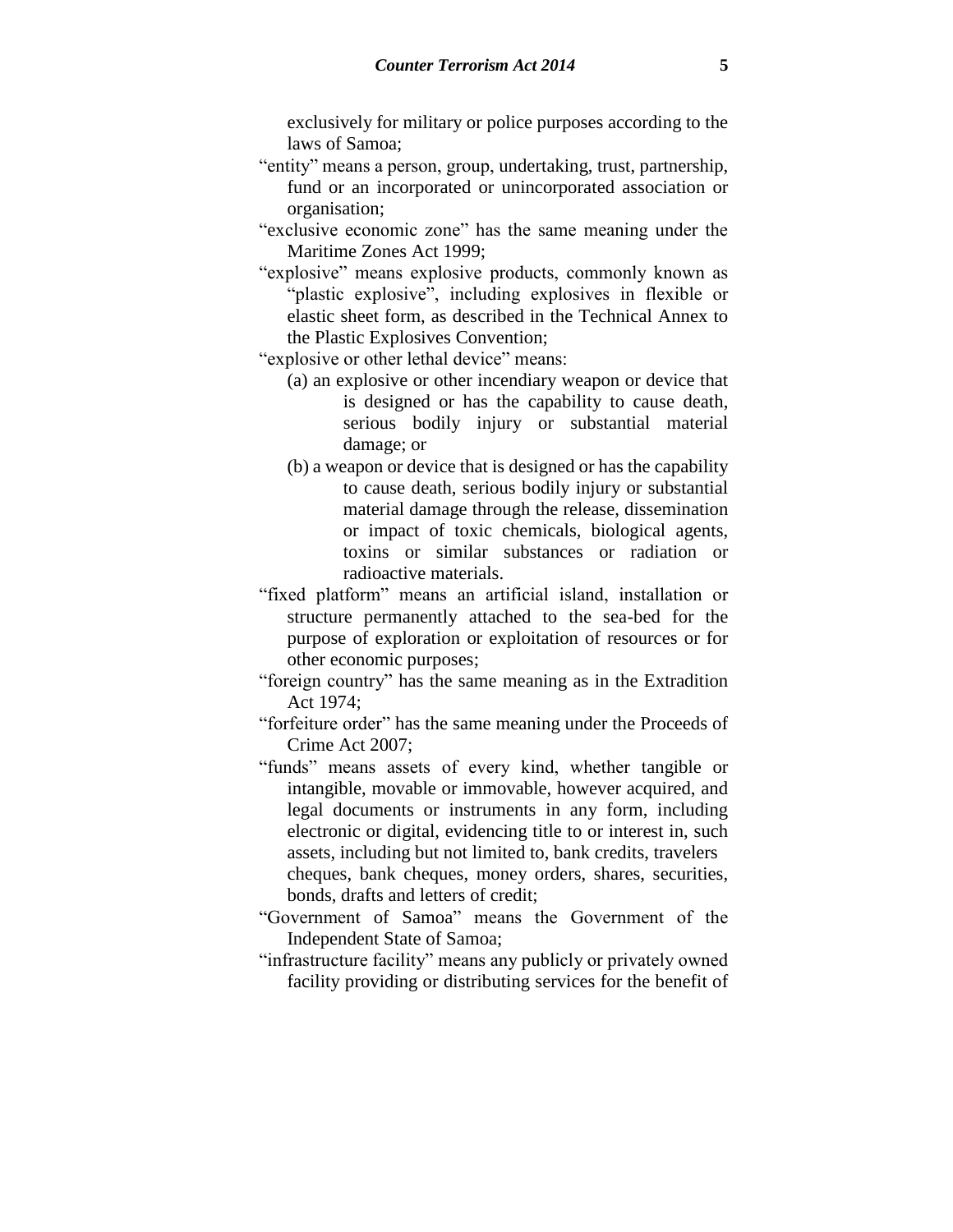the public, including water, sewage, energy, fuel or communications, and financial transactions;

- "International Atomic Energy Agency" means the United Nations agency that was established on 29 July 1957 which seeks to promote the peaceful use of nuclear energy, and to inhibit its use for any military purpose, including nuclear weapons, and reports to both the United Nations General Assembly and Security Council;
- "international nuclear transport" means the carriage of a consignment of nuclear material by any means of transportation intended to go beyond the territory of the State where the shipment originates:
	- (a) beginning with the departure from a facility of the shipper in that State; and
	- (b) ending with the arrival at a facility of the receiver within the State of ultimate destination;
- "international organisation" means any organisation of a State or Government of a State or any organ or agency of any organisation of that kind;

"internationally protected person" means:

- (a) a Head of State (including any member of a collegial body performing the functions of a Head of State under the constitution of the State concerned);
- (b) a Head of Government or a Minister responsible for foreign affairs, wherever any such person is in a foreign State, as well as members of his family who accompany him;
- (c) any representative or official of a State or any official or other agent of an international organisation of an inter-governmental character who, when and where a crime against the person or the person's official premises, private accommodation or his means of transport is committed, is entitled under international law to special protection from attack on the person's freedom or dignity, as well as members of his family forming part of that person's household;

"manufacture" means any process, including reprocessing, that produces explosives;

"nuclear facility" means: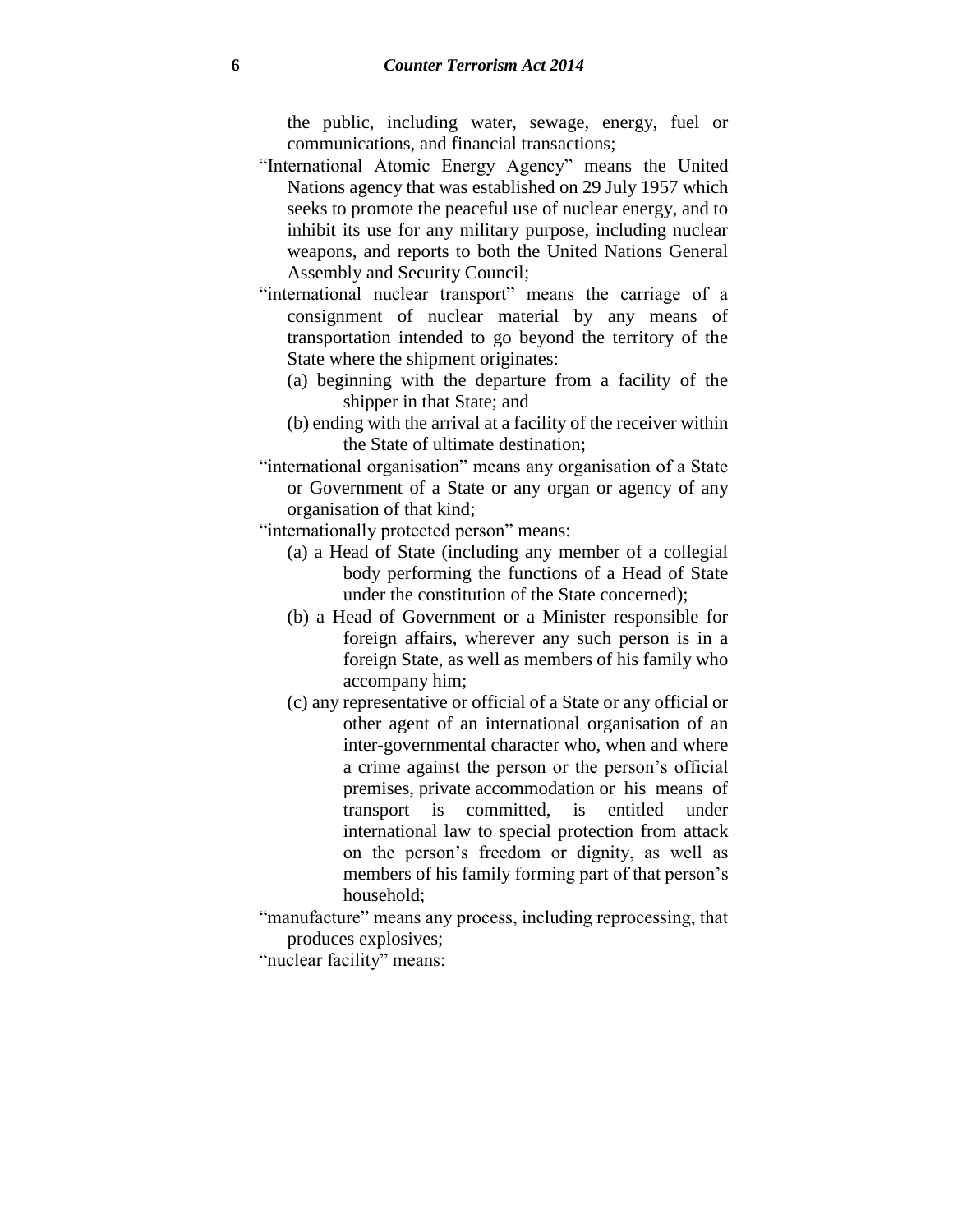- (a) any nuclear reactor, including reactors installed on vessels, vehicles, aircraft (whether or not used for military, customs or police services) or space objects for use as an energy source in order to propel the vessels, vehicles, aircraft or space objects for any other purpose; or
- (b) any plant or convenience being used for the production, storage or processing or transport of radioactive material;

"nuclear material" means any of the following:

(a) plutonium with an isotopic concentration of not more than 80% in plutonium-238;

(b) uranium-233;

- (c) uranium containing uranium-233 or uranium-235 or both;
- (d) uranium with a naturally occurring isotopic concentration, other than uranium in the form of ore or ore residue;
- (e) any material containing 1 or more of the materials in paragraphs (a) to (d);

"Nuclear Material Convention" means the Convention for the Physical Protection of Nuclear Material, done at Vienna and New York on 3 March 1980;

- "place of public use" means those parts of any building, land, road, waterway or other location that are accessible or open to members of the public, whether continuously, periodically or occasionally whether or not on payment of a fee or otherwise, and encompasses any commercial, business, cultural, historical, educational, religious, governmental, entertainment, recreational or similar place that is so accessible or open to the public;
- "plastic explosive" means an explosive that:
	- (a) is formulated with one (1) or more high explosives that in their pure form have a vapour pressure less than 10-4 Pa at a temperature of 25ºC; and
	- (b) is formulated with a binder material; and
	- (c) is, when mixed, malleable or flexible at normal room temperature;
- "Plastic Explosives Convention" means the Convention on the Marking of Plastic Explosives for the Purpose of Identification, done at Montreal on 1 March 1991;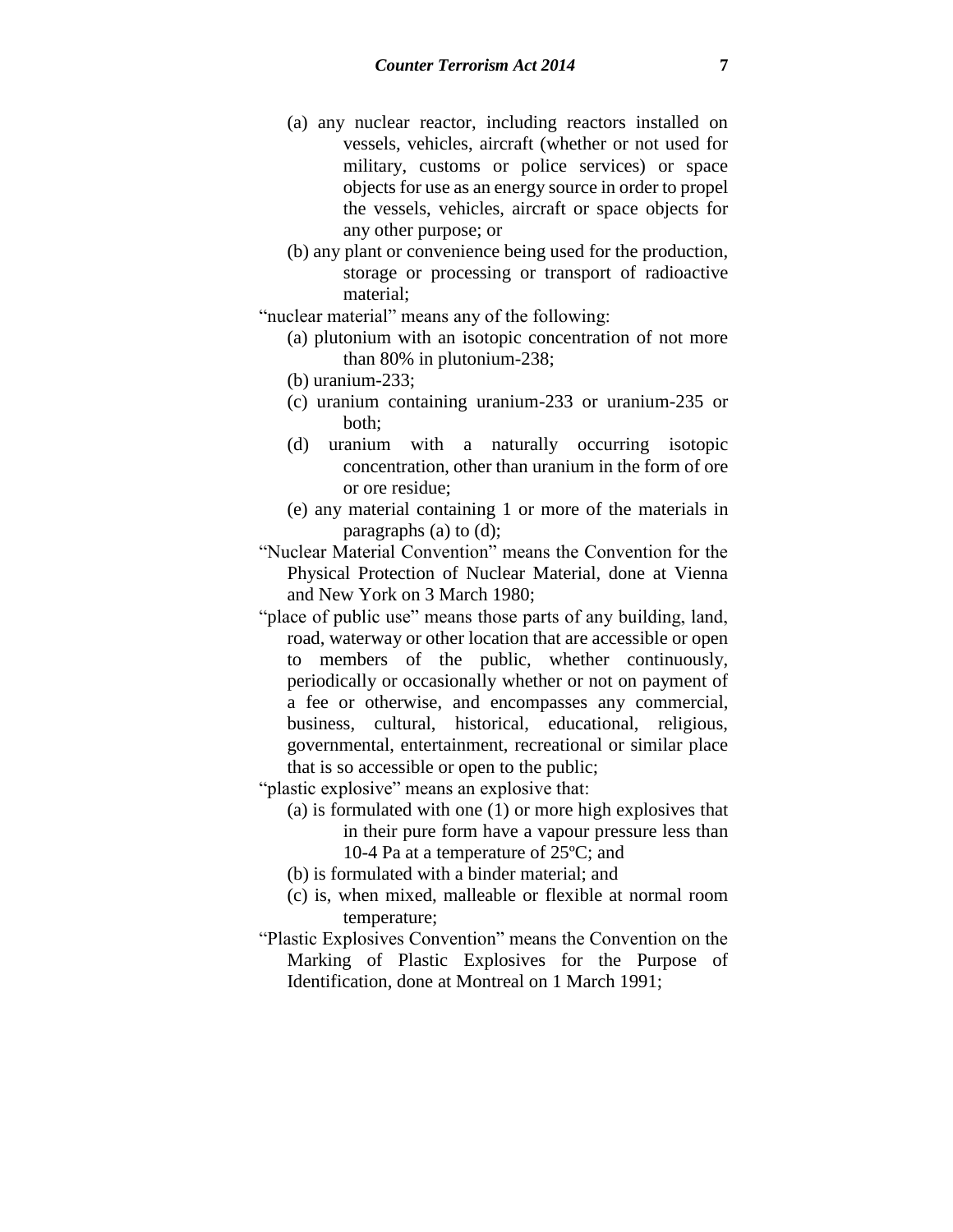- "property" has the same meaning as given by the Proceeds of Crime Act 2007;
- "public transportation system" means all facilities, conveyances and instrumentalities, whether publicly or privately owned, that are used in or for publicly available services for the transportation of persons or cargo;

"radioactive device means:

- (a) any nuclear explosive device; or
- (b) any radioactive material dispersal or radiation-emitting device which may, owing to its radiological properties, cause death, bodily injury to persons or substantial damage to property or to the environment.
- "radioactive material" means nuclear material and other radioactive substances which contain nuclides which undergo spontaneous disintegration (a process accompanied by emission of 1 or more types of ionising radiation, such as alpha-, beta-, neutron particles and gamma rays) and which may, owing to their radiological or fissile properties, cause death, bodily injury to persons or substantial damage to property or to the environment;
- "Samoan-controlled aircraft" means an aircraft that is registered in Samoa;
- "Ship" means any vessel of any type whatsoever (other than a warship) not permanently attached to the sea-bed, including dynamically supported craft, submersibles, or any other floating craft;
- "specified entity" means an individual or entity:
	- (a) that is listed by the United Nations Security Council as described in section 4; or
	- (b) declared as such under section 5; or
	- (c) includes entities listed by the United Nations (past and present) as terrorist entities;
- "State or Government facility" includes any permanent or temporary facility or conveyance that is used or occupied by representatives of a State, members of Government, the legislature or the judiciary or by officials or employees of a State or any other public authority or entity or by employees or officials of an intergovernmental organisation in connection with their official duties;

"terrorist act" has the meaning given by section 3;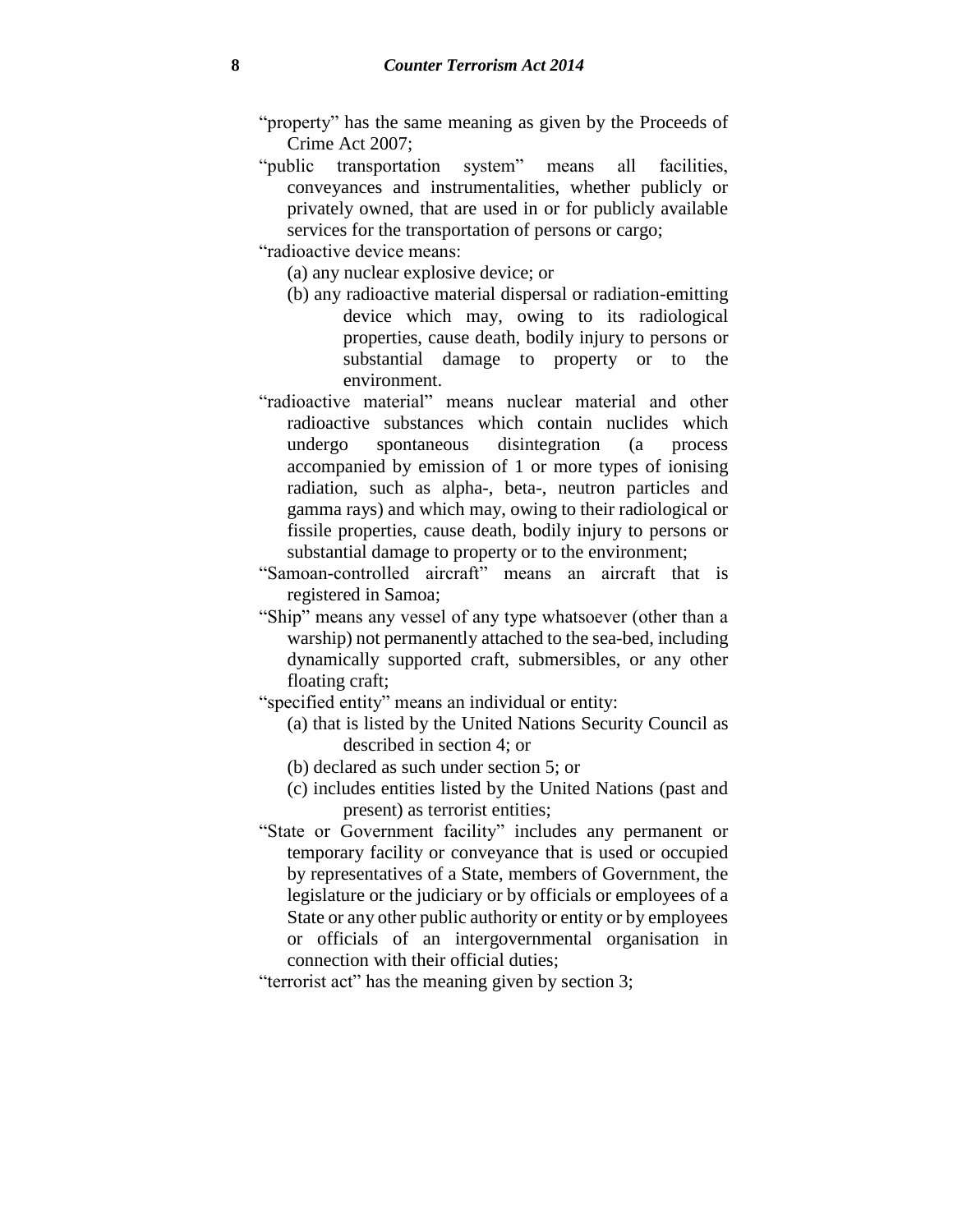"terrorist group" means:

(a) an entity that has as one of its activities or purposes planning, committing, or facilitating the commission of, a terrorist act; or

(b) a specified entity;

"terrorist property" means:

(a) property that has been, is being, or is likely to be used -

(i) to commit a terrorist act; or

(ii) by a terrorist group; or

- (b) property owned or controlled, or derived or generated from property owned or controlled, by or on behalf of a specified entity; or
- (c) or the wilful provision or collection, by any means, directly or indirectly, of funds by Samoan nationals or in their territories with the intention that the funds should be used, or in the knowledge that they are to be used, in order to carry out terrorist acts;
- "third party" for sections 17 and 18, means a State, an international or inter-governmental organisation or any other person;
- "Tokyo Convention" means the Convention on Offences and Certain Other Acts Committed on Board Aircraft, done at Tokyo on 14 September 1963;
- "weapon" includes a firearm, and a chemical, biological or nuclear weapon.

**3. Definition of terrorist act** - (1) In this Act, "terrorist act" means:

- (a) an act or omission committed in or out of Samoa, that
	- (i) constitutes an offence under this Act; or
	- (ii) endangers a person's life, physical integrity or freedom; or
	- (iii) causes serious injury or death to a person or any number or group of persons; or
	- (iv) creates a serious risk to the health or safety of the public or a section of the public; or
	- (v) causes or may cause damage to public or private property, natural resources, environmental or cultural heritage; or
	- (vi) involves the use of weapons; or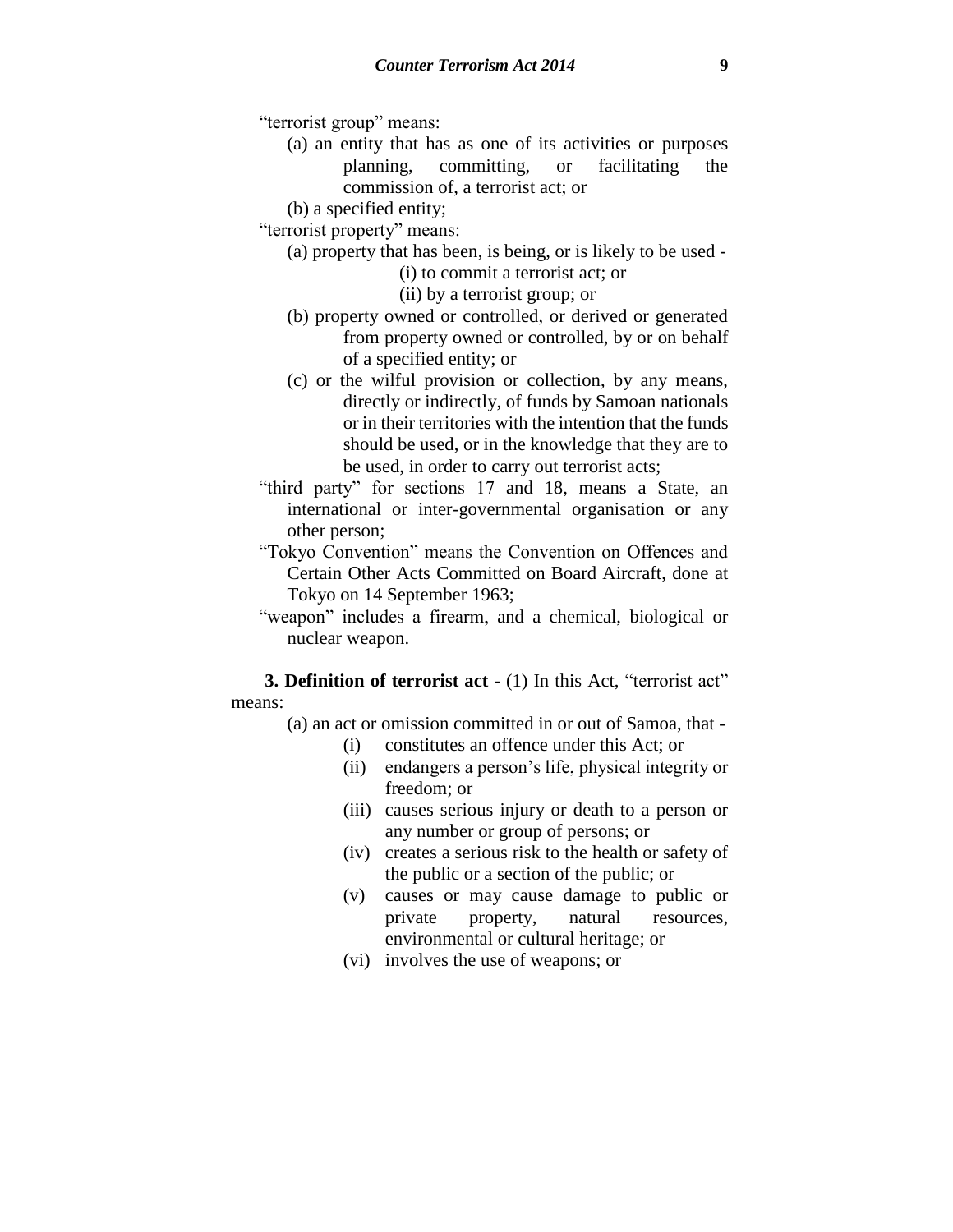- (vii) involves introducing into the environment, or distributing or exposing the public to any:
	- (A) dangerous, hazardous, radioactive or harmful substance; or
	- (B) toxic chemical; or
	- (C) microbial or other biological agent or toxin; or
- (viii) involves serious disruption to any system or the provision of services directly related to essential infrastructure; and
- (ix) is intended, or, by its nature and context, is reasonably to be regarded as being intended:
	- (A) to intimidate the public or a section of the public; or
	- (B) to compel a Government or an international organisation to do, or refrain from doing, any act; or
- (x) involves the collection or provision of funds in relation to aircraft safety, nuclear material, and fixed platform offences on section 36, as well as funds for the proliferation of weapons of mass destruction.
- (b) any promotion, sponsoring, contribution to, command, aid, incitement, encouragement, attempt, threat, conspiracy, organising, or procurement of any person, to commit any act referred to in paragraph  $(a)(i)$  to  $(ix)$ .

(2) An act or omission mentioned in subsection (1) does not include an act or omission that:

- (a) is committed as part of an advocacy, protest, demonstration, dissent or industrial action and is not intended to result in any harm mentioned in subsection  $(1)(a)(i)$  to  $(ix)$ ; or
- (b) occurs in a situation of armed conflict and is, at the time and in the place it occurred, in accordance with rules of international law applicable to the conflict.

## **PART 2 SPECIFIED ENTITIES**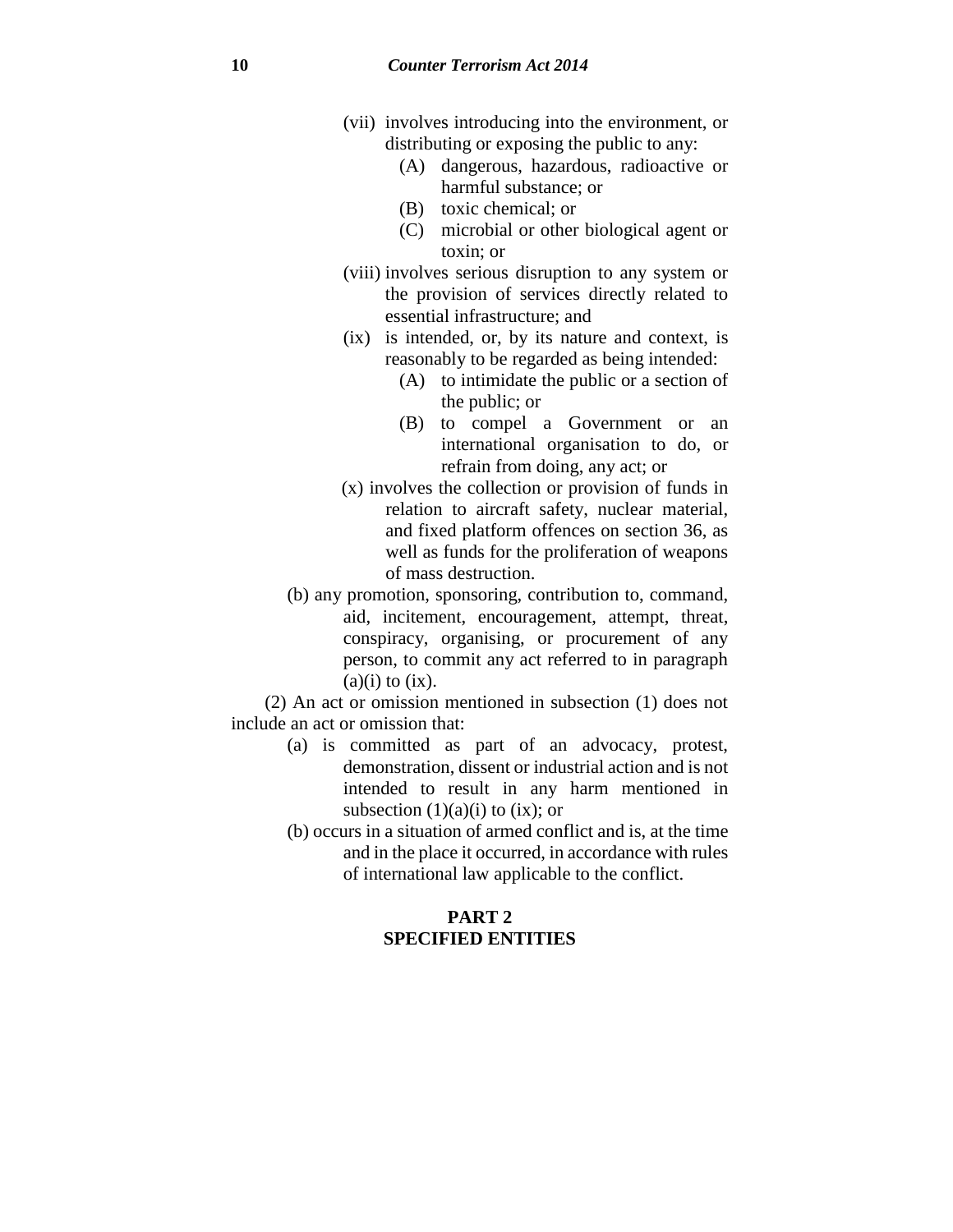**4. United Nations list of specified entities -** (1) An entity to which this section applies is an entity specified or designated under subsection  $(2)$  or  $(4)$ .

(2) The entities listed in the Consolidated List of Individuals and Entities belonging to or associated with the Taliban and Al-Qaida Organisations as established and maintained by the United Nations Security Council are deemed to be specified entities for the purpose of this Act and includes specifically United Nations Security Council Resolutions 1267 and 1988.

(3) The Prime Minister must make available to the public an up to date Consolidated List of Individuals and Entities belonging to or associated with the Taliban and Al-Qaida Organisations.

(4) A copy of the Consolidated List of the United Nations terrorist entities prepared and certified by the Minister responsible for Foreign Affairs is deemed to be prima facie evidence that the list is a correct list of entities designated by the United Nations Security Council as terrorist entities.

**4A. Prime Minister to extend or de-list an entity from the list of specified entities –** (1) The Prime Minister, acting on the advice of the Authority, may extend the specified entity or de-list under this Act only upon reasonable and lawful grounds, as well as taking into consideration the procedures of the United Nations. Foreign countries may submit an application to the Prime Minister on any issue regarding this Act.

(2) For the purpose of this section, the Authority has the same meaning in section 2 of the Money Laundering Prevention Act 2007.

**5. Declaration of certain entities as specified entities** - (1) This section applies to a group or individual, other than an entity to which section 4 applies.

(2) In relation to a group or individual to which this section applies, if the Prime Minister has reasonable grounds to believe that:

- (a) the group or individual has committed, attempted to commit, participated in committing or facilitated the commission of a terrorist act; or
- (b) the group or individual is acting on behalf of, at the direction of or in association with a group or individual mentioned in paragraph (a); or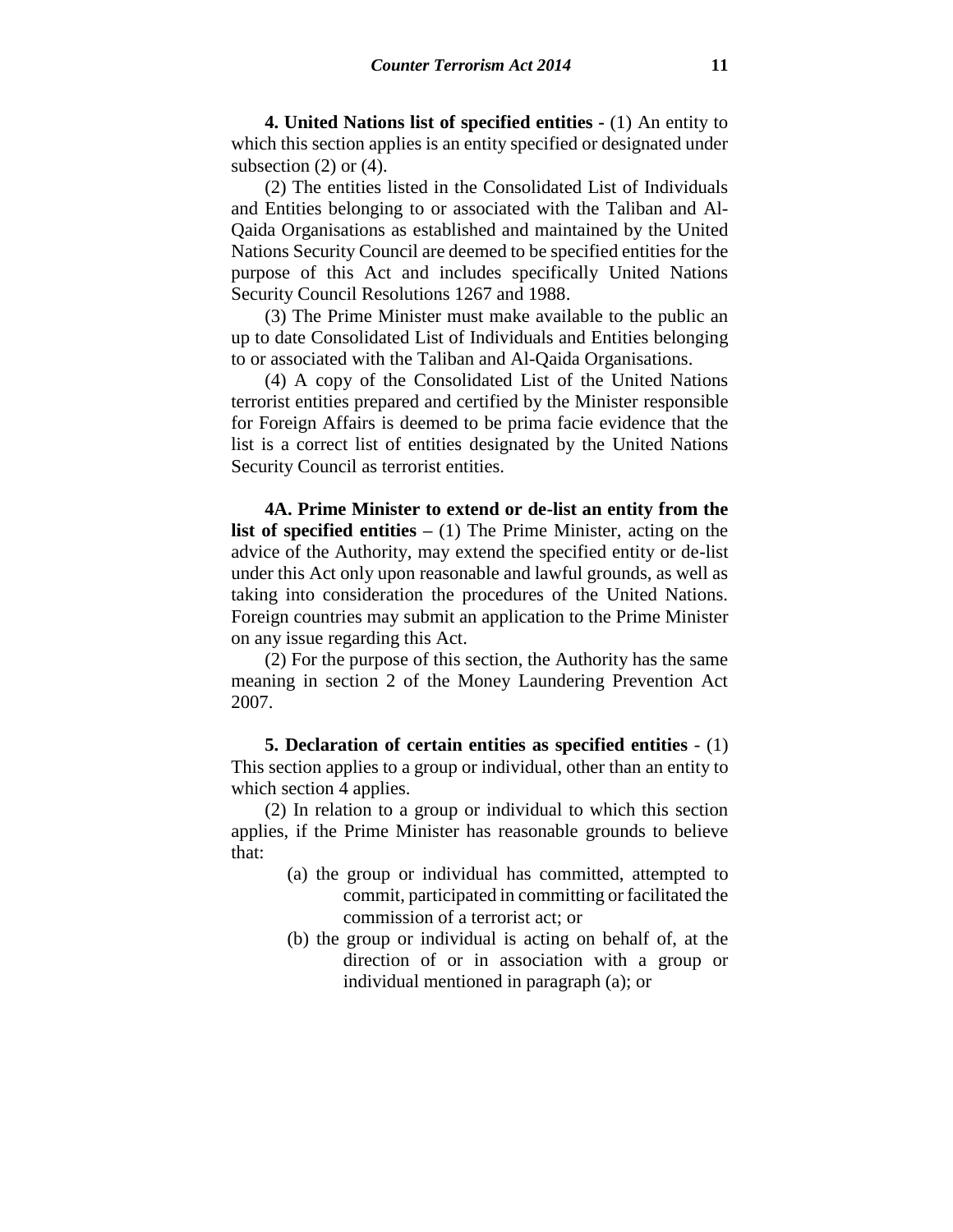(c) the group (other than an individual) is wholly owned or effectively controlled, directly or indirectly, by the group mentioned in paragraph (a) or (b),

the Prime Minister after consulting the Attorney General and the Commissioner may declare the group or the individual as a specified entity.

(3) The declaration under subsection (2) must be published in the *Savali* (including 1 other newspaper circulating in Samoa) within 3 days of its making.

**6. Variation or revocation of declaration by the Prime Minister** - (1) The Prime Minister may, on own initiative or on written request by the Attorney General or any specified entity, vary or revoke a declaration made under section 5.

(2) The declaration under subsection (1) must be published in the *Savali* (including one other newspaper circulating in Samoa) within 3 days of its making.

**7. Review of declaration** - (1) The Attorney General must, whenever necessary, review any declarations made under section 5 to determine whether the declaration should continue to apply.

(2) If the Attorney General determines that there are no reasonable grounds for a declaration to continue to apply to a specified entity, the Attorney General must, as soon as practicable, make a written request to the Prime Minister for the revocation of the declaration relating to the specified entity.

**8. Application to revoke declaration** - (1) A group or individual to which section 5 applies may apply to the court to revoke the declaration.

(2) The application must be served on the Attorney General.

- (3) When determining the application, the Court may:
	- (a) dismiss the application if it is satisfied that matters in section 5(2) still exists; or
	- (b) revoke the declaration if satisfied that there are reasonable grounds to revoke the declaration.

(4) If the Court revokes a declaration, the Attorney General must publish notice of the revocation in the Savali (including one other newspaper circulating in Samoa).

(5) An entity to which section 4 applies may apply to the Court for an order to declare it an entity to which section 4 does not apply.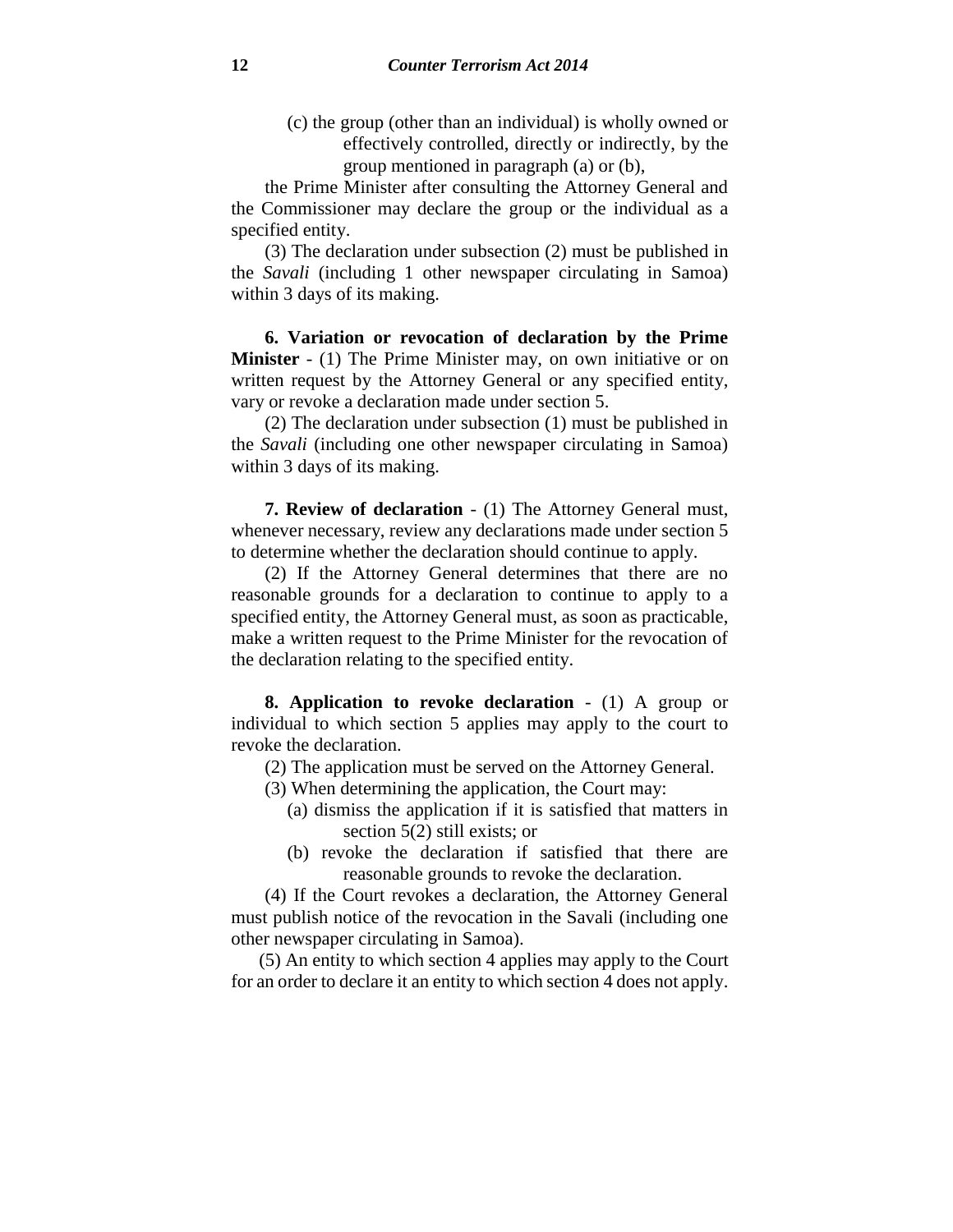(6) The application under subsection (5) must be served on the Attorney General to appear and be heard on the application.

(7) When considering the application, the Court may make an order if satisfied that there are no reasonable grounds to believe that the applicant is an entity to which section 4 applies.

**9. Procedure** - (1) Upon hearing an application under section 8, the Court may:

> (a) receive in evidence anything that would not otherwise be admissible as evidence (including information from the Government or institution or agency of a foreign country or an international organisation), that the Court thinks is reliable and relevant; and

(b) appoint an *amicus curiae* to assist the Court.

(2) The Court must if subsection  $(1)(a)$  applies, give the entity a statement summarising the information available to the Court, without disclosing any information that the Court thinks could prejudice national security or endanger the safety of any person.

## **PART 3 OFFENCES**

# *Division 1 - Terrorist acts and terrorist groups*

**10. Harbouring of a person committing a terrorist act** - (1) A person commits an offence who harbours, or conceals, or prevents, hinders or interferes with the apprehension of, any other person, having reason to believe that the other person:

- (a) has committed or is planning or likely to commit a terrorist act; or
- (b) is a member of a terrorist group.

(2) A person who is convicted of an offence under subsection (1) is liable to imprisonment for a term not exceeding 15 years.

**11. Provision of weapons to a terrorist group** - (1) A person commits an offence who provides, or offers to provide a weapon to:

(a) a terrorist group; or

(b) a member of a terrorist group; or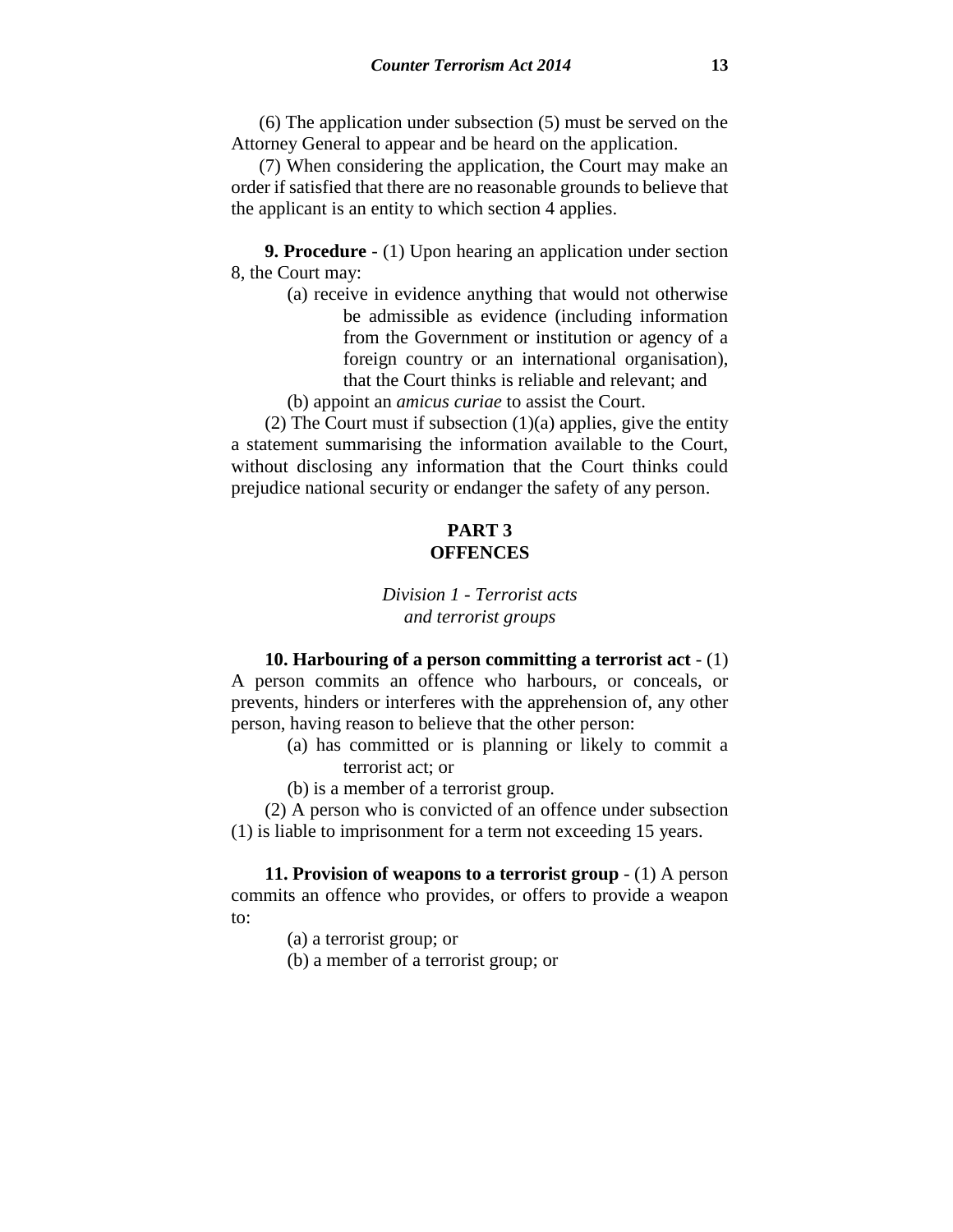(c) any other person for use by, or for the benefit of, a terrorist group or a member of a terrorist group.

(2) A person convicted of an offence under subsection (1) is liable to imprisonment for a term not exceeding 15 years.

**12. Participation in a terrorist group** - (1) A person who participates as a member, associate member or prospective member in a terrorist group which they have reason to believe is a terrorist group commits an offence.

(2) A person convicted of an offence under subsection (1) is liable to imprisonment for a term not exceeding 15 years.

**13. Recruitment of a person to be a member of a terrorist group or to participate in a terrorist act -** (1) A person commits an offence who agrees to recruit, or recruits, another person:

(a) to be a member of a terrorist group; or

(b) to participate in the commission of a terrorist act.

(2) A person convicted of an offence under subsection (1) is liable to imprisonment for a term not exceeding 15 years.

**14. Terrorist bombing -** (1) A person commits an offence who delivers, places, discharges or detonates an explosive or other lethal device, into or against a place of public use, a State or Government facility, a public transportation system or an infrastructure facility causing:

- (a) death; or
- (b) bodily injury; or
- (c) damage to such a place, facility or system; or
- (d) public alarm, fear or panic.
- (2) A person convicted of an offence under:
	- (a) subsection (1)(a) must be sentenced to life imprisonment; or
	- (b) subsection  $(1)(b)$ ,  $(c)$  or  $(d)$  is liable to imprisonment for a term not exceeding 15 years.

**15. Attempted terrorist bombing** - (1) A person commits an offence who, delivers, places, discharges or detonates an explosive or other lethal device, into or against a place of public use, a State or Government facility, a public transportation system or an infrastructure facility to cause:

(a) death; or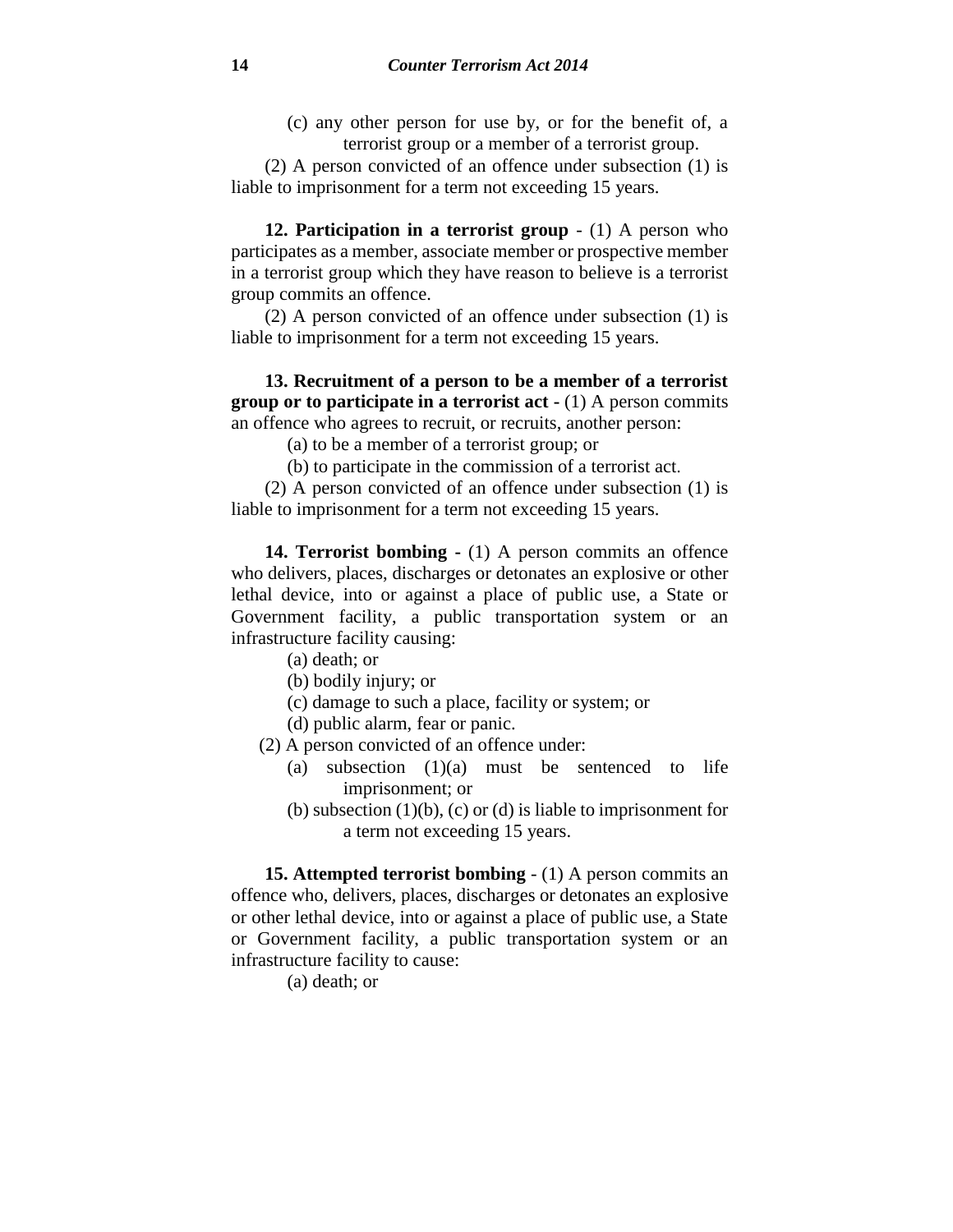- (b) bodily injury; or
- (c) damage to such a place, facility or system; or
- (d) public alarm, fear or panic.
- (2) A person convicted of an offence under:
	- (a) subsection  $(1)(a)$  is liable to imprisonment for life; or
	- (b) subsection  $(1)(b)$ ,  $(c)$  or  $(d)$  is liable to imprisonment for a term not exceeding 12 years.

**16. Participation in a terrorist bombing and unlawful possession of an explosive, etc.** - (1) A person commits an offence who participates as a party to, organises or directs others to participate in, or in any other way contributes to, delivering, placing, discharging or detonating an explosive or other lethal device, into or against a place of public use, a State or Government facility, a public transportation system or an infrastructure facility:

- (a) causing—
	- (i) death; or
	- (ii) bodily injury, damage to such a place, facility or system, or public alarm, fear or panic; or
- (b) to cause—
	- (i) death; or
	- (ii) bodily injury, damage to such a place, facility or system, or public alarm, fear or panic.
- (2) A person convicted of an offence under:
	- (a) subsection  $(1)(a)(i)$  must be sentenced to imprisonment for life; or
	- (b) subsection  $(1)(b)(i)$  is liable to imprisonment for life; or
	- (c) subsection  $(1)(a)(ii)$  is liable to imprisonment for a term not exceeding 15 years; or
	- (d) subsection  $(1)(b)(ii)$  is liable to imprisonment for a term not exceeding 12 years.

(3) In this section, 'participates' includes transporting or carrying or wearing of a package, bag, container receptacle or thing that contains an explosive, other lethal device or weapon.

(4) It is a defence for any person charged under this section to prove to the Court that he or she did not suspect that he or she was transporting or carrying an explosive or other lethal device.

(5) The commission of an offence under this section or section 14 or 15, in particular where it is intended or calculated to provoke a state of terror in the general public or in a group of persons or particular persons, are under no circumstances justifiable by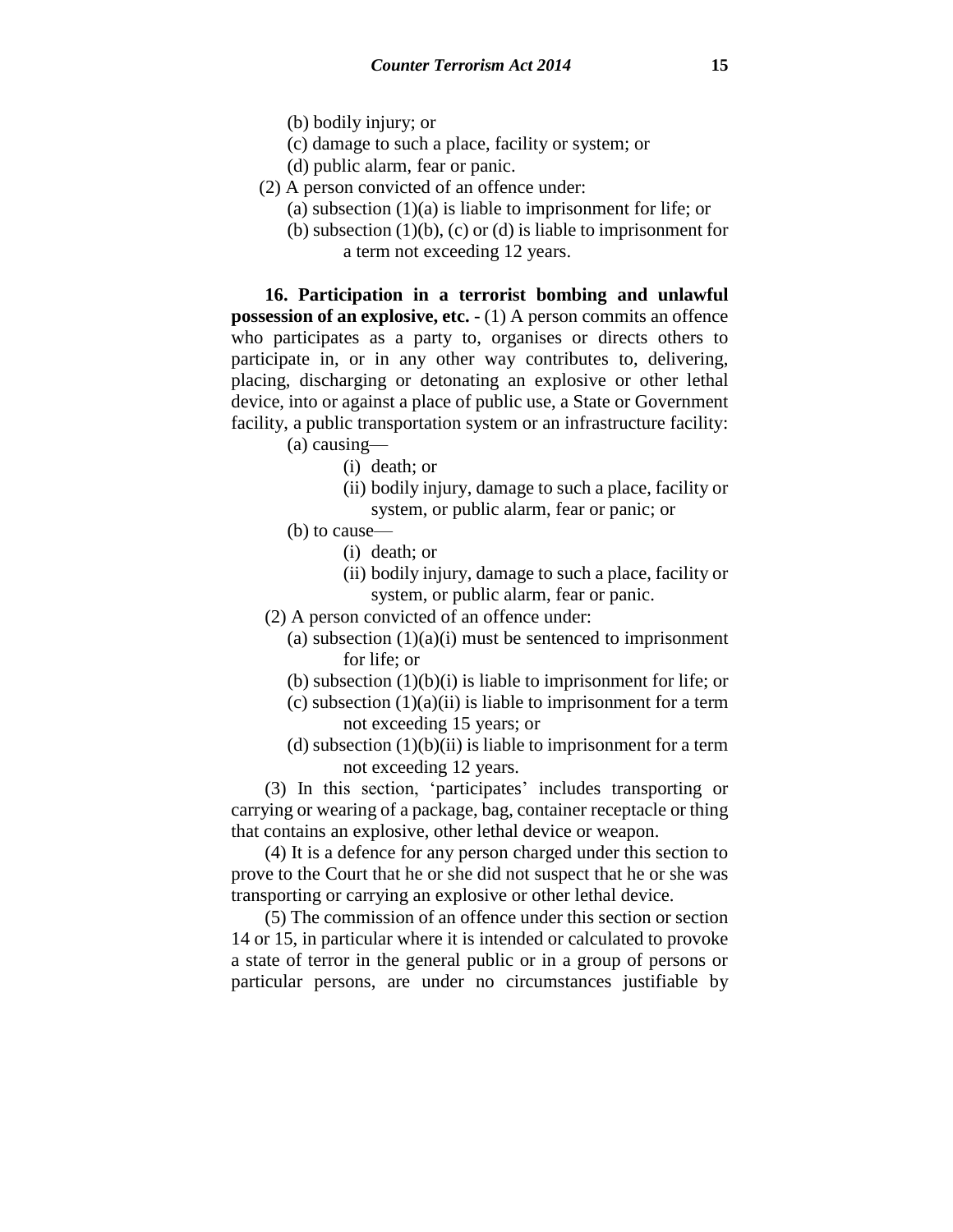considerations of a political, philosophical, ideological, racial, ethnic, religious or other factors of a similar nature.

(6) A person who unlawfully possesses or attempts to obtain possession of, an explosive or other lethal device to commit an offence under this section or section 14 or 15, commits an offence and is liable upon conviction to imprisonment not exceeding 12 years.

**16A. Prohibition on dealing with property of designated entity –** (1) A person commits an offence who, without lawful justification or reasonable excuse, deals with any property knowing that the property is:

- (a) property owned or controlled, directly or indirectly, by a designated terrorist entity; or
- (b) property derived or generated from any property of the kind specified in paragraph (a).

(2) A person who commits this offence is liable to an imprisonment term not exceeding 10 years.

**16B. Prohibition on making property, or financial or related services, available to designated terrorist entity –** (1) A person must not make available, or cause to be made available, directly or indirectly, without lawful justification or reasonable excuse, any property or any financial or related services, either to, or for the benefit of, an entity, knowing that the entity is a designated terrorist entity.

(2) A person who breaches this section commits an offence and is liable to an imprisonment term not exceeding 10 years.

### *Division 2 - Hostage-taking*

**17. Hostage-taking** - (1) A person commits an offence who seizes, detains or threatens to kill, to injure or to continue to detain another person ("hostage") in order to compel a third party, to do or abstain from doing an act as an explicit or implicit condition for the release of the hostage.

(2) A person convicted of an offence under subsection (1) is liable to imprisonment for a term not exceeding 15 years.

**18. Attempted or participation in hostage-taking** - (1) A person commits an offence who attempts to seize, detain or injure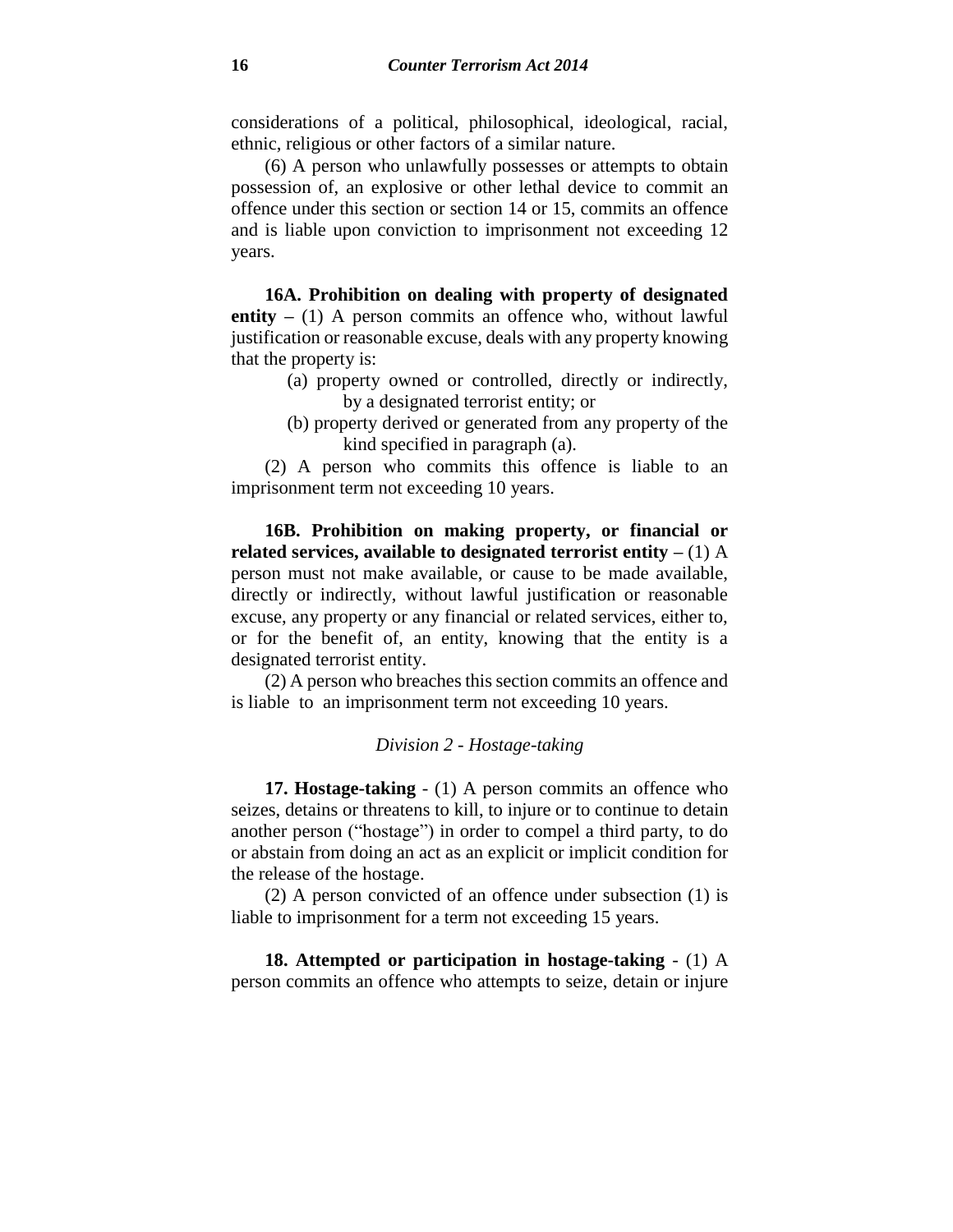the hostage in order to compel a third party, to do or abstain from doing an act as an explicit or implicit condition for the release of the hostage.

(2) A person convicted of an offence under subsection (1) is liable to imprisonment for a term not exceeding 12 years.

(3) A person commits an offence who participates as a party to, organises or directs others to participate in, or in any other way contributes to:

(a) the seizure, detention or injury of the hostage; or

(b) attempted seizure, detention or injury of the hostage,

in order to compel a third party, to do or abstain from doing an act as an explicit or implicit condition for the release of the hostage. (4) A person convicted of an offence under:

- - (a) subsection  $(3)(a)$  is liable upon conviction to imprisonment for a term not exceeding 15 years; or
	- (b) subsection (3)(b) is liable to imprisonment for a term not exceeding 12 years.

## *Division 3 - Crimes against Internationally Protected Persons*

**19. Attack against an internationally protected person** - (1) A person commits an offence who:

- (a) murders; or
- (b) kidnaps; or
- (c) assaults or otherwise attacks,

an internationally protected person.

- (2) A person convicted of an offence under:
	- (a) subsection  $(1)(a)$ , must be sentenced to imprisonment for life; or
	- (b) subsection  $(1)(b)$  or  $(c)$ , is liable to imprisonment for a term not exceeding 15 years.

**20. Unlawful entry of premises of an internationally protected person** - (1) A person who unlawfully enters the official premises or private accommodation or the means of transport of an internationally protected person with intent to commit an offence under this Act or without lawful justification for his or her presence there, commits an offence.

(2) A person convicted of an offence under subsection (1) is liable to imprisonment for a term not exceeding 3 years.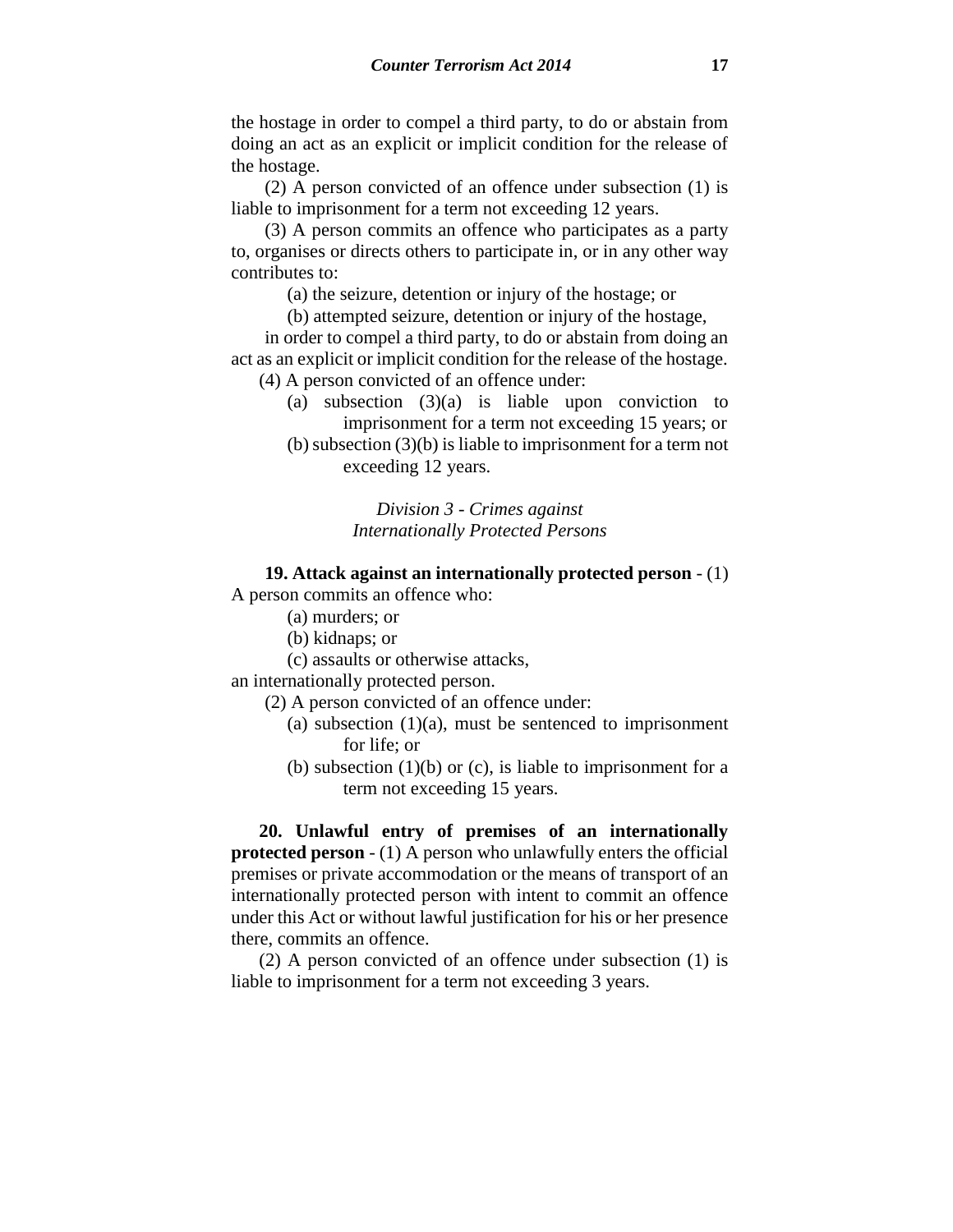**21. Attempted or participation in attack against an internationally protected person** - (1) A person commits an offence who attempts to:

- (a) murder; or
- (b) kidnap, assault or attack, –

an internationally protected person.

- (2) A person convicted of an offence under:
	- (a) subsection  $(1)(a)$  is liable to imprisonment for life; or
	- (b) subsection (1)(b) is liable to imprisonment for a term not exceeding 12 years.

(3) A person commits an offence who participates as a party to, organises or directs others to participate in, or in any other way contributes to the:

- (a) murder; or
- (b) kidnap, assault or attack; or
- (c) attempted murder; or
- (d) attempted kidnap, assault or attack,
- against an internationally protected person.
- (4) A person who is convicted under:
	- (a) subsection (3)(a) must be sentenced to imprisonment for life; or
	- (b) subsection (3)(c) is liable to imprisonment for life; or
	- (c) subsection (3)(b) or (d) is liable to imprisonment for a term not exceeding 12 years.

**22. Threat of attack against an internationally protected person** - (1) A person who threatens to commit an offence under section 19 or 20 commits an offence.

(2) A person convicted of an offence under subsection (1) is liable to imprisonment for a term not exceeding 5 years.

## *Division 4 - Financing and supporting terrorist acts*

**23. Terrorism financing** - (1) A person commits an offence who wilfully and without lawful justification or reasonable excuse provides or collects property or funds intending that they be used, or knowing that they are to be used: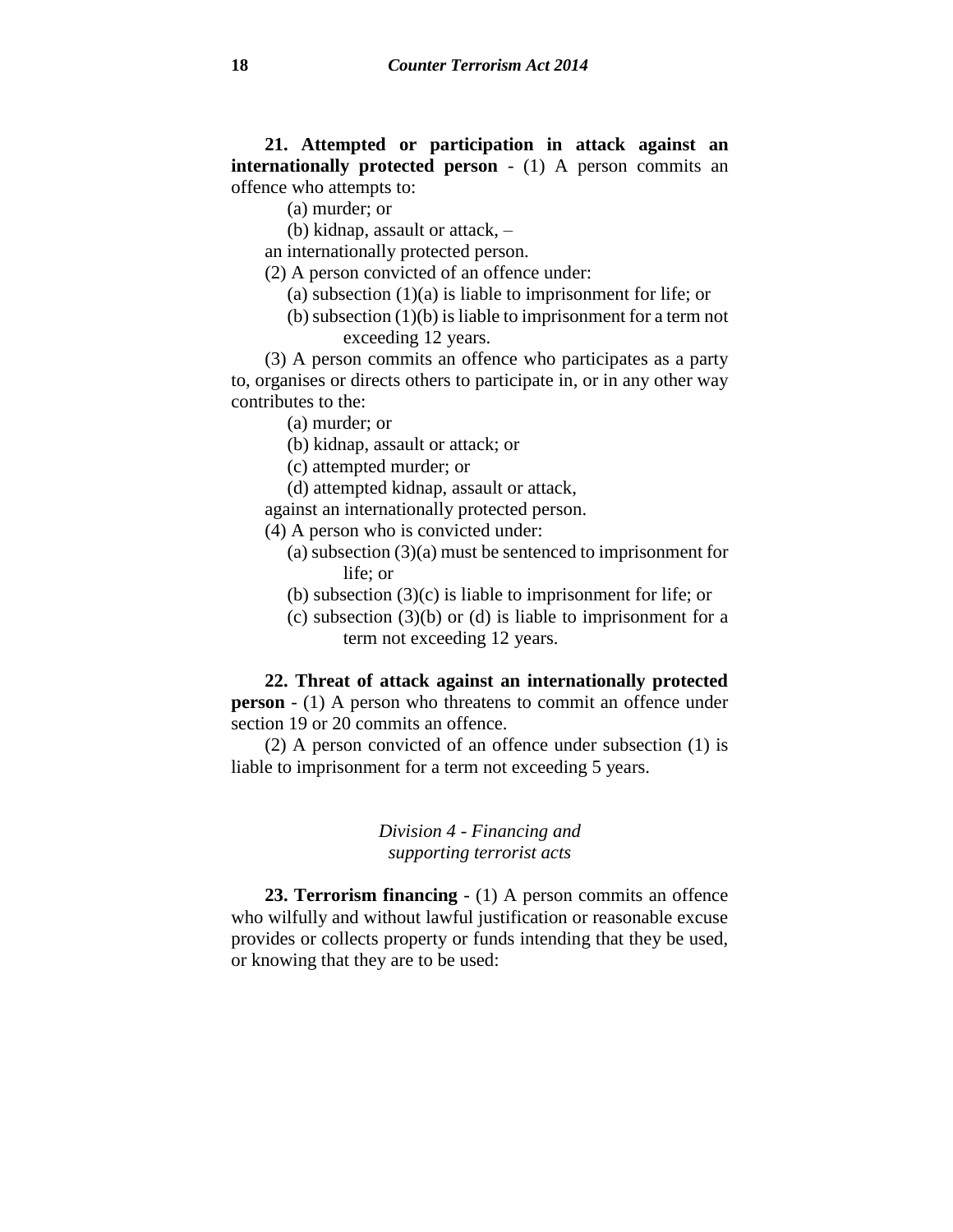- (a) to carry out a terrorist act or for the benefit of a specified entity; or
- (b) to carry out any other act causing—
	- (i) death; or
	- (ii) bodily injury,–

to any person not taking part in the hostilities in a situation of armed conflict, when the purpose of such act, by its nature or context, is to intimidate a population, or to compel a Government or an international organisation to do or abstain from doing any act.

- (2) A person convicted of an offence under:
	- (a) subsection  $(1)(b)(i)$  must be sentenced to imprisonment for life; or
	- (b) subsection  $(1)(a)$  or  $(b)(ii)$  is liable to a fine not exceeding 10,000 penalty units or to imprisonment for a term not exceeding 15 years, or both.

(3) In a prosecution for an offence against subsection (1), it is not necessary for the prosecution to prove that the property or funds collected or provided was actually used, in full or in part, to carry out a terrorist act.

(4) In this section, "provide" or "collect" means to provide or collect by any means, directly or indirectly, in full or in part.

**24. Attempted, participation, etc., in financing and support for terrorist acts** - (1) A person commits an offence who attempts to provide or collect any property or funds:

- (a) to carry out a terrorist act or for the benefit of a specified entity; or
- (b) to carry out any other act to cause—
	- (i) death; or
	- $(ii)$  bodily injury,  $-$

to any person not taking part in the hostilities in a situation of armed conflict, when the purpose of such act, by its nature or context, is to intimidate a population, or to compel a Government or an international organisation to do or to abstain from doing any act.

(2) A person convicted of an offence under:

- (a) subsection  $(1)(b)(i)$  is liable to imprisonment for life; or
- (b) subsection  $(1)(a)$  or  $(b)(ii)$  is liable to a fine not exceeding 750 penalty units or to imprisonment for a term not exceeding 12 years, or both.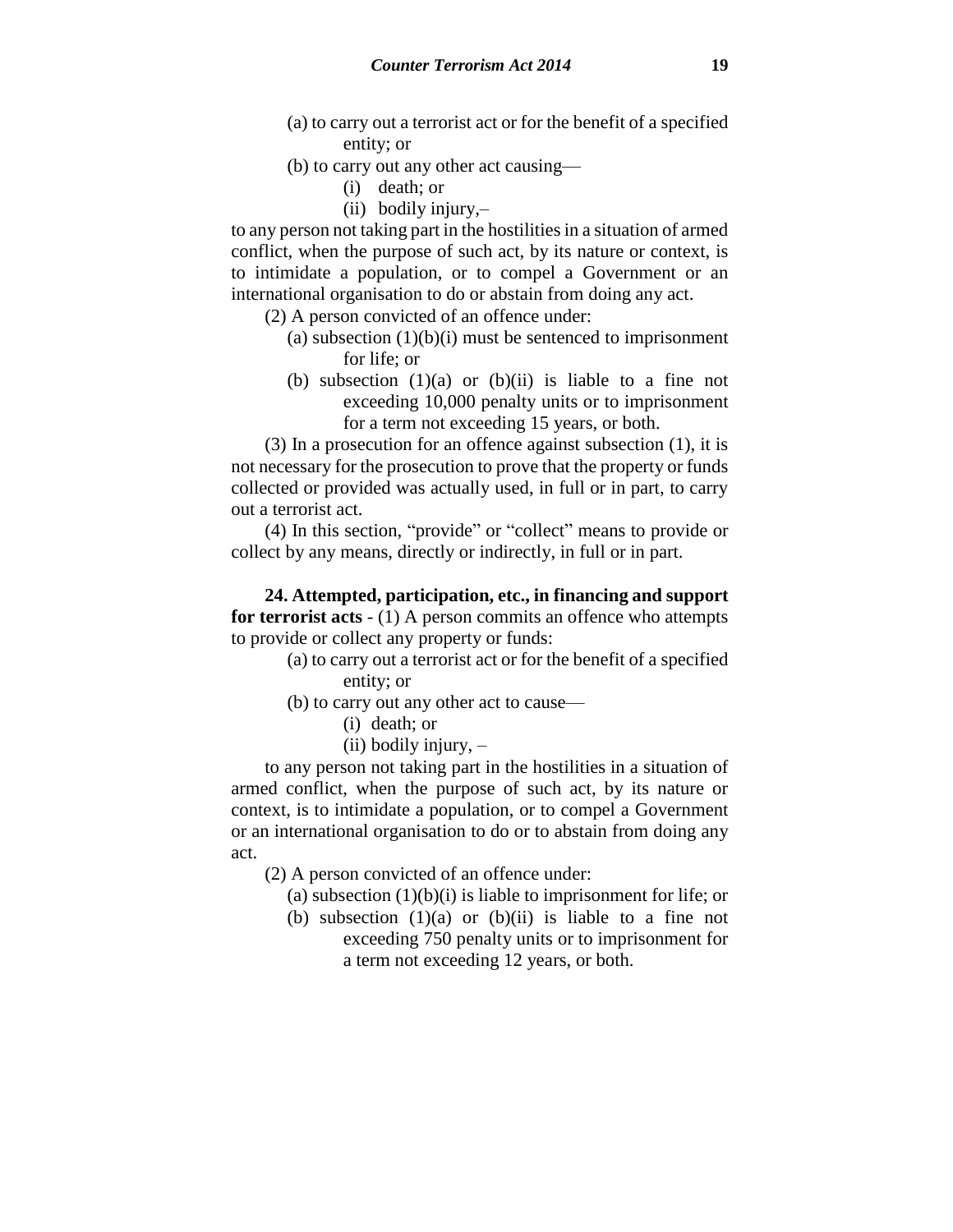(3) A person commits an offence who participates as a party to, organises or directs others to participate in, or in any other way contributes to, providing or collecting property or funds:

- (a) to carry out a terrorist act or for the benefit of a specified entity; or
- (b) to carry out any other act—
	- (i) causing:
		- (A) death; or
		- (B) bodily injury; or
	- (ii) to cause:
		- (A) death; or
		- (B) bodily injury, –

to any person not taking part in the hostilities in a situation of armed conflict, when the purpose of such act, by its nature or context, is to intimidate a population, or to compel a Government or an international organisation to do or to abstain from doing any act.

- (4) A person convicted of an offence under:
	- (a) subsection  $(3)(b)(i)(A)$  must be sentenced to imprisonment for life; or
	- (b) subsection  $(3)(a)$  and  $(b)(i)(B)$  is liable to a fine not exceeding 1,000 penalty units or to imprisonment for a term not exceeding 15 years, or both; or
	- (c) subsection  $(3)(b)(ii)(A)$  is liable to imprisonment for life; or
	- (d) subsection  $(3)(b)(ii)(B)$  is liable to a fine not exceeding 750 penalty units or to imprisonment for a term not exceeding 12 years, or both.

**25. Provision of property or services to a terrorist group** - (1) A person who, either directly or indirectly, makes available property or financial or other related services to, or for the benefit of, a terrorist group, commits an offence.

(2) A person convicted of an offence under subsection (1) is liable to a fine not exceeding 1,000 penalty units or to imprisonment for a term not exceeding 15 years, or both.

(3) In this section "make available" means to make available by any means, directly or indirectly, in full or in part.

**26. Dealing with terrorist property** - (1) A person commits an offence who: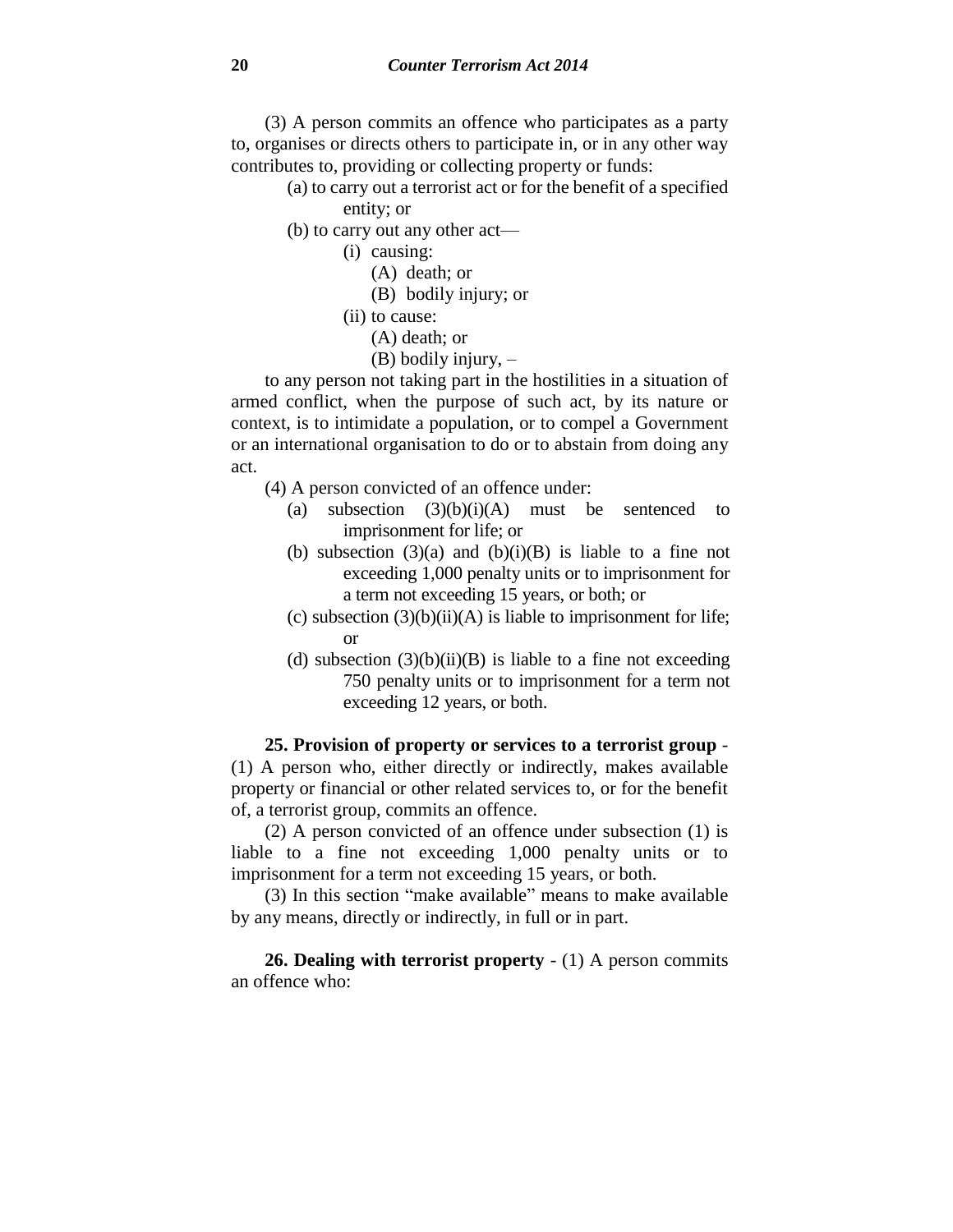- (a) deals, either directly or indirectly, in any terrorist property; or
- (b) collects, acquires or possesses terrorist property; or
- (c) enters into, or facilitates, directly or indirectly, any transaction in respect of terrorist property; or
- (d) converts, conceals or disguises terrorist property.

(2) A person convicted of an offence under this section is liable to a fine not exceeding 1,000 penalty units or to imprisonment for a term not exceeding 15 years, or both.

(3) A person does not commit an offence under subsection (1) if the person:

- (a) informs the Attorney General, in writing, as soon as the person becomes aware that the property is terrorist property; and
- (b) acts in accordance with all reasonable directions of the Attorney General in relation to property or financial services.

(4) In this section, "deal" means to deal by any means, directly or indirectly, in full or in part.

> *Division 5 - Unlawful seizure of aircraft*

**27. Hijacking and attempted, etc., hijacking** - (1) A person on board an aircraft in flight, who uses force or threats of any kind, to seize or exercise control of the aircraft, commits an offence.

(2) Proceedings may be brought for an offence under this section if:

- (a) the offence is committed on board an aircraft registered in Samoa; or
- (b) the aircraft on board which the offence is committed lands in Samoa's territory and the alleged offender is on board; or
- (c) the offence is committed on board an aircraft leased without crew to a lessee who has his or her principal place of business in Samoa or, if the lessee has no principal place of business in Samoa, or if the lessee is a permanent resident of Samoa.

(3) A person on board an aircraft in flight, who attempts to seize or exercise control of the aircraft (by use force or threats of any kind), commits an offence.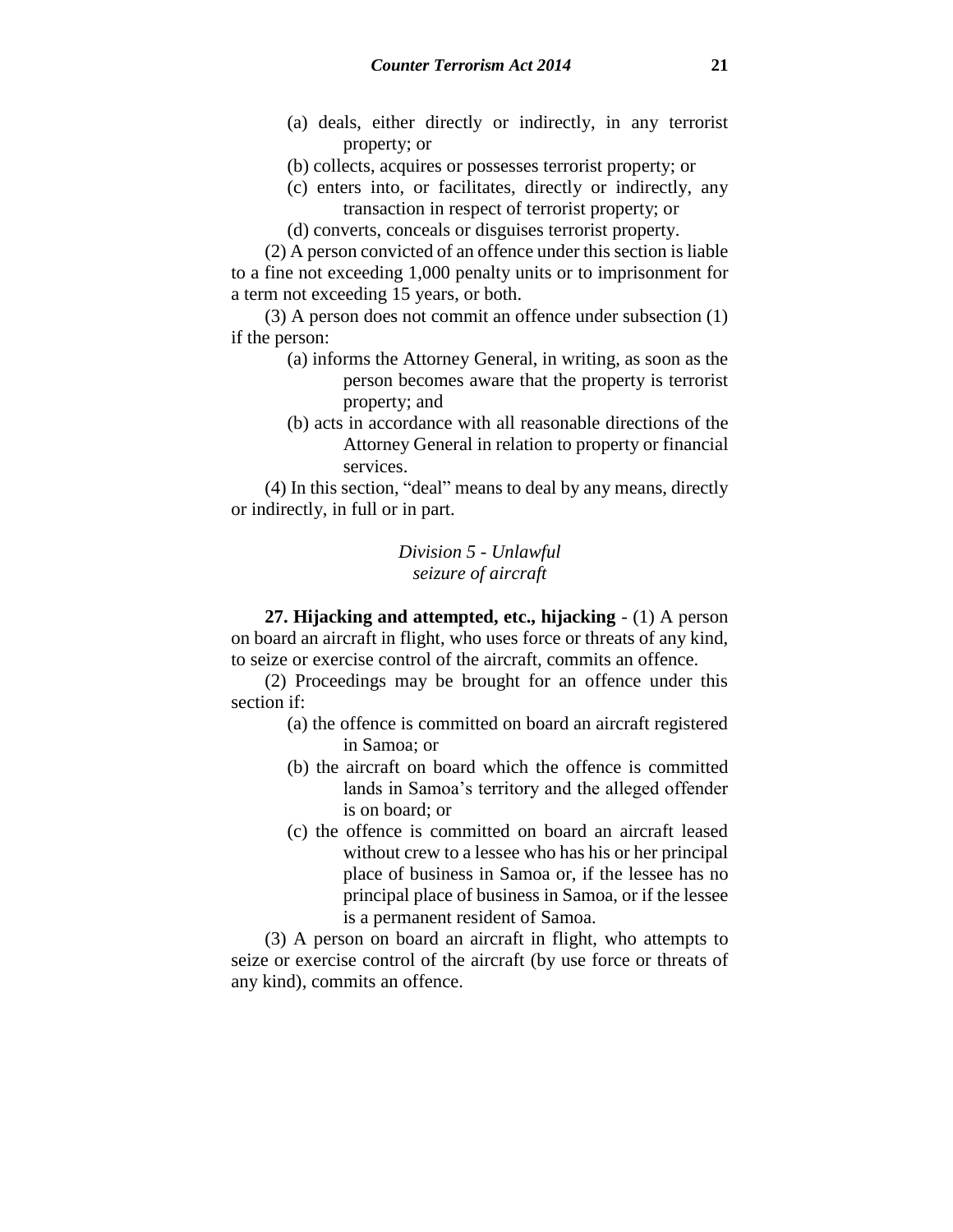(4) A person who threatens to commit an offence under section 27, commits an offence.

(5) A person commits an offence who participates as a party to, organises or directs others to participate in, or in any other way contributes to:

- (a) seizing or exercising control of the aircraft (by use force or threats of any kind); or
- (b) the attempted seizing or exercise of control of the aircraft (by use force or threats of any kind).
- (6) A person who commits an offence under:
	- (a) subsection (1) or  $(5)(a)$  is liable to imprisonment for a term not exceeding 15 years; or
	- (b) subsection  $(3)$ ,  $(4)$  or  $(5)(b)$  is liable to imprisonment for a term not exceeding 12 years.

**28. Application of the Civil Aviation Act 1998** - The powers of an aircraft commander under the Civil Aviation Act 1998 relating to crimes on aircraft must extend and apply with respect to the offence of hijacking under this Act as if such offence is an offence under the Civil Aviation Act 1998.

> *Division 6 - Offences involving nuclear and other materials*

**29. Unlawful movement of nuclear material** - (1) A person who unlawfully imports nuclear material into, or exports nuclear material out of Samoa, or otherwise transports nuclear material within or through Samoa, including its airspace or its exclusive economic zone, without the prior written consent of the Comptroller of Customs commits an offence.

(2) A person convicted of an offence under subsection (1) is liable to imprisonment for a term not exceeding 15 years.

(3) A person who makes a false or misleading statement with the intention of obtaining the consent of the Comptroller of Customs required under this section commits an offence.

(4) A person convicted of an offence under subsection (3) is liable to a fine not exceeding 1,000 penalty units or to imprisonment for a term not exceeding 15 years, or both.

(5) The Comptroller of Customs may only provide written consent under this section with the approval of the Minister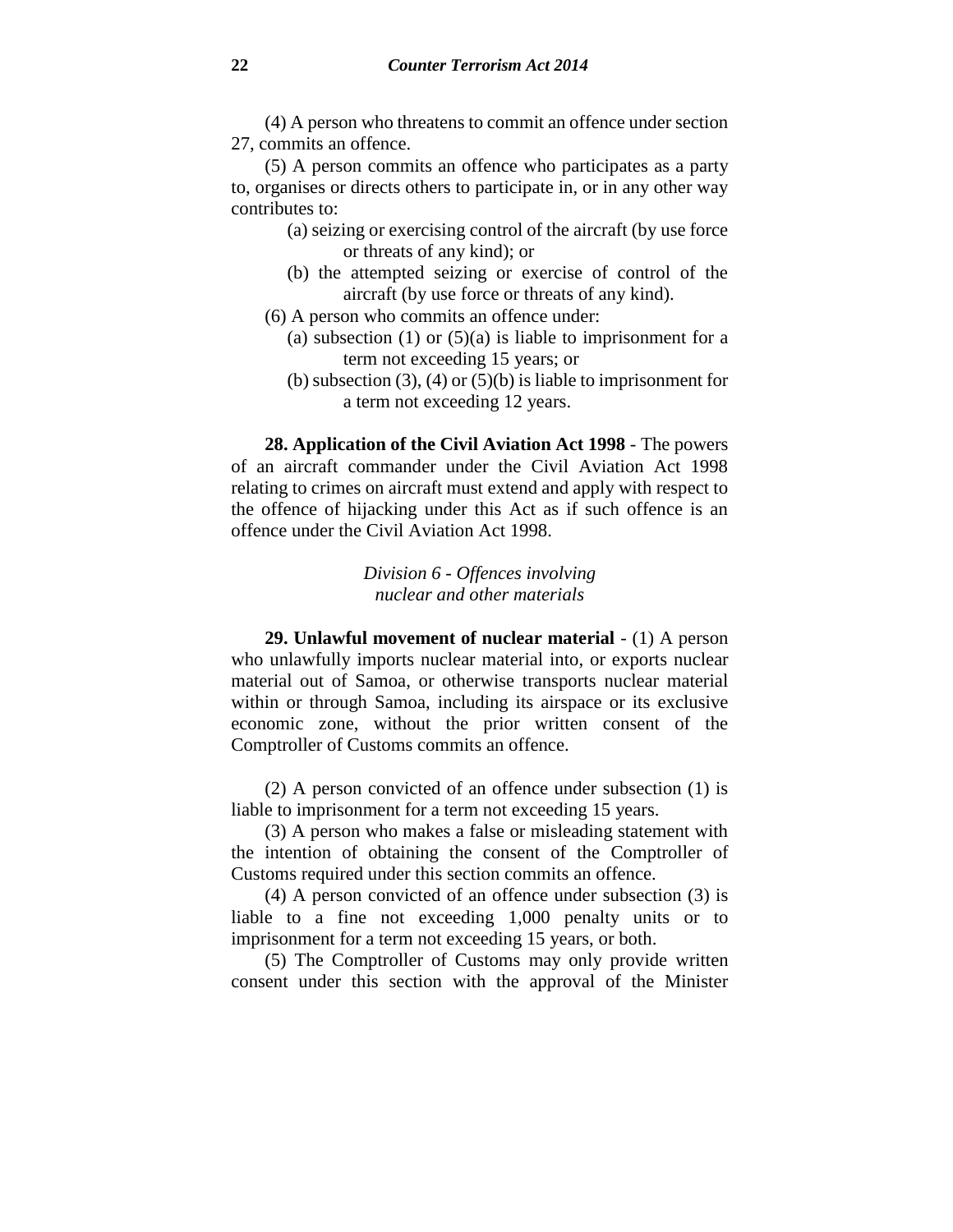responsible for Customs, and if satisfied that any nuclear material will, during international nuclear transport, be protected at the levels specified in the Nuclear Materials Convention.

**30. Other unlawful acts relating to nuclear material, including attempt, participation and threat** - (1) A person commits an offence who:

- (a) without lawful authority knowingly receives, possesses, uses, transfers, alters, disposes of or disperses nuclear material causing—
	- (i) death to a person; or
	- (ii) serious injury to a person or substantial damage to property or to the environment; or
- (b) steals nuclear material; or
- (c) embezzles or fraudulently obtains nuclear material; or
- (d) without lawful authority commits an act against a nuclear facility or interferes with a nuclear facility causing—
	- (i) death to a person; or
	- (ii) serious injury to a person or substantial damage to property or to the environment.
- (2) A person commits an offence who:
- (a) without lawful authority knowingly receives, possesses, uses, transfers, alters, disposes of or disperses nuclear material to cause—
	- (i) death to a person; or
	- (ii) serious injury to a person or substantial damage to property or to the environment; or
- (b) attempts to steal nuclear material; or
- (c) attempts to embezzle or fraudulently obtains nuclear material; or
- (d) without lawful authority commits an act against a nuclear facility or interferes with a nuclear facility to cause—
	- (i) death to a person; or
	- (ii) serious injury to a person or substantial damage to property or to the environment.

(3) A person commits offence who participates as a party to, organises or directs others to participate in, or in any other way contributes to nuclear terrorism: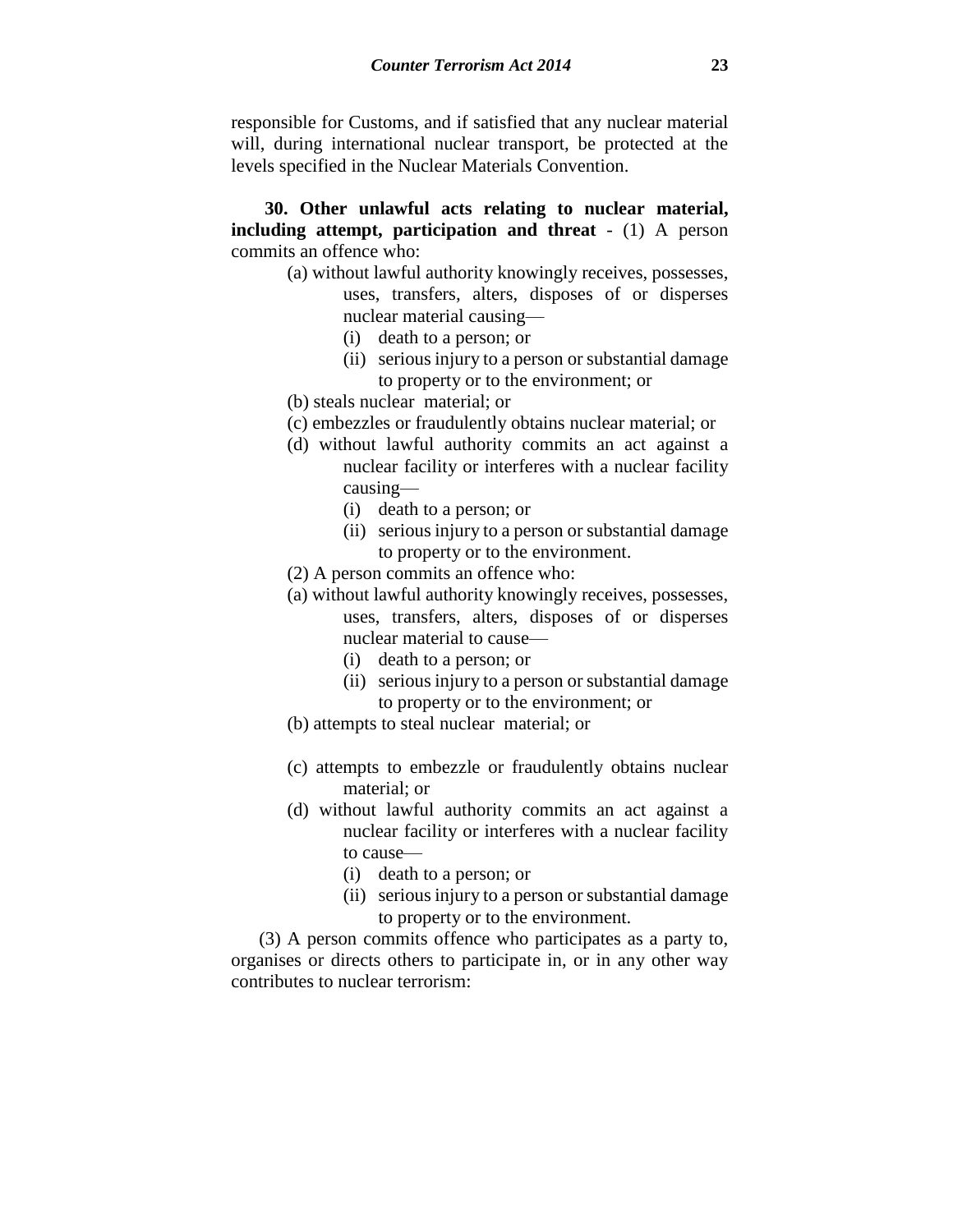(a) causing—

- (i) death; or
- (ii) serious injury to a person or substantial damage to property or to the environment; or
- (b) to cause—
	- (i) death; or
	- (ii) serious injury to a person or substantial damage to property or to the environment.

(4) A contribution made under this section must be intentional and either be made with the aim of furthering the general criminal activity or purpose of the group or be made in the knowledge of the intention of the group to commit the offence concerned.

(5) A person commits an offence who:

(a) uses a threat or force or any other form of intimidation to demand nuclear material, supply of radioactive material or a radioactive device or for a nuclear facility to be made available or for access to a nuclear facility;

(b) threatens—

- (i) to use nuclear material to cause:
	- (A) death to any person; or
	- (B) serious injury to any person or substantial damage to any property or to the environment; or
- (ii) to steal nuclear material to compel a person, State or an international organisation to do or refrain from doing any act; or
- (c) threatens to commit an act against a nuclear facility, interferes with, uses or damages a nuclear facility, or increases the risk of a release of radioactive material, to cause—
	- (i) death to a person; or
	- (ii) serious injury to a person or substantial damage to property or to the environment; or
	- (iii) to compel a person, State or an international organisation to do or refrain from doing any act.

(6) A threat referred to in subsection (5) must be made in circumstances which would cause a reasonable person to believe that the threat was real.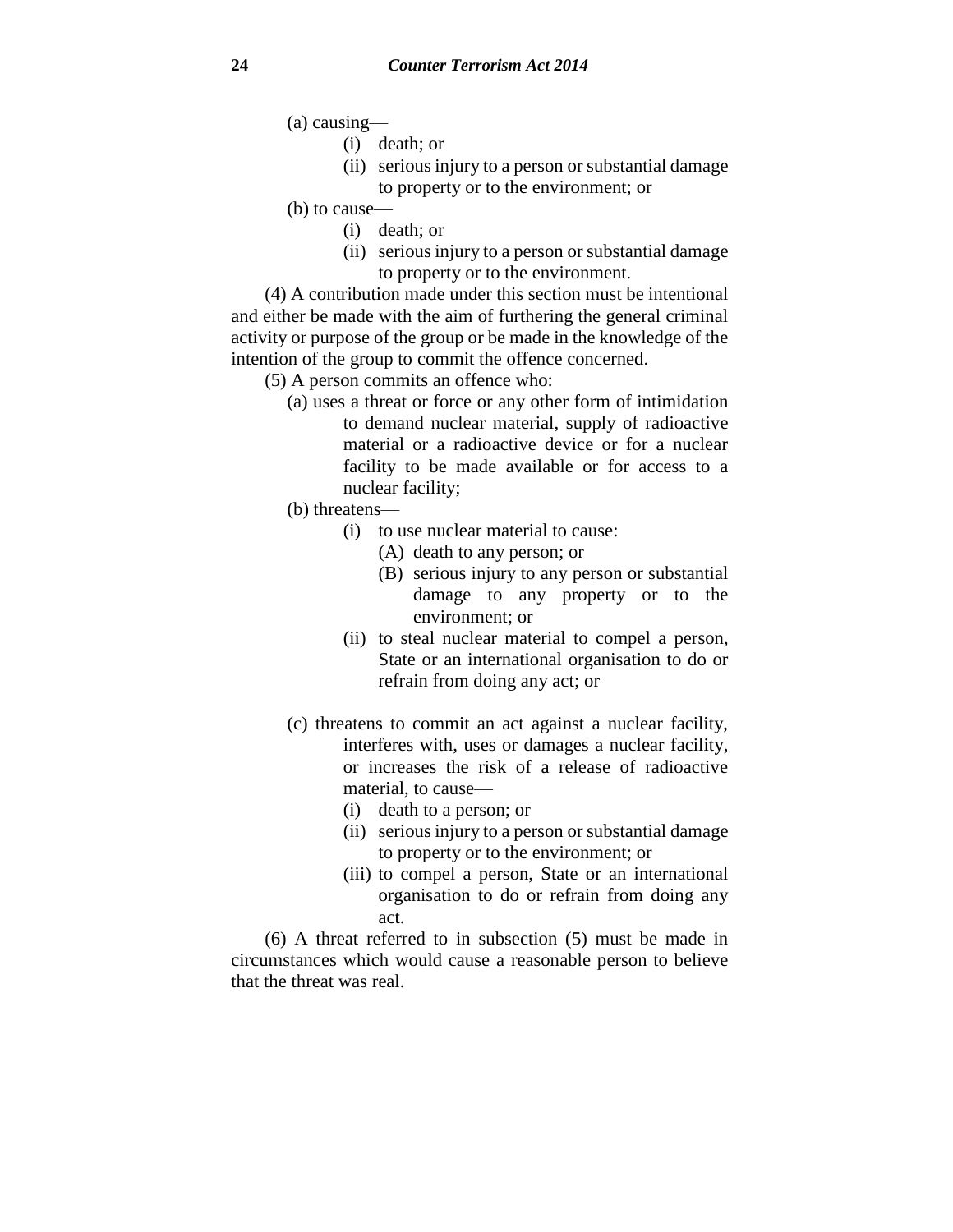- (7) A person convicted of an offence:
	- (a) under subsection  $(1)(a)(i)$  or  $(d)(i)$  or  $(3)(a)(i)$  must be sentenced to imprisonment for life; or
	- (b) under subsection  $(3)(b)(i)$  is liable upon conviction to imprisonment for life; or
	- (c) under subsection  $(1)(a)(ii)$ ,  $(b)$ ,  $(c)$ ,  $(d)(ii)$ ,  $(2)$  or  $(3)(a)(ii)$  or  $(b)(ii)$ , is liable to imprisonment for a term not exceeding 25 years; or
	- (d) under subsection (5) is liable to imprisonment for a term not exceeding 5 years.

**31. Application of Customs Act 2014** - The provisions of the Customs Act 2014 dealing with prohibited imports and exports, except the penalties for offences under that Act, apply to nuclear material and other material whose importation and exportation is prohibited under this Act in all respects as if they were prohibited imports or exports under the Customs Act 2014.

> *Division 7 - Unlawful movement of unmarked plastic explosives*

- **32. Plastic explosives** (1) A person commits an offence who:
	- (a) manufactures unmarked plastic explosives, knowing that they are unmarked; or
	- (b) possesses, transports, or imports into, or exports unmarked plastic explosives, into or out of Samoa knowing that they are unmarked; or
	- (c) uses or diverts unmarked plastic explosives for purposes inconsistent with this Act.

(2) A person convicted of an offence under subsection (1) is liable to a fine not exceeding 1,000 penalty units or to imprisonment for a term not exceeding 10 years, or both.

(3) A person does not commit an offence under this section if:

- (a) the person manufactures or holds, possesses or transports unmarked plastic explosives in a quantity approved in writing by the Commissioner solely for use—
	- (i) in research, development or testing of new or modified explosives; or
	- (ii) in training in explosives detection; or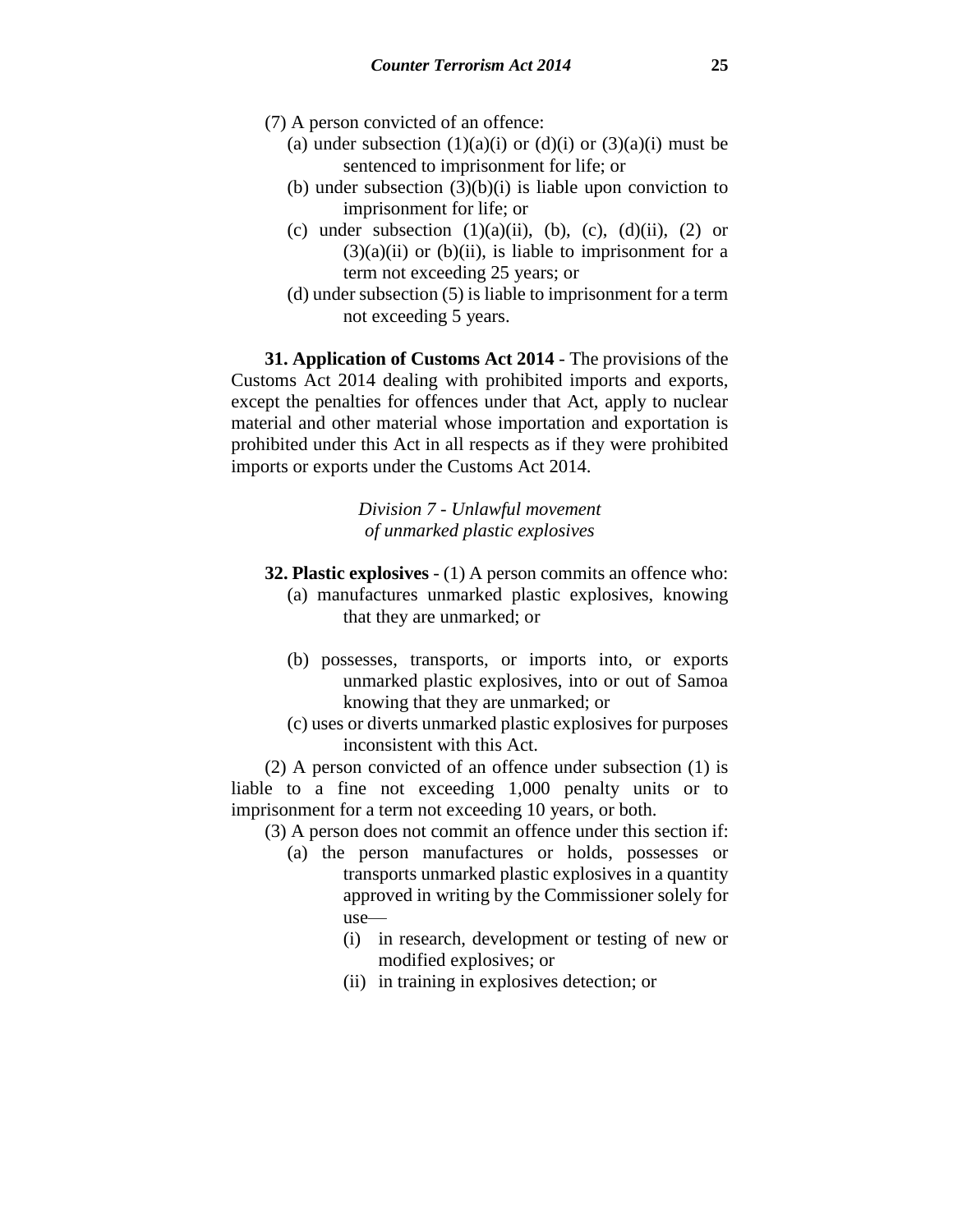- (iii) in the development or testing of explosives detection equipment; or
- (iv) for forensic science purposes; or
- (b) the unmarked plastic explosives are destined to be, and are incorporated as, an integral part of duly authorised military devices in Samoa within 3 years after the coming into force of the Plastic Explosives Convention in Samoa.

**33. Power of entry** - (1) An officer authorised in writing by the Commissioner may enter any premises where the officer has reasonable grounds to believe that explosives are being manufactured, kept or stored and do any of the following:

- (a) investigate and make inquiries on the premises to find out whether an offence under section 30 is being committed;
- (b) inspect any records, documents or equipment found on the premises;
- (c) take copies of, or extracts from, the records or documents; or
- (d) remove any explosives found to be manufactured, kept or stored on the premises.
- (2) A person commits an offence who:
	- (a) resists or obstructs an officer authorised under subsection (1) from exercising the powers mentioned in subsection (1); or
	- (b) knowingly gives false information in response to an inquiry under subsection (1); or
	- (c) suppresses any material information in response to an inquiry under subsection (1).

(3) A person convicted of an offence under subsection (2) is liable upon conviction to a fine not exceeding 200 penalty units or to a term of imprisonment not exceeding 2 years, or both.

### *Division 8 - Crimes at an airport*

**34. Violence at an airport -** (1) A person commits an offence who unlawfully and intentionally, uses any device, substance or weapon, that endangers or is likely to endanger safety at the airport:

(a) by performing an act of violence against a person at an airport serving international civil aviation causing—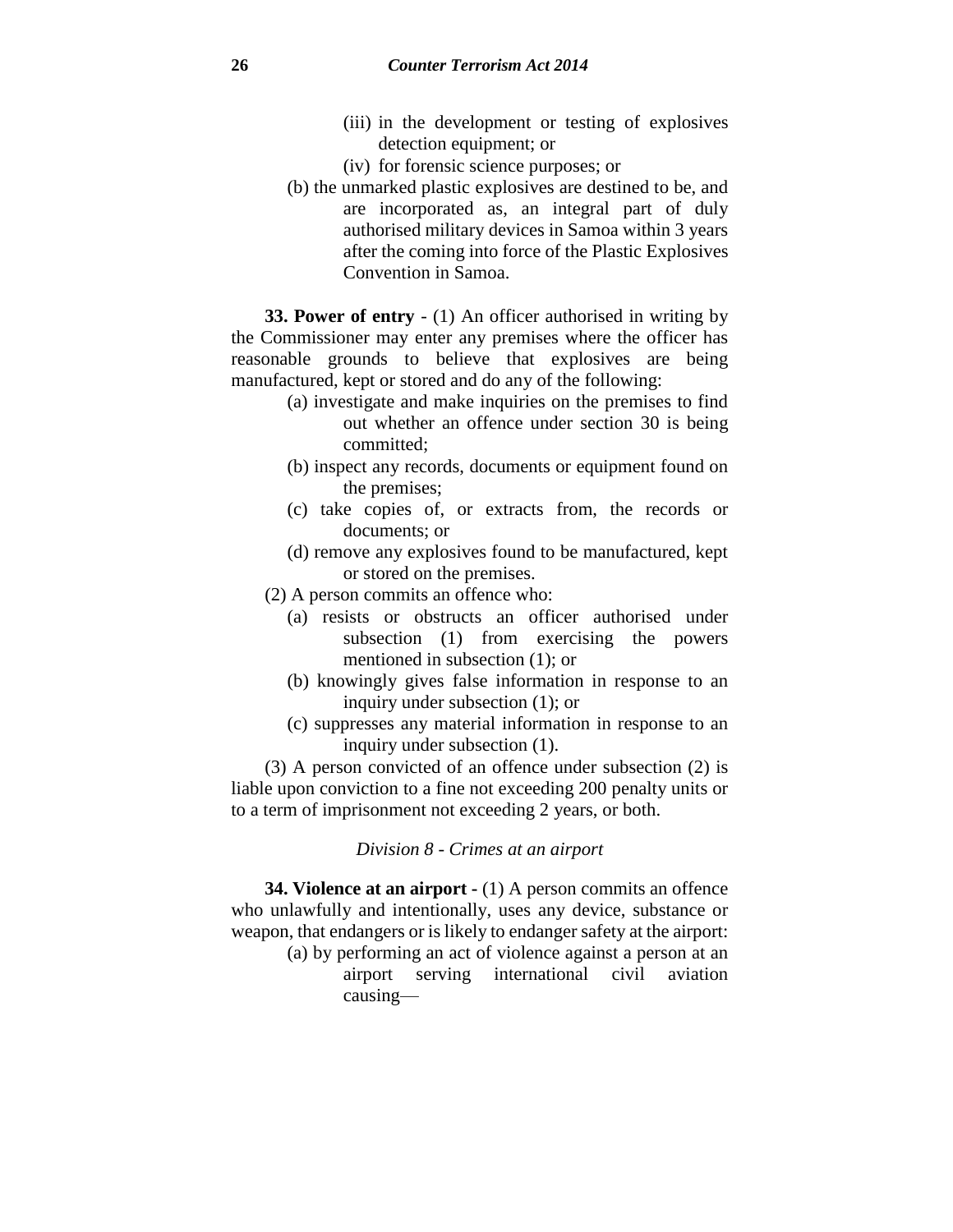- (i) serious injury to a person; or
- (ii) death to a person; or
- (b) by threatening to perform an act of violence against a person at an airport serving international civil aviation causing—
	- (i) serious injury to a person; or
	- (ii) death to a person; or
- (c) by destroying or seriously damaging the facilities of an airport or airport serving an international civil aviation or aircraft not in service located thereon; or
- (d) by disrupting the services of an airport.
- (2) A person convicted of an offence under:
	- (a) subsection  $(1)(a)(i)$ ,  $(b)(i)$ ,  $(c)$  or  $(d)$  is liable to imprisonment for a term not exceeding 12 years; or
	- (b) subsection  $(1)(a)(ii)$  and  $(b)(ii)$  must be sentenced to imprisonment for life.

**35. Attempted violence at an airport** - (1) A person commits an offence who unlawfully and intentionally, uses any device, substance or weapon, that endangers or is likely to endanger safety at the airport:

- (a) by performing an act of violence against a person at an airport serving international civil aviation to cause—
	- (i) serious injury to a person; or
	- (ii) death to a person; or
- (b) by threatening to perform an act of violence against a person at an airport serving international civil aviation to cause—
	- (i) serious injury to a person; or
	- (ii) death to a person; or
- (c) by attempting to destroy or seriously damage the facilities of an airport or airport serving an international civil aviation or aircraft not in service located thereon; or
- (d) by attempting to disrupt the services of an airport.
- (2) A person convicted of an offence under:
	- (a) subsection  $(1)(a)(i)$ ,  $(b)(i)$ ,  $(c)$  or  $(d)$  is liable to imprisonment for a term not exceeding 7 years; or
	- (b) subsection  $(1)(a)(ii)$  or  $(b)(ii)$  is liable to imprisonment for life.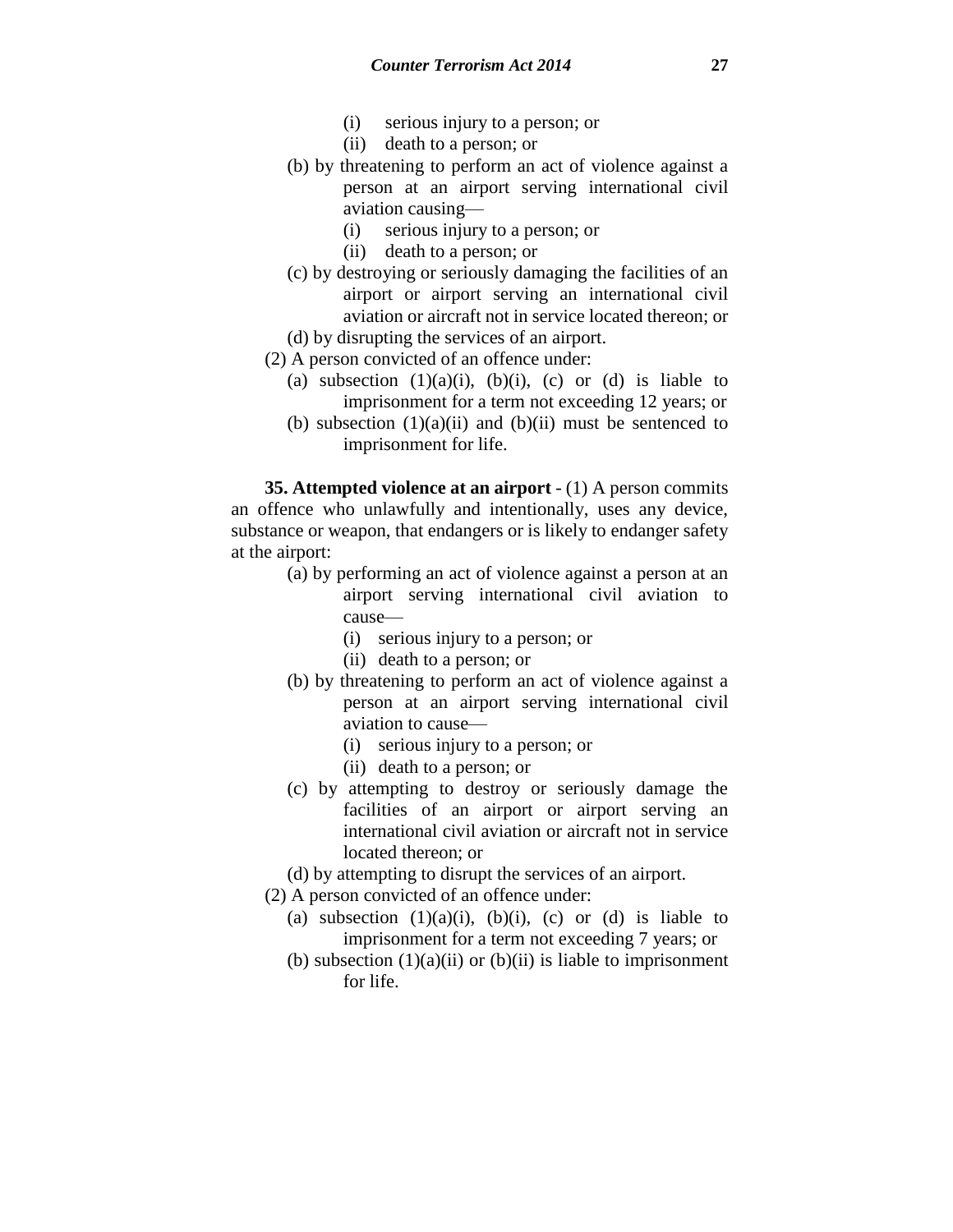# **PART 4 MARITIME SAFETY**

**36. Seizure of a ship or fixed platform** - (1) A person commits an offence who unlawfully and intentionally:

- (a) seizes, or exercises control over, a ship or fixed platform by force or threat of force or other form of intimidation; or
- (b) commits or performs an act of violence against a person on board a ship or fixed platform, that is likely to endanger the safe navigation of the ship or safety of the fixed platform; or
- (c) destroys a ship or fixed platform; or
- (d) cause damages, to a ship or its cargo or a fixed platform, that is, likely to endanger the safe navigation of the ship or safety of the fixed platform; or
- (e) places or causesto be placed, on a ship or fixed platform, a device or substance, likely—
	- (i) for a ship, to destroy the ship, or to cause damage to the ship or its cargo, or likely to endanger the safe navigation of the ship; or
	- (ii) for a fixed platform, to destroy the fixed platform or to endanger its safety; or
- (f) destroys or seriously damages maritime navigational facilities or seriously interferes with their operation in a way that is likely to endanger the safe navigation of a ship; or
- (g) communicates information, that the person knows to be false, endangering the safe navigation of a ship; or
- (h) injures any other person in connection with the commission, or attempted commission, of an offence mentioned in paragraph  $(a)$ ,  $(b)$ ,  $(c)$ ,  $(d)$ ,  $(e)$ , (f) or  $(g)$ ; or
- (i) by compelling any other person to do or to refrain from doing any act, threaten to commit any of the acts described in relation to a ship or fixed platform, if such threats are likely to endanger the safety of the ship or fixed platform or any person thereon; or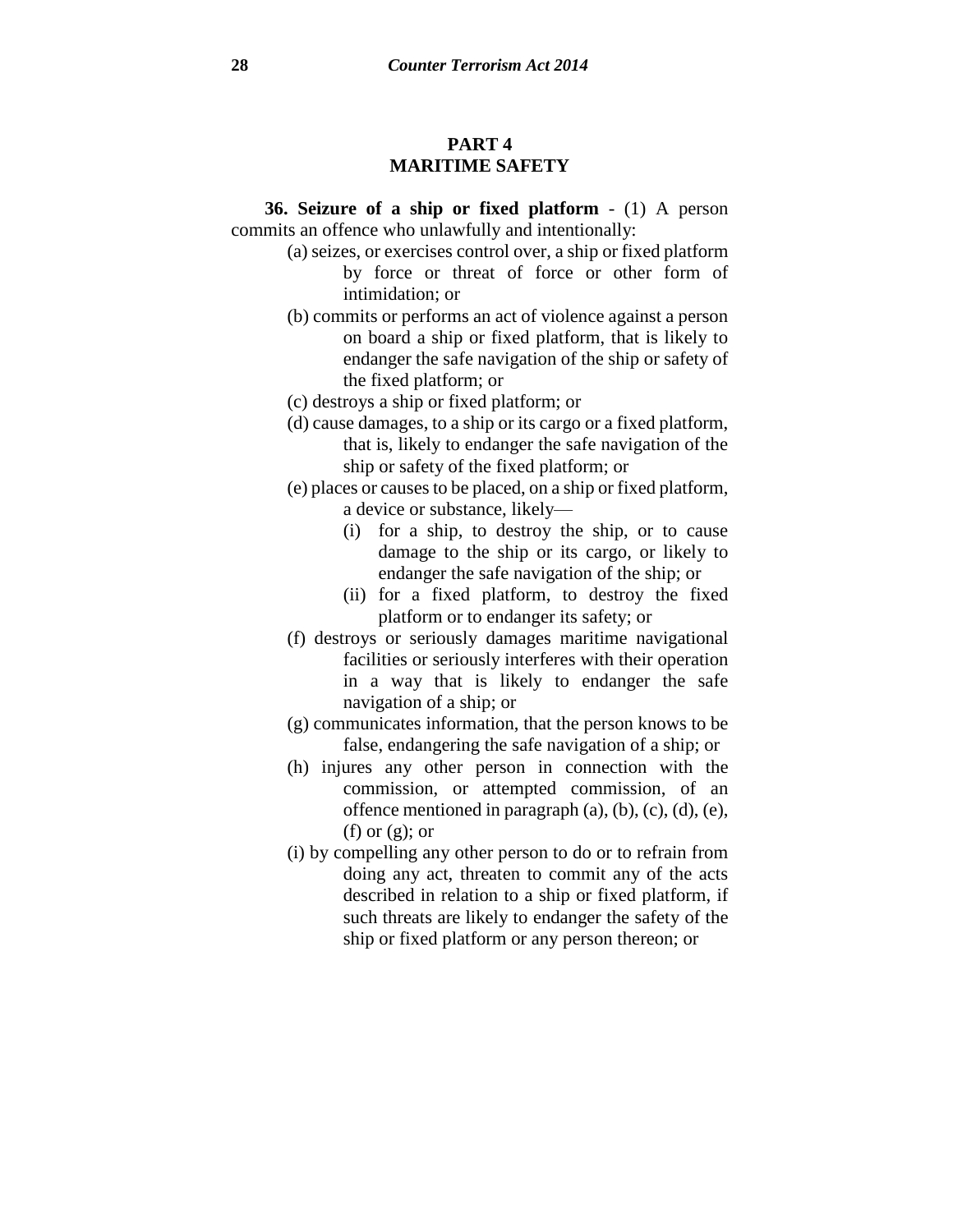- (j) attempts or threatens to commit or assist or is a party to the commission of, any of the acts in paragraphs (a) to (i); or
- (k) kills any other person in connection with the commission, or attempted commission, of an offence mentioned in paragraph  $(a)$ ,  $(b)$ ,  $(c)$ ,  $(d)$ ,  $(e)$ , (f) or  $(g)$ .
- (2) A person convicted of an offence under:
	- (a) subsection  $(1)(a)$  to  $(i)$ , is liable to imprisonment for a term not exceeding 15 years; or
	- (b) subsection  $(1)(k)$ , is liable to imprisonment for life.

**37. Use of nuclear, chemical or other substances on a ship or fixed platform** - (1) A person commits an offence who unlawfully and intentionally:

- (a) intimidates a population or compels a Government or international organization to do or to refrain from doing any act—
	- (i) uses against or on or discharges from a fixed platform or ship any nuclear, chemical or biological weapon or radioactive or nuclear material in a manner that causes or is likely to cause:
		- (A) death to a person; or
		- (B) serious injury to a person or damage; or
	- (ii) discharges from a fixed platform or ship oil, liquefied natural gas, or other hazardous or noxious substance, which is not covered by paragraph (a)(i) in such quantity or concentration that causes or is likely to cause: (A) death to a person; or
		- (B) serious injury to a person or damage; or
	- (iii) uses a ship in a manner that causes:
		- (A) death to a person; or
		- (B) serious injury to a person or damage; or
	- (iv) threatens to commit an offence in paragraphs  $(a)(i)$ ,  $(ii)$  or  $(iii)$ ; or
- (b) transports on a ship—
	- (i) any explosive or radioactive material knowing that it is intended to cause or threatened to be used to cause: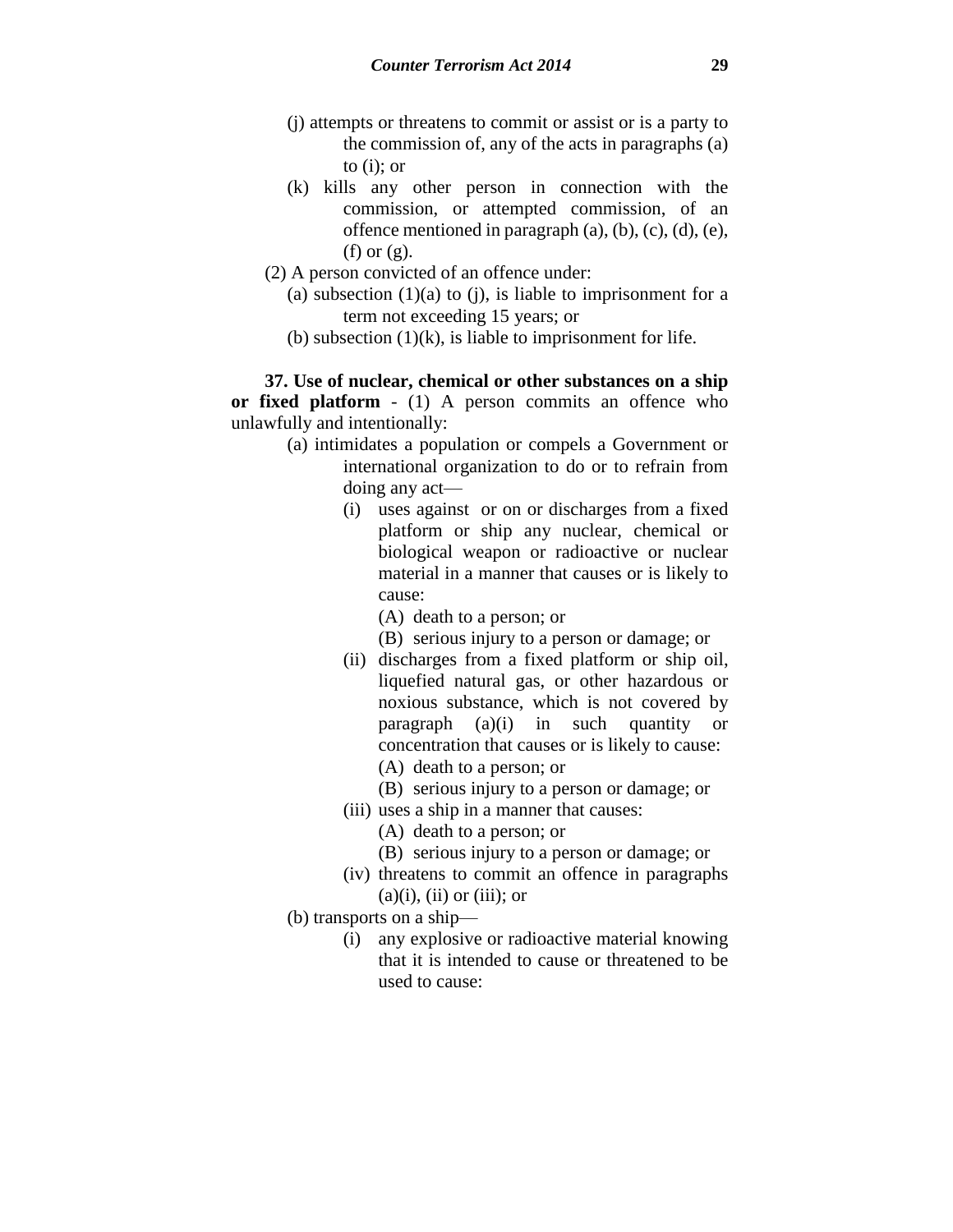- (A) death to a person; or
- (B) injury to a person or to damage,–

with the intention to intimidate a population or compel a Government or international organization to do or refrain from doing an act;

- (ii) any nuclear, chemical or biological weapon;
- (iii) any source material, special fissionable material, or equipment or material especially designed or prepared for the processing, use or production of special fissionable material knowing that it is intended or is likely to be used in a nuclear explosive activity or in any other nuclear activity not under safeguard pursuant to an International Atomic Energy Agency comprehensive safeguards agreement;
- (iv) any equipment, material, or software or related technology that is intended to contribute to the design, manufacture, or delivery of a nuclear, chemical or biological weapon;
- (v) a person who has committed an act that constitutes an offence under this section with the intent to assist that person to avoid criminal prosecution; or
- (c) injures another person in connection with the commission of any offence under this section; or
- (d) causes the death of another person in connection with the commission, or attempted commission, of an offence under this section.
- (2) A person convicted of an offence under:
	- (a) subsection  $(1)(a)(i)(A)$ ,  $(ii)(A)$ ,  $(iii)(A)$ ,  $(b)(i)(A)$  or  $(d)$ is liable to imprisonment for life; or
	- (b) subsection  $(1)(a)(i)(B)$ ,  $(ii)(B)$ ,  $(iii)(B)$ ,  $(iv)$ ,  $(b)(i)(B)$ , (ii) to  $(v)$  or  $(c)$  is liable to a term of imprisonment not exceeding 15 years.

**38. Arrest and delivery** - (1) The master of a ship registered in Samoa who has reasonable grounds to believe that a person has committed an offence under sections 36 and 37, or on board, may:

- (a) arrest and detain the person; and
- (b) deliver the person to the appropriate authorities in any other convention country.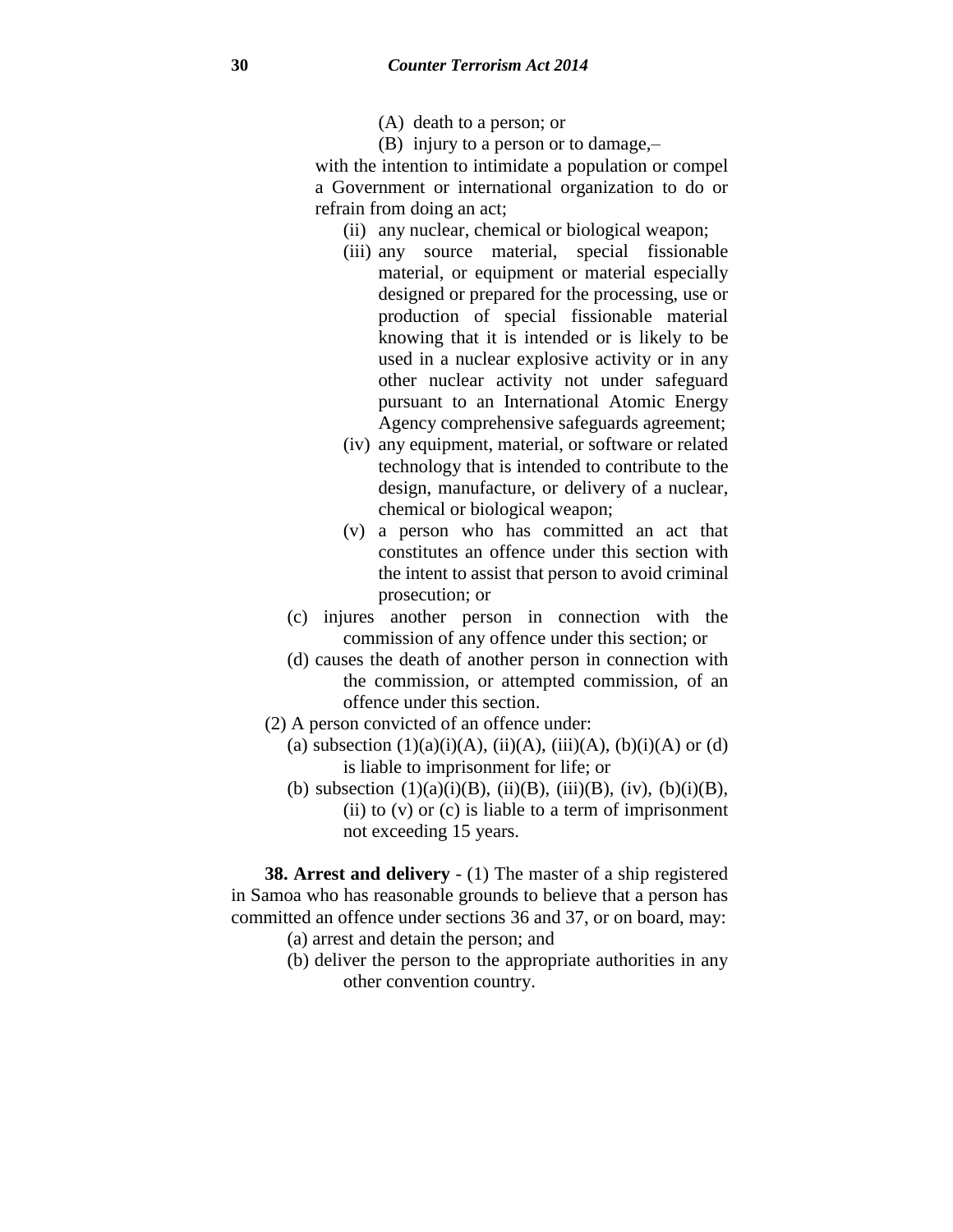- (2) The master of the ship must:
	- (a) notify the authorities in the other convention country before delivering the person; and
	- (b) give to the authorities evidence in his or her possession that the person has committed an offence.
- (3) If the person is delivered to a police officer:
	- (a) the police officer must take the person into custody unless the officer has reasonable grounds to believe that the person has not committed the offence; and
	- (b) if the police officer refuses to take the person into custody, give written reasons for the refusal.

### **PART 5**

# **MANAGEMENT AND FORFEITURE OF PROPERTY OF SPECIFIED ENTITIES**

**39. Application of this Part** - (1) Without limiting the application of the Proceeds of Crime Act 2007, this Part applies to a specified entity referred to under section 4(2).

(2) Property that is the subject of a direction by the Prime Minister under this Part, is to be taken into custody and control of the Administrator without delay or prior notice to the person who has custody or control of the property.

**40. Direction to take control of property** - (1) The Prime Minister may by written instrument appoint and direct the Administrator to take custody and control of property if the Prime Minister has reasonable grounds to believe that the property is terrorist property owned or controlled by a specified entity to which this Part applies.

(2) The direction:

(a) must specify the property concerned; and

(b) may be subject to conditions.

(3) A person who has custody or control of property mentioned in the direction must allow the Administrator to take custody and control of the property in accordance with the direction.

**41. Notice of direction** - (1) The Prime Minister must cause a direction under section 40:

(a) to be served—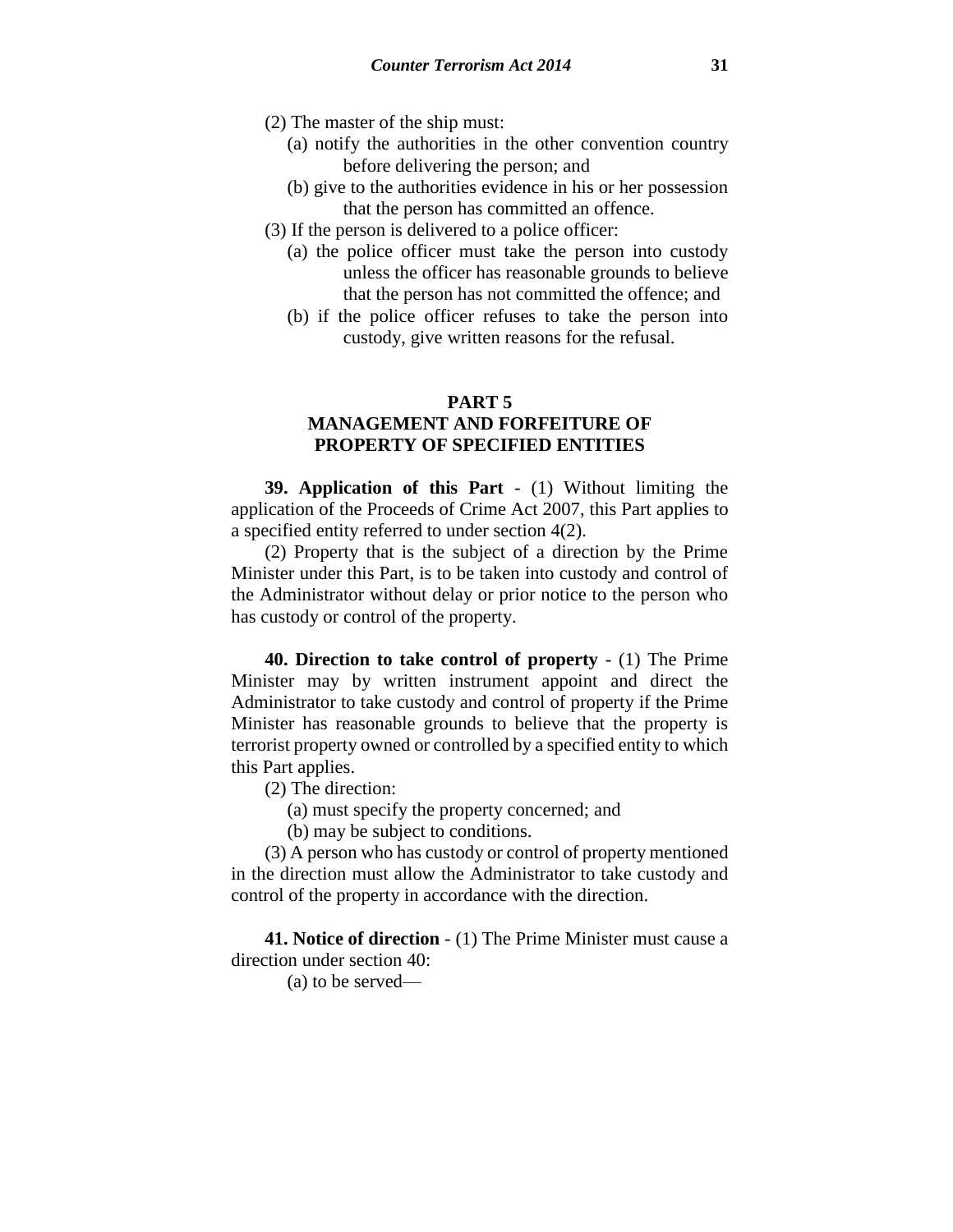- (i) as soon as possible, on the person who owns or has custody or control of the property or if the person is not in Samoa, on the agent or representative of the person in Samoa; and
- (ii) on any other person that the Prime Minister considers may have an interest in the property; and
- (b) if the service under paragraph (a) is not practicable, to be published in the Savali or another newspaper circulating in Samoa.

(2) Failure to comply with subsection (1) does not affect the validity of the direction.

**42. Variation, revocation, or expiry of direction** - (1) The Prime Minister may:

> (a) by another direction under section 40, vary the conditions of the direction or the property that is subject to the direction; or

(b) may revoke a direction made under section 40.

(2) Notice of any variation or revocation under this section must be given in accordance with section 41.

(3) If not earlier revoked, a direction under section 39 relating to property of a specified entity expires if:

- (a) for property of a specified entity to which this Part applies, the entity ceases to be a specified entity; or
- (b) a forfeiture order is made on the property under section 51.

**43. Court may vary or revoke direction** - (1) A person ("applicant") who owns, claims an interest in, or has effective control of property that is subject to a direction under section 39, may apply to the Court to vary or revoke the direction.

(2) The Court may:

- (a) dismiss the application if the Court decides that there are reasonable grounds for a direction under section 40; or
- (b) revoke the direction if the Court decides that there are no reasonable grounds to support the direction under section 40.

(3) If the Court revokes the direction, the Attorney General must: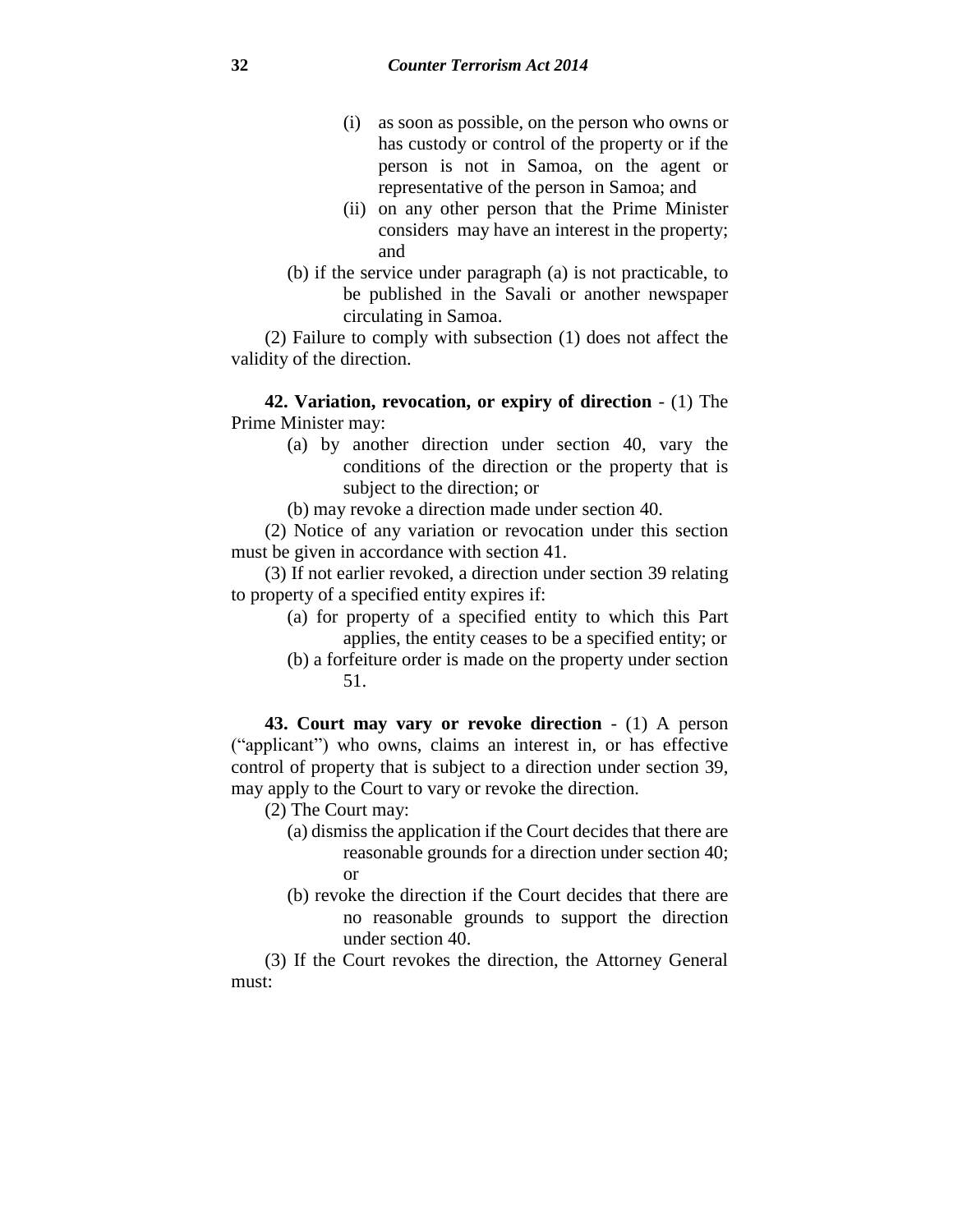- (a) notify the person who owns or controls the property of the decision in writing; and
- (b) publish a notice of revocation in the Savali or any other newspaper circulating in Samoa.

(4) The sole ground upon which the Court may vary or revoke a direction under section 40 is that there are no reasonable grounds for believing that the individual or entity is specified entity to which this Part applies.

**44. Procedures** - (1) The following provisions apply to any application to the Court under this Part:

- (a) the application is to be made pursuant to the Court Rules; and
- (b) the applicant must serve the application on the Attorney General; and
- (c) the Attorney General must be heard on the application.

(2) In hearing and determining an application under this Part, the Court may:

- (a) hear any evidence or information presented by the Attorney General in the absence of the specified entity or counsel representing the specified entity, or the public, if the Court thinks that disclosure of the information would prejudice national security or endanger the safety of any person; and
- (b) receive in evidence anything that would not otherwise be admissible as evidence (including information from any source) that the Court thinks is relevant; and
- (c) if paragraph (a) applies, give the specified entity a statement summarising the information available to the Court, without disclosing any information that the Court thinks could prejudice national security or endanger the safety of any person; and
- (d) appoint an *amicus curiae* to assist the Court.

# **PART 6 RESTRAINT AND FORFEITURE OF TERRORIST PROPERTY**

**45. Application of the Proceeds of Crime Act 2007** - The provisions relating to forfeiture and restraining orders for property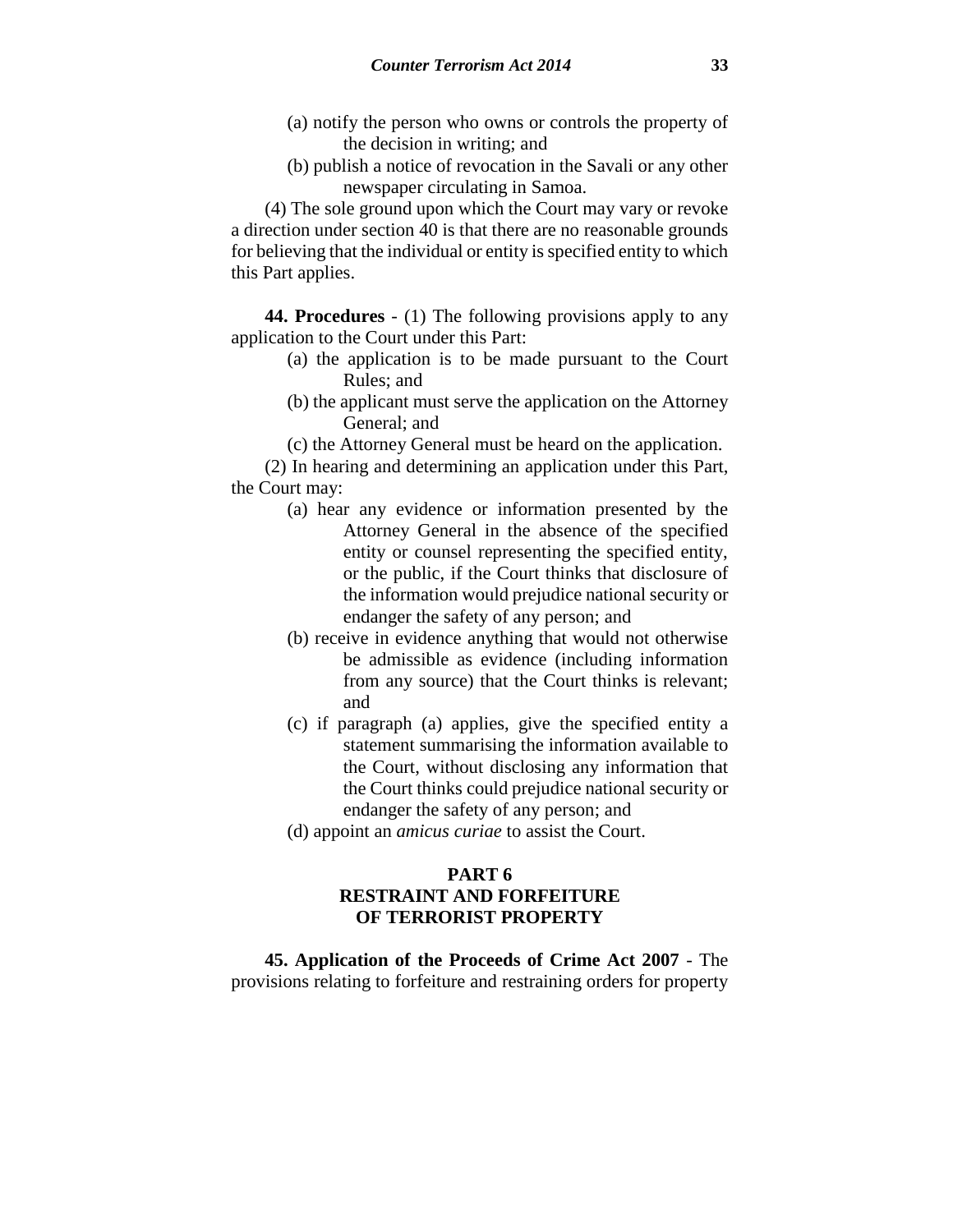under the Proceeds of Crime Act 2007, shall apply (with all necessary modifications) to property of a specified entity under section 4(2) or declared under section 5 as if the property were forfeited or subject to a restraining order under that Act.

## **PART 7 GENERAL POWERS**

**46. Controlled delivery of property** - An authorised officer who has reasonable grounds to believe that a person has committed, is committing or about to commit an offence under this Act, may allow the person's property to enter, leave or move through Samoa, for the purpose of gathering evidence to identify a person or to facilitate a prosecution for the offence.

**47. Exchange of information relating to terrorist groups and terrorist acts** - The Commissioner or the Attorney General may disclose to the appropriate authority of a foreign country any information in its possession relating to any of the following:

- (a) the actions or movements of terrorist groups or persons suspected of involvement in the commission of terrorist acts;
- (b) the use of forged or falsified travel papers by persons suspected of involvement in the commission of terrorist acts;
- (c) traffic in explosives or other lethal devices by terrorist groups or persons suspected of involvement in the commission of terrorist acts;
- (d) the use of communication technologies by terrorist groups;

(e) any property referred to in section 47, –

if the disclosure is not prohibited by any law and will not, in his or her view, prejudice national security or public safety.

**48. Detention of goods suspected to be terrorist property** - An authorised officer may, without warrant, seize and detain goods if: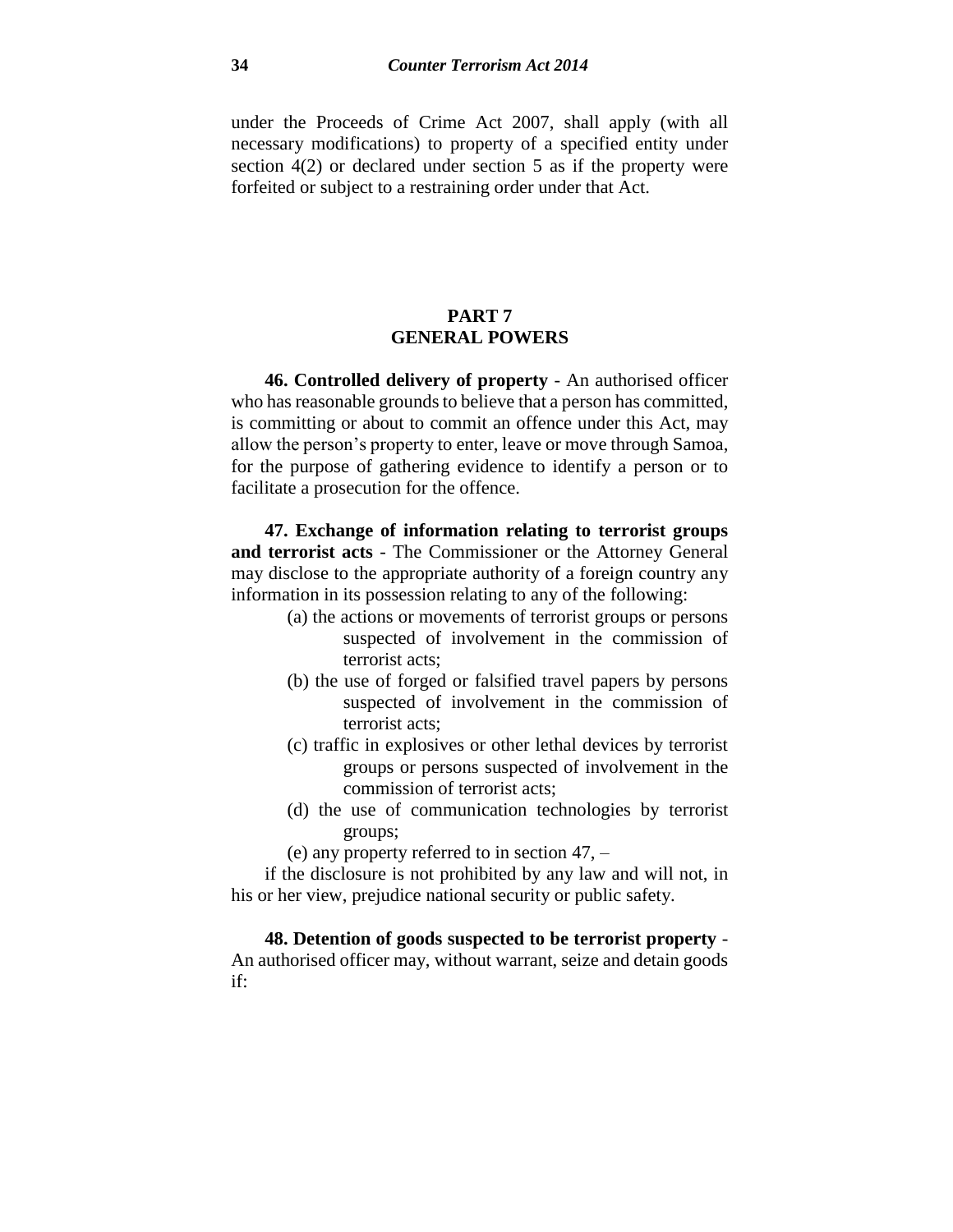- (a) the goods came to the Officer's attention, or into the Officer's possession, during a search, inspection, audit, or examination authorised by law; or
- (b) the goods are in Samoa and the authorised officer is satisfied that they either—
	- (i) are being, or are intended to be, exported out of Samoa; or
	- (ii) are being, or have been, imported into Samoa; and
- (c) the officer has good cause to suspect that the goods are terrorist property.

**49. Further provisions regarding detention under section 48** - (1) An authorised officer may use reasonable force if it is necessary to seize or detain goods under section 48.

(2) If the person who owns or has possession of goods which have been seized and detained under section 48 is identified, but is not present when the seizure and detention occurs (for example, because the goods concerned are in mail or cargo or in unaccompanied baggage), the authorised officer must make all reasonable efforts to notify that person of the detention and seizure as soon as practicable.

(3) Goods detained under section 48 must be taken to such a place of security as an authorised officer directs, and there detained, unless section 48 applies.

(4) An authorised officer or a person lawfully assisting an authorised officer is not liable for the loss of or damage to any property occasioned by anything done or omitted to be done or purported to have been done in good faith, by an authorised officer or person lawfully assisting in the exercise of any power conferred under sections 48 to 52.

(5) Nothing in this Part limits or affects powers under the Customs Act 2014 or the Money Laundering Prevention Act 2007 or the Proceeds of Crime Act 2007.

**50. Return of goods detained under section 48** - (1) In this section, "investigation period", in relation to goods seized and detained under section 48:

> (a) means the period of 7 days after the date on which the goods were seized and detained; and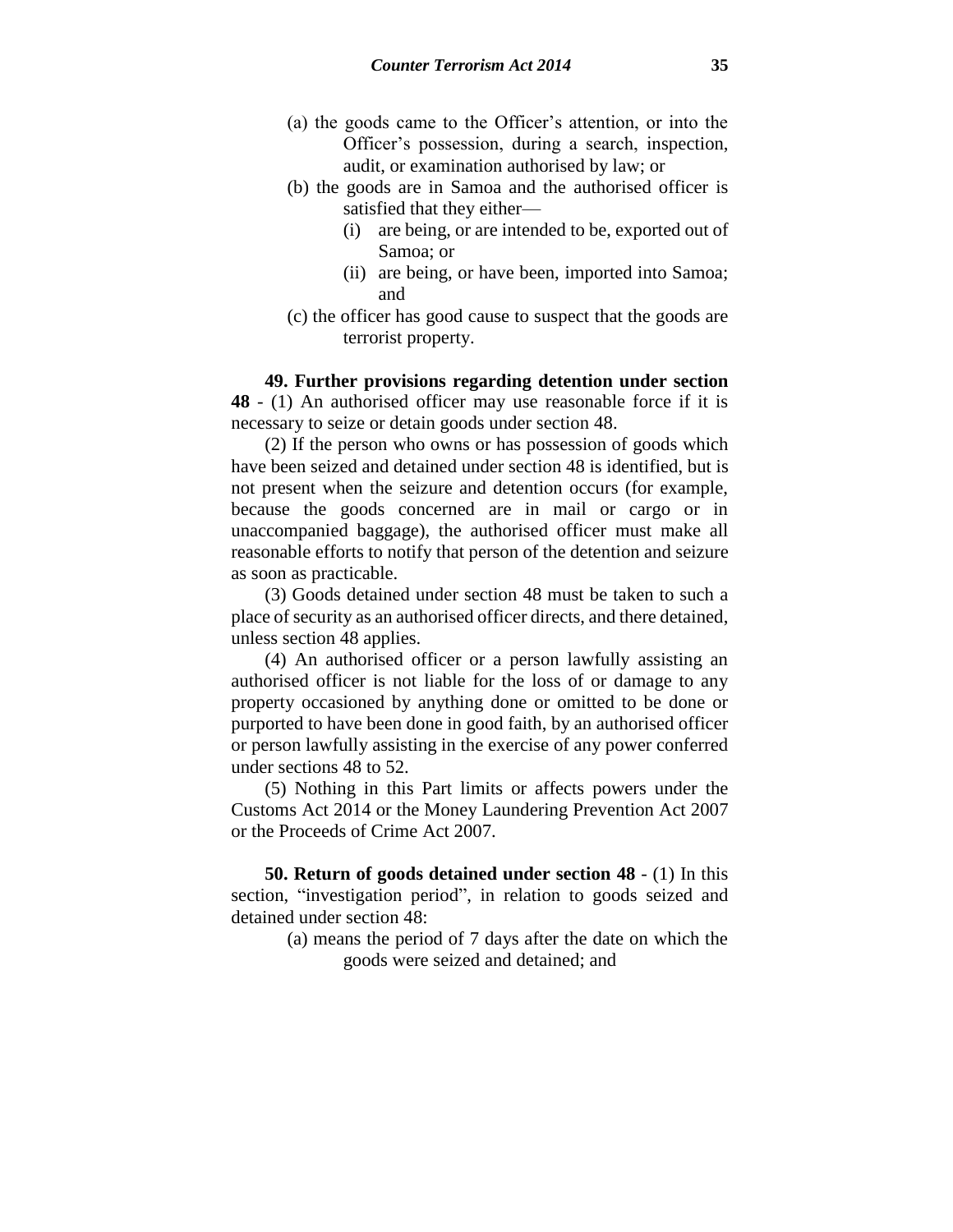(b) includes any extension of that period granted by the Court under section 45.

(2) Goods seized and detained under section 48 must be returned to the person from whom they were seized as soon as practicable after whichever of the following occurs first:

- (a) the completion of all relevant investigations, if they
- show that the goods are not terrorist property; or

(b) the expiry of the investigation period.

(3) Subsection (2) does not apply if the goods are subject to forfeiture or restraining order under the Proceeds of Crime Act 2007.

**51. Extension of 7 day period in section 50** - (1) The 7 day period in section  $50(1)(a)$  may be extended (but once only) by order of the Court for a further period not exceeding 28 days if, on an application for the purpose made before the expiry of that 7 day period, that Court is satisfied:

- (a) that the good cause to suspect required by section 48(c) exists; and
- (b) that the extension to be granted is necessary to enable investigations in or outside Samoa in relation to the goods or entity to be completed.

(2) The application to the Court must be made in writing and served on the person from whom the goods were seized (if that person can be identified and located), and must include the following particulars:

- (a) a description of the goods detained;
- (b) the date on which the detention commenced;
- (c) a statement of the facts supporting the good cause to suspect required by section 48(c); and
- (d) a statement of the reasons why the extension sought is necessary to enable investigations in or outside Samoa in relation to the goods or entity to be completed.

(3) The person from whom the goods were seized is entitled to appear and be heard on the application.

(4) The authorised officer must make all reasonable efforts to notify the person from whom the goods were seized, at least 24 hours before the hearing of the application, of the time and place of that hearing.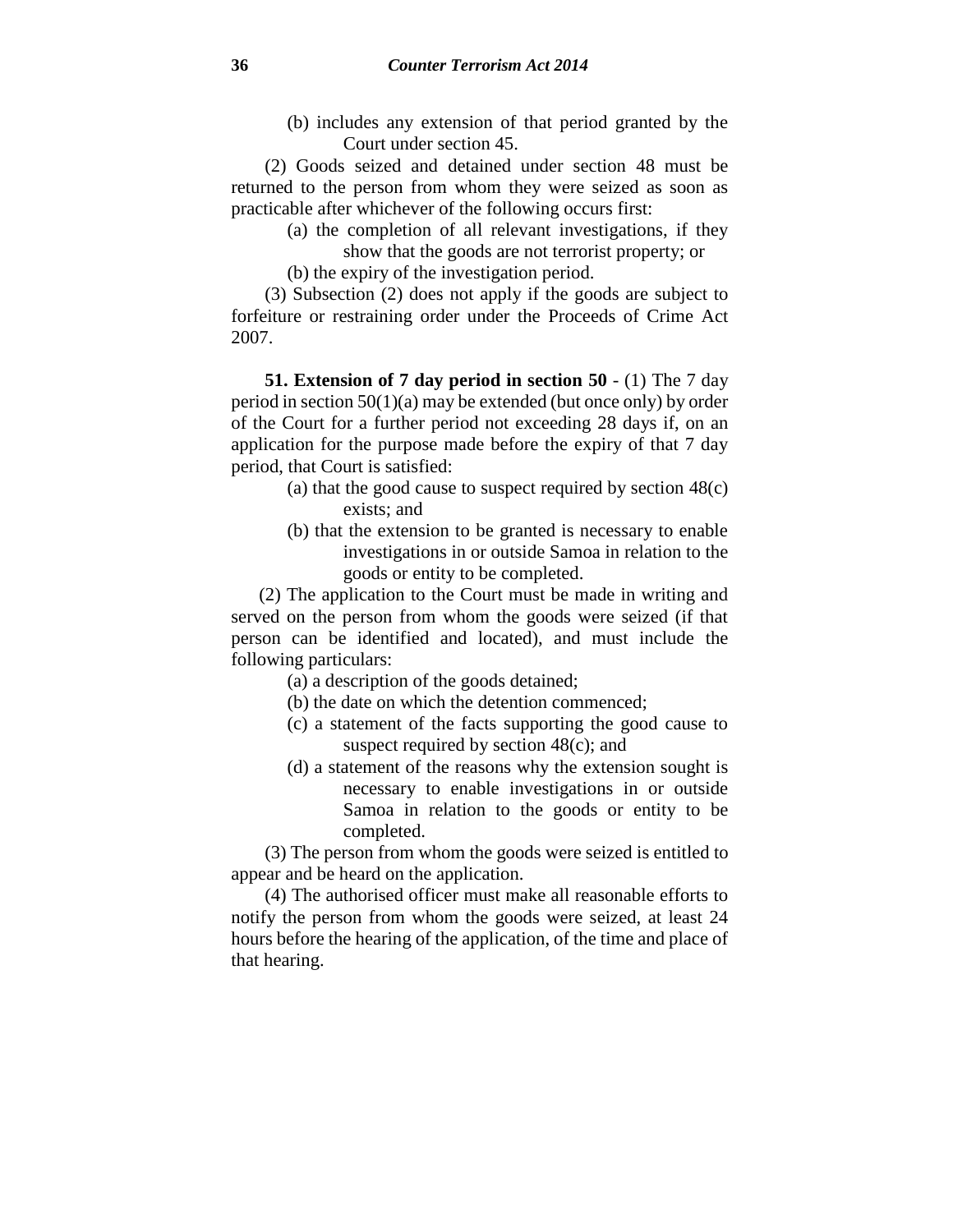**52. Custody of certain goods detained under section 48** - (1) If a ship, vehicle or animal is detained as goods under section 48 an authorised officer may leave those goods in the custody of either:

- (a) the person from whom the goods have been seized; or
- (b) any other person authorised by the authorised officer and who consents to having such custody.

(2) A person who has the custody of goods under subsection (1) must, until a final decision is made under section 48 as to whether or not they are to be returned, hold them in safekeeping, without charge to the Government of Samoa and in accordance with any reasonable conditions that may be imposed by the authorised officer.

- (3) A person to whom subsection (2) applies must also:
	- (a) make the goods available to an authorised officer on request; and
	- (b) not alter, or dispose of, or remove the goods from Samoa, unless the person is authorised to do so by the authorised officer; and
	- (c) return the goods on demand to the custody of the authorised officer.

**53. Offences in relation to certain detained goods** - (1) A person commits an offence who:

- (a) has custody of goods pursuant to section 52(1), and acts in breach of any requirement of, or imposed pursuant to, section  $52(2)$  or  $(3)$ ; or
- (b) takes or carries away or otherwise converts to the person's own use goods to which section 52(2) and (3) applies, without the permission of the authorised officer.

(2) A person convicted of an offence under subsection (1) is liable to a fine not exceeding 500 penalty units or to imprisonment for a term not exceeding 5 years, or both.

## **PART 8 CRIMINAL LIABILITY**

**54. Application of Part 5 of the Crimes Act 2013** - Part 5 of the Crimes Act shall apply to this Act.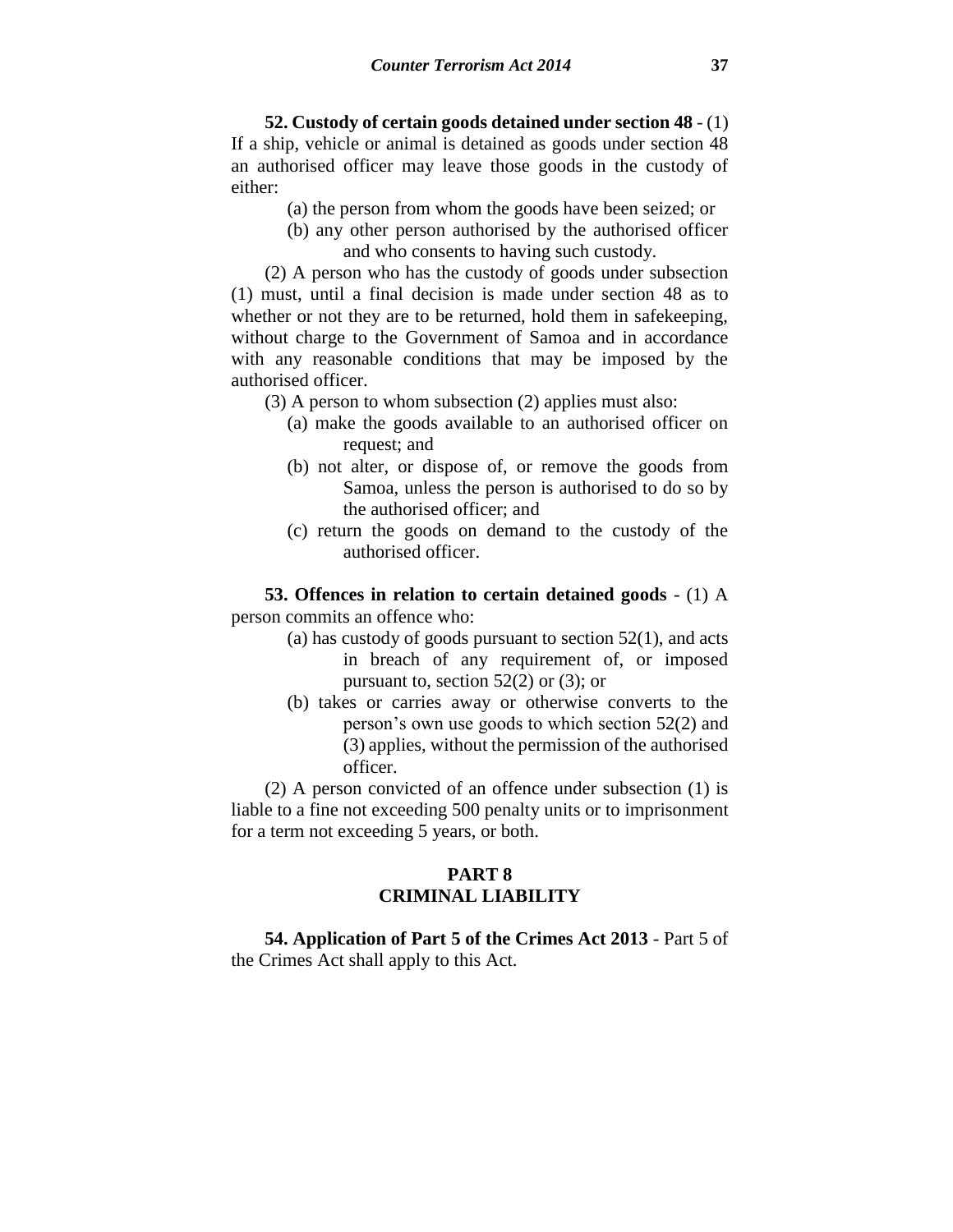**55. Liability of a company** - (1) This Act applies to a company in the same way as it applies to an individual and a company may be found guilty of any of the offences set out in this Act, in addition to the liability of any person for the same offence.

(2) For an offence under this Act, the conduct or state of mind of an employee, agent or officer of a company is taken to be attributed to the company if that person is acting:

- (a) within the scope of the person's employment; or
- (b) within the scope of the person's actual or apparent authority; or
- (c) with the consent or agreement (express or implied) of a director, employee or agent of the company, and giving that consent is within the actual or apparent authority of the director, employee or agent.

(3) In this section, "state of mind" includes the person's knowledge, intention, opinion, belief or purpose, and the person's reasons for that intention, opinion, belief or purpose.

# **PART 9 ARREST AND EXTRADITION OF SUSPECTED FOREIGN TERRORIST**

**56. Application of this Part** - This Part applies as an exception to the Extradition Act 1974 or any other Act or law.

**57. Arrest and extradition of suspected foreign nationals** -

(1) If a police officer suspects on reasonable grounds:

- (a) that a foreign national is wanted by a Commonwealth or Foreign Country to face a charge or charges in that country relating to a terrorist act; or
- (b) that a foreign national is unlawfully at large after conviction for committing a terrorist act,

the police officer, using reasonable force, may arrest the person and without undue delay bring the person before the Supreme Court.

(2) In this Part, "terrorist act" includes any offence provided under this Act or an offence determined by the Supreme Court to be the same as any offence provided for under this Act.

- (3) If the Court is satisfied that:
	- (a) section 6 of the Extradition Act 1974 does not apply; and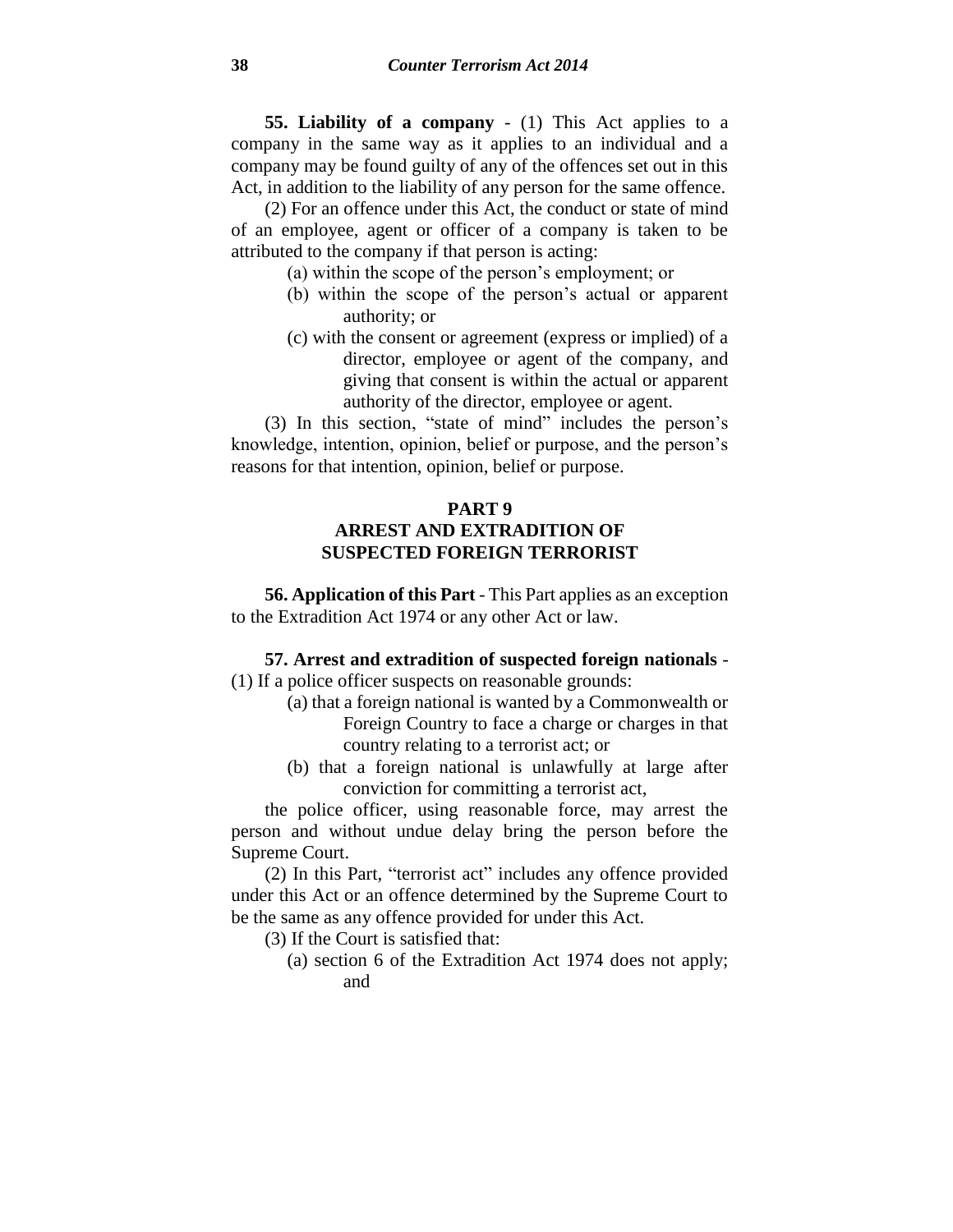(b) there is reasonable evidence available to the Court that the person should face trial for committing a terrorist act or is unlawfully at large after conviction for committing a terrorist act,–

the Court must order that the person remain in custody and be returned to the Commonwealth country or foreign country wishing to put the person on trial for committing a terrorist act or be returned to the Commonwealth country or foreign country wishing to regain the custody of the person following the person's conviction for committing a terrorist act, as the case may be.

**58. Obligation to extradite or prosecute** - (1) If the Minister responsible for Justice refuses a request from another country to extradite a person under the Extradition Act 1974, and the extradition request relates to a criminal offence under this Act, the Minister responsible for Justice must submit the matter to the Attorney General for the purpose of possible prosecution.

(2) If no prosecution follows that person must be extradited.

## **PART 10 JURISDICTION**

**59. Jurisdiction** - As an exception to any other Act or law, the Supreme Court has jurisdiction to hear and determine any matter under this Act:

(a) if the act or omission or offence—

- (i) is committed in Samoa; or
- (ii) is committed on board a ship or aircraft registered in Samoa; or
- (iii) is committed by a person who, is or resides, in Samoa, or is a Samoan national; and
- (b) whether or not the act or omission constituting the offence is committed in or outside Samoa, if the act or omission—
	- (i) is committed by a citizen of Samoa or a citizen of any country who is ordinarily resident in Samoa; or
	- (ii) is committed in order to compel the Government to do or abstain from doing any act; or
	- (iii) is committed against a citizen of Samoa; or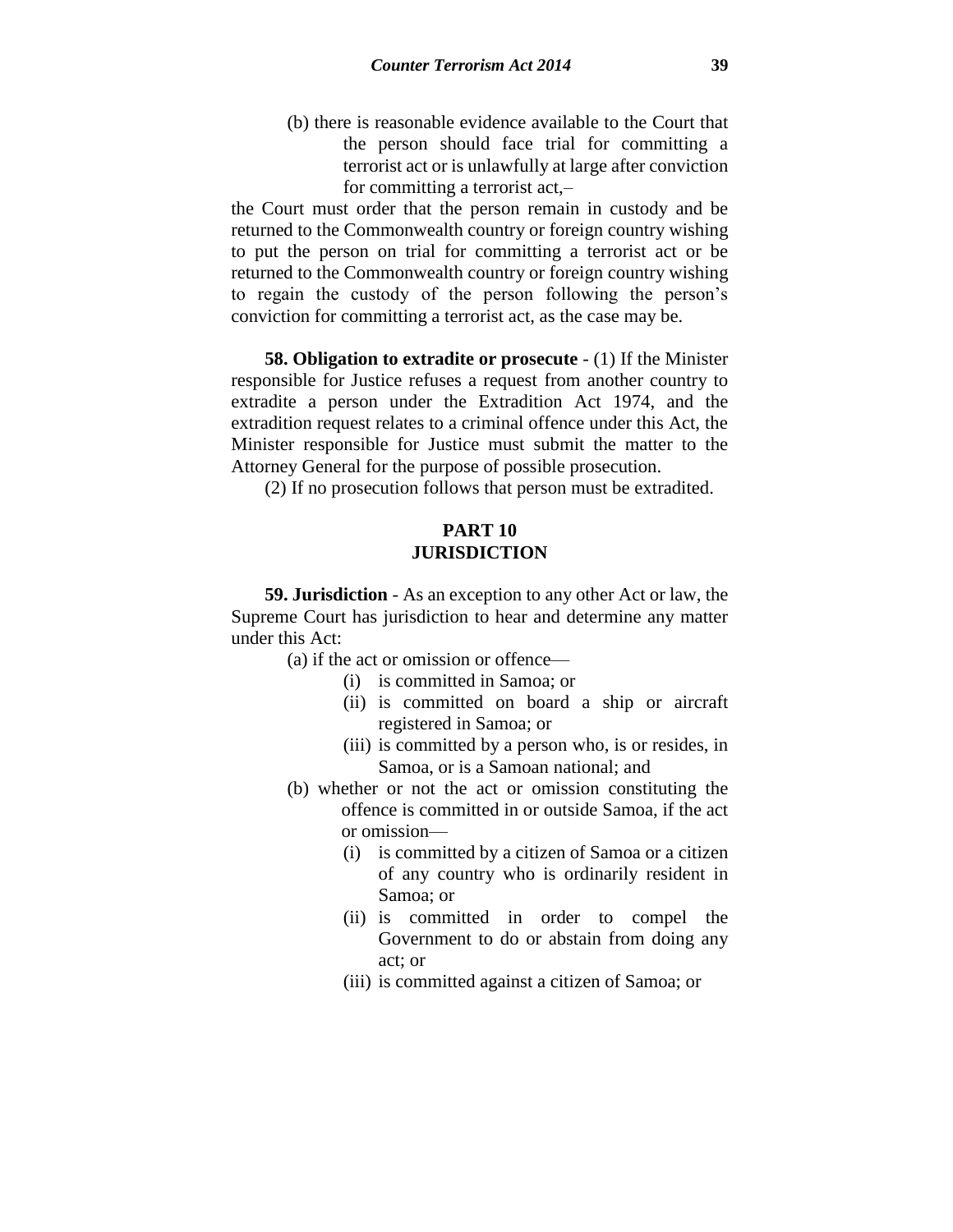(iv) is committed by a person who is, after the commission of the offence, present in Samoa.

**60. Consent of the Attorney General** - (1) Proceedings for any offence under this Act, for which jurisdiction is claimed under section 59(a)(ii) for an offence committed on board an aircraft, elsewhere than in or over Samoa or for any other offence committed outside Samoa may only be instituted with the consent of the Attorney General.

(2) Subsection (1) does not prevent the arrest, or the issue of a warrant for the arrest, of any person for any offence, or the remanding in custody or on bail of any person charged with any offence.

## **PART 11 MISCELLANEOUS**

**61. Power to establish a Committee** - Cabinet may establish a Committee for the purposes of this Act.

**62. Regulations** - (1) The Head of State, acting on the advice of Cabinet, may make regulations to give effect to the provisions of or for the purposes of this Act.

- (2) Without limiting subsection (1), regulations may be made:
	- (a) to providing the membership, appointment, functions, duties and powers of a Committee established under this Act and any other matter necessary to the work of the Committee;
	- (b) to provide a framework to facilitate the provision of international assistance to and from Samoa, in the event of a terrorist event or emergency;
	- (c) to prescribe any matter required to be prescribed under this Act;
	- (d) to amend Schedule 1.

**63. Repeal, transitional and savings -** (1) The Prevention and Suppression of Terrorism Act 2002 is repealed ("repealed Act").

(2) A reference in law (other than this Act) or a document or act of authority to the repealed Act is taken as a reference to this Act except where the context otherwise requires.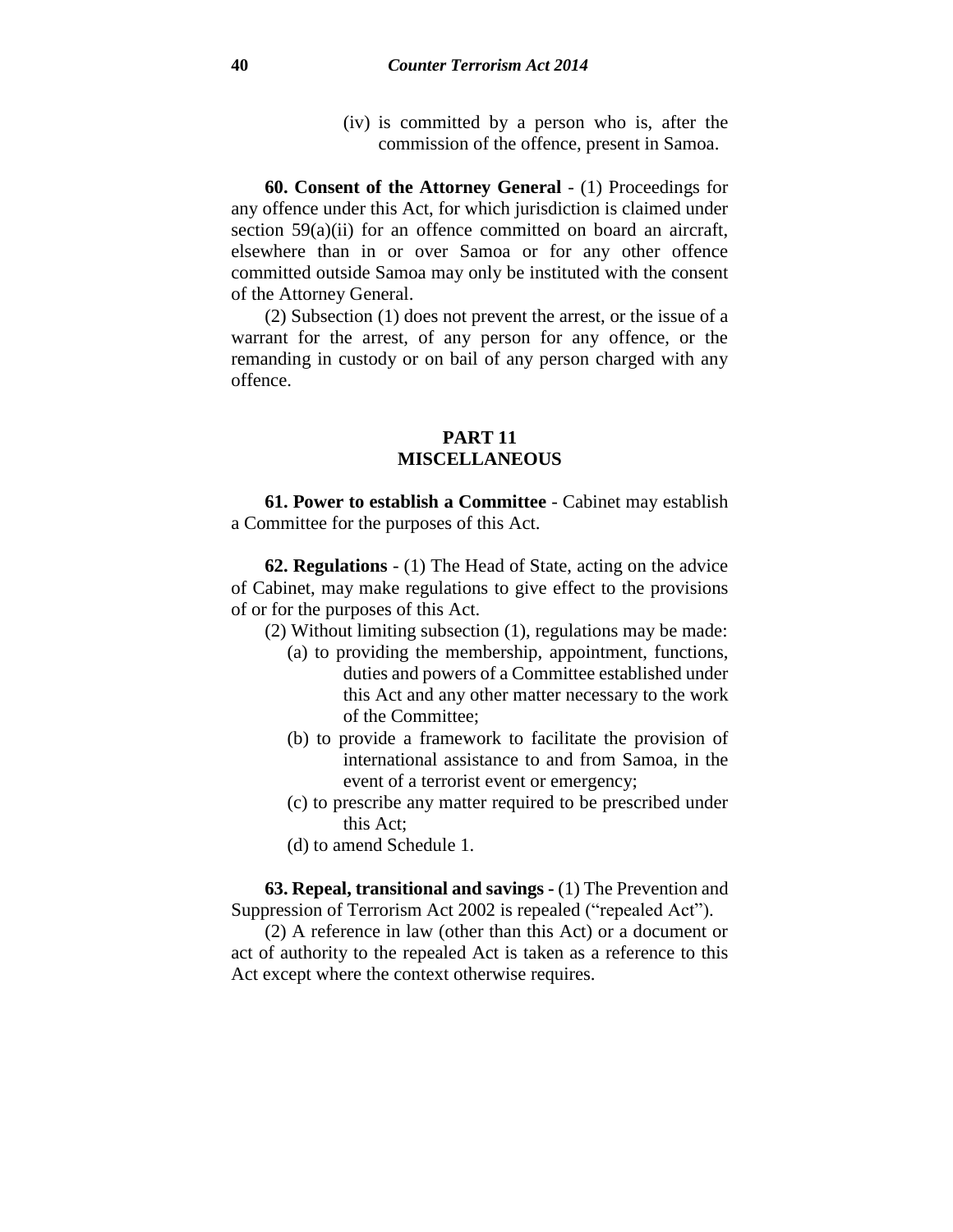(3) All prosecutions and other matters arising out of or under the repealed Act which are not determined or otherwise dealt with under that Act at the date of the commencement of this Act continue and are to be determined or otherwise dealt with under this Act.

(4) All legal proceedings made under the repealed Act as at the commencement of this Act continue as if they were made or taken in accordance with this Act.

(5) An act of authority made or issued under the repealed Act so far as they are subsisting or in force at the commencement of this Act, continues to have effect under this Act until it expires or is altered, amended or cancelled.

**64. Consequential amendments** - (1) The Civil Aviation Act 1998 is amended:

(a) in section 2 -

(i) after the definition of "Convention" insert:

""convention country" means, for the purpose of this Act any country that is a State Party to the Tokyo Convention;

"commander" means the person who is in command of the aircraft;"; and

(ii) after the definition for "Samoa Register of Aircraft" insert:

""Samoan-controlled aircraft" means an aircraft that is registered in Samoa;"; and

- (b) in section 28, for "Samoa Police Force" substitute "Samoa Police Service"; and
- (c) in section 72 and 110(3) for "Samoa Police" substitute "Samoa Police Service"; and
- (d) in section 79(1)(a), for "Sections 105, 106, 107 and  $112"$ substitute "Section 107 and 112"; and
- (e) sections 105, 106, 108(1) and 110(1) are repealed; and
- (f) in section 108(3), delete "the provisions of subsection  $(1)$  or"; and
- (g) in section 109, delete "the crime of hijacking or" wherever occurring; and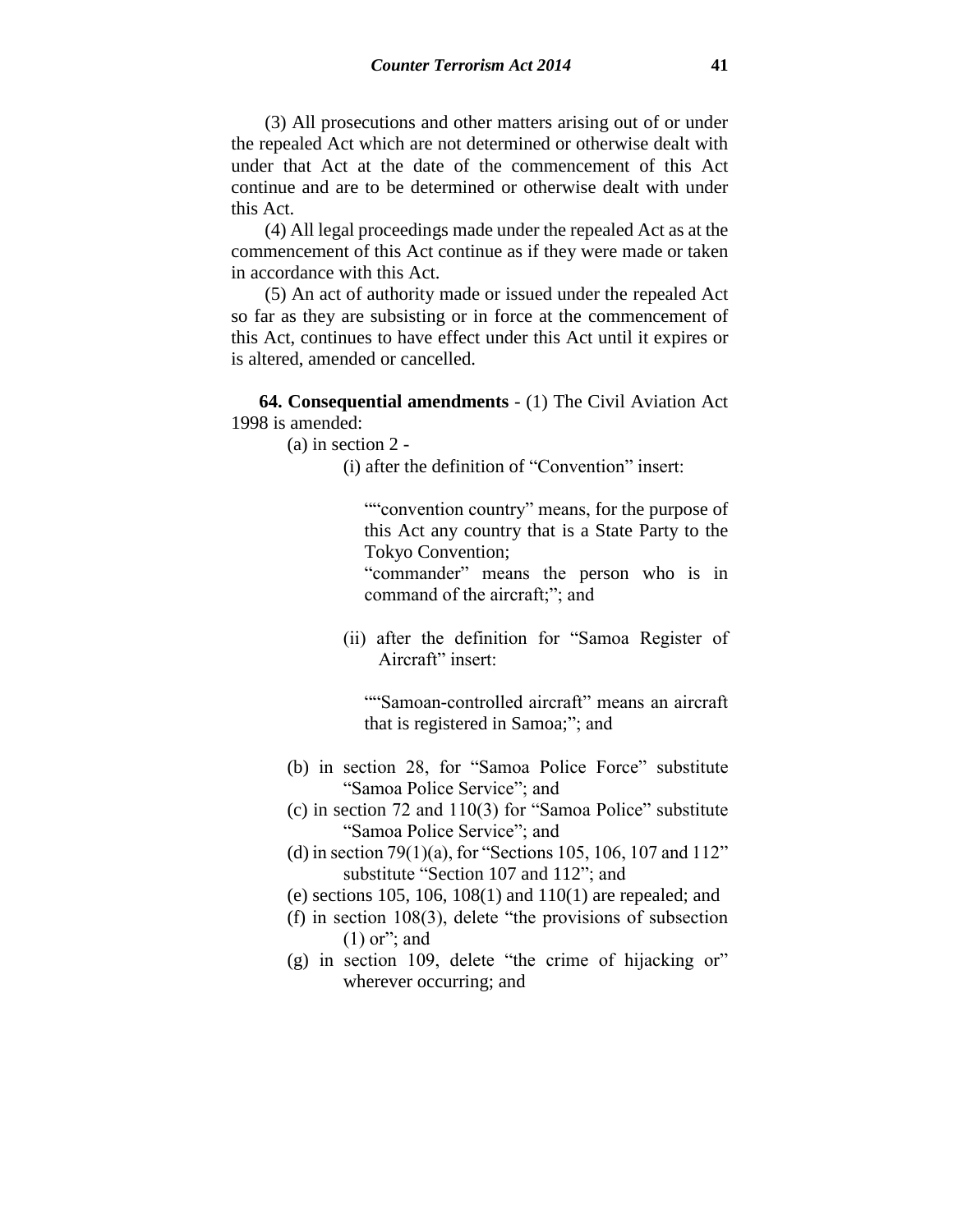(h) in section 110—

- (i) for the section heading "Application of sections 105, 106 and 107" substitute "Application of section 107"; and
- (ii) delete subsection (1); and
- (iii) in subsection (3), delete "section 105 or section 106 or"; and
- (i) in section 111, delete "to the crime of hijacking or" and "crime referred to in section 106 of this Act committed in connection with the crime of hijacking"; and
- (i) in section 113(1), 114(1)(b), (c) and (3), 116(5)(a) and (b), and  $117(1)$  and  $(2)$ , for "member of the Samoa" Police" substitute "sworn member of the Samoa Police Service"; and
- $(k)$  in section  $116$ 
	- (i) in subsection (6), for "(being, in Samoa, a member of the Samoa Police)" substitute "(being in Samoa, a sworn member of the Samoa Police Service, and the appropriate diplomatic or consular office of the country of nationality of that person)"; and
	- (ii) for subsection (7), substitute:

"(7) If the commander intends to deliver any person in accordance with subsection (5), he or she must, before or as soon as practicable after landing, give notification of his or her intention and of the reasons

- (i) if the country is Samoa, to a sworn member of the Samoa Police Service or immigration officer or, for any other country, to an officer having functions corresponding to the functions either of a police officer or of an immigration officer in Samoa; and
- (ii) in either case to the appropriate diplomatic or consular office of the country of nationality of the person."; and
- (iii) for subsection (8), substitute: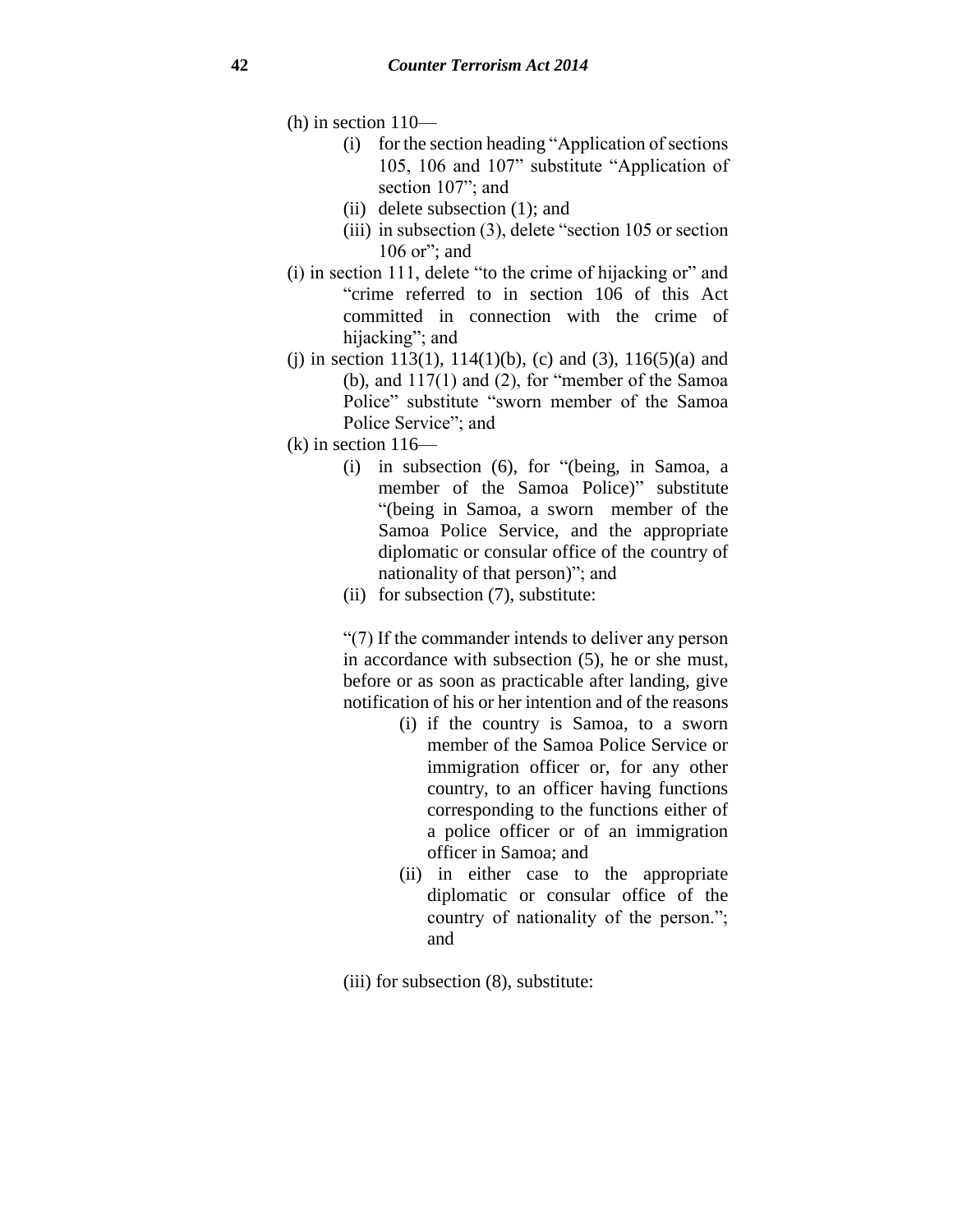"(8) The commander of an aircraft who, without reasonable cause, fails to comply with the requirements of this section commits an offence and is liable upon conviction to a fine not exceeding 100 penalty units."; and

(iv) in subsection (9), omit "civil"; and

(1) in section 116A(b), for "116(c), (d) or (e)" substitute "116"; and

(m) in section 119, delete "section 105 or section 106 or". (2) The Proceeds of Crime Act 2007 is amended as follows:

(a) in section 2, after the term and definition of "tainted property" insert the following:

> ""terrorist act" has the same meaning in the Counter Terrorism Act 2014;

> "terrorist property" has the same meaning in the Counter Terrorism Act 2014;";

- (b) in section 6(1), after "serious offence" insert "or terrorist act";
- $(c)$  in section  $7(1)$ 
	- (i) at the end of paragraph (c), remove the full stop and substitute a semicolon;
	- (ii) after paragraph (c), insert the following:

"(d) a terrorist property.";

- (d) in section 19(1), after "convicted" insert "or terrorist property";
- (e) in section  $46(3)(e)$ , after "possession" insert "or control";
- (f) in section  $48(1)(c)$ , after "serious offence" insert "or terrorist act";
- $(g)$  in section 74(2)(b), after "to commit" insert "a terrorist act or"; and
- (h) in section 86, renumber the current provision as subsection (1) and insert a new subsection (2) as follows: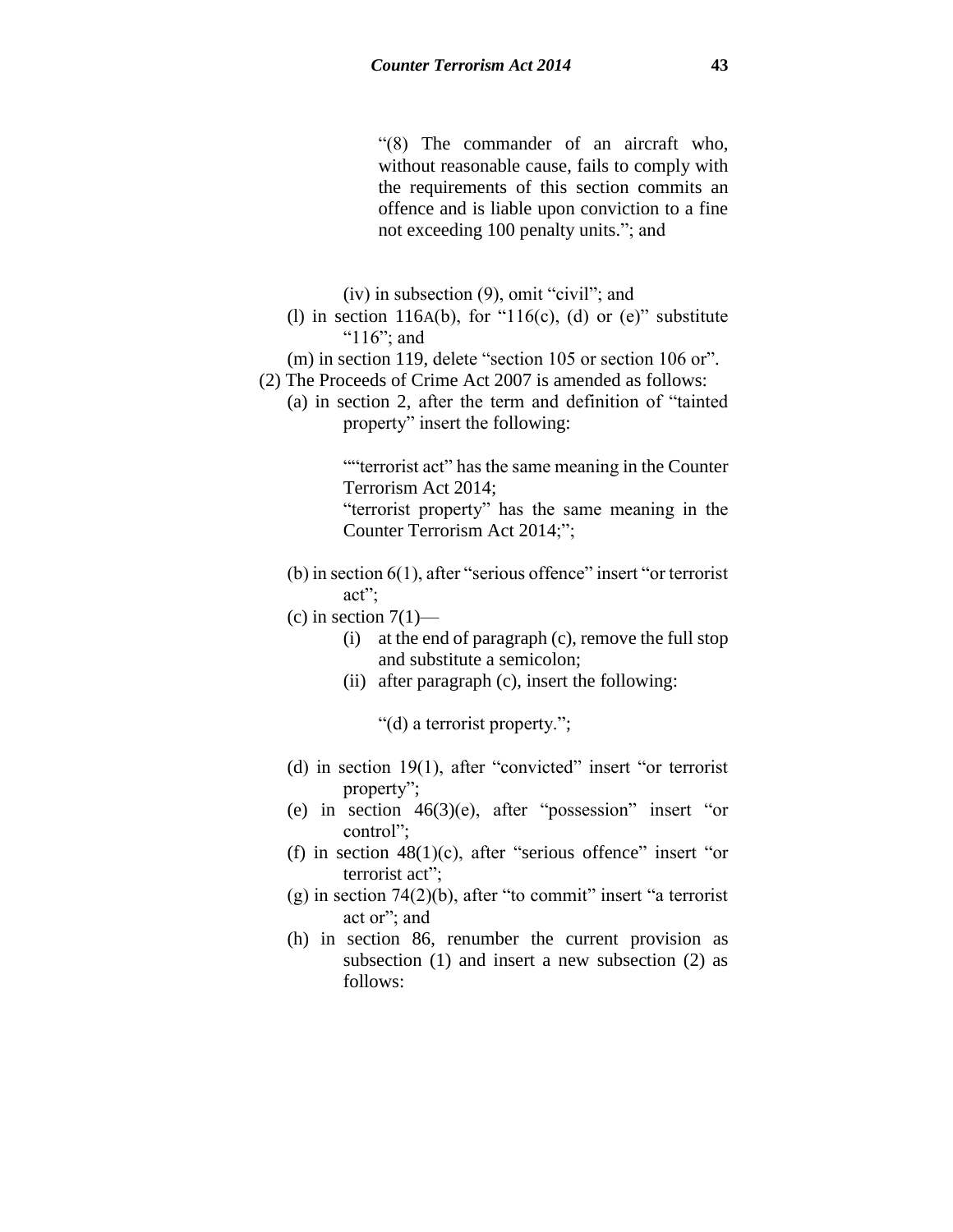"(2) Regulations may be made under this section to provide for further procedures or other matters relating to confiscation and forfeiture orders or other orders and related matters, in relation to terrorist property.".

# **SCHEDULE 1 (Sections 2 and 62)**

## **COUNTER TERRORISM CONVENTIONS**

- 1. Convention on Offences and certain Other Acts committed on Board Aircraft done at Tokyo on 14 September 1963.
- 2. Convention for the Suppression of Unlawful Seizure of Aircraft done at The Hague on 16 December 1970, and 2010 Protocol Supplementary to the Convention for the Suppression of Unlawful Aircraft.
- 3. Convention for the Suppression of Unlawful Acts against the Safety of Civil Aviation, done at Montreal on 23 September 1971.
- 4. Convention on the Prevention and Punishment of Crimes Against Internationally Protected Persons, including Diplomatic Agents, adopted by the General Assembly of the United Nations on 14 December 1973.
- 5. International Convention against the taking of Hostages, adopted by the General Assembly of the United Nations on 17 December 1979.
- 6. Convention on the Physical Protection of Nuclear Material, done at Vienna and New York on 3 March 1980, and amendments to the International Convention on the physical protection of nuclear material adopted by the Conference on the Physical Protection of Nuclear Material on 8 July 2005.
- 7. Protocol for the Suppression of Unlawful Acts of Violence at Airports Serving International Civil Aviation, supplementary to the Convention for the Suppression of Unlawful Acts against the Safety of Civil Aviation, done at Montreal on 24 February 1988.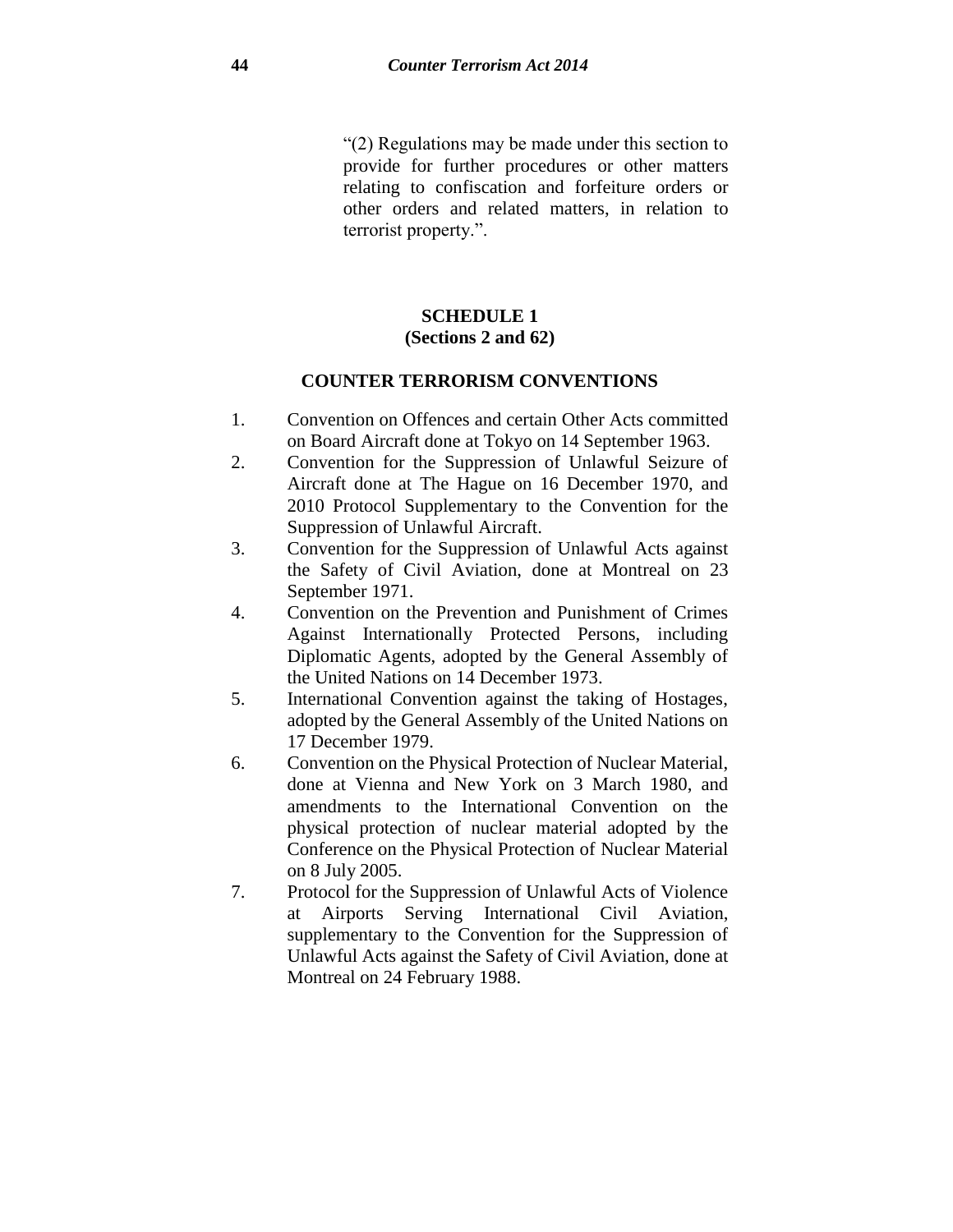- 8. Convention for the Suppression of Unlawful Acts against the Safety of Maritime Navigation, done at Rome on 10 March 1988, and 2005 Protocol to the Convention for the Suppression of Unlawful Acts against the Safety of Maritime Navigation.
- 9. Protocol for the Suppression of Unlawful Acts against the Safety of Fixed Platforms located on the Continental Shelf, done at Rome on 10 March 1988, and 2005 Protocol to the Protocol for the Suppression of Unlawful Acts against the Safety of Fixed Platforms located on the Continental Shelf.
- 10. Convention on the Marking of Plastic Explosives for the Purposes of Detection, done at Montreal on 1 March 1991.
- 11. International Convention for the Suppression of Terrorist Bombings, adopted by the General Assembly of the United Nations on 15 December 1997.
- 12. International Convention for the Suppression of the Financing of Terrorism, adopted by the General Assembly of the United Nations on 9 December 1999.
- 13. International Convention for the Suppression of Acts of Nuclear Terrorism, adopted by the General Assembly of the United Nations on 13 April 2005.
- 14. 2010 Convention on the Suppression of Unlawful Acts Relating to International Aviation. \_\_\_\_\_\_\_\_\_\_

#### **REVISION NOTES 2014 – 2020/3 March 2021**

This is the official version of this Act as at 3 March 2021.

This Act has been revised by the Legislative Drafting Division in 2014 – 2020/3 March 2021 under the authority of the Attorney General given under the *Revision and Publication of Laws Act 2008.*

The following general revisions have been made:

- (a) Amendments have been made to conform to modern drafting styles and to use modern language as applied in the laws of Samoa
- (b) Part numbers changed to decimal.

The following amendments were made to this Act since its enactment:

*By the National Prosecution Office Act 2015 (No.38), which commences on 1 January 2016:*

**Section 60** For heading and subsection (1), omit "Attorney General" and substitute "Director of Public Prosecutions";